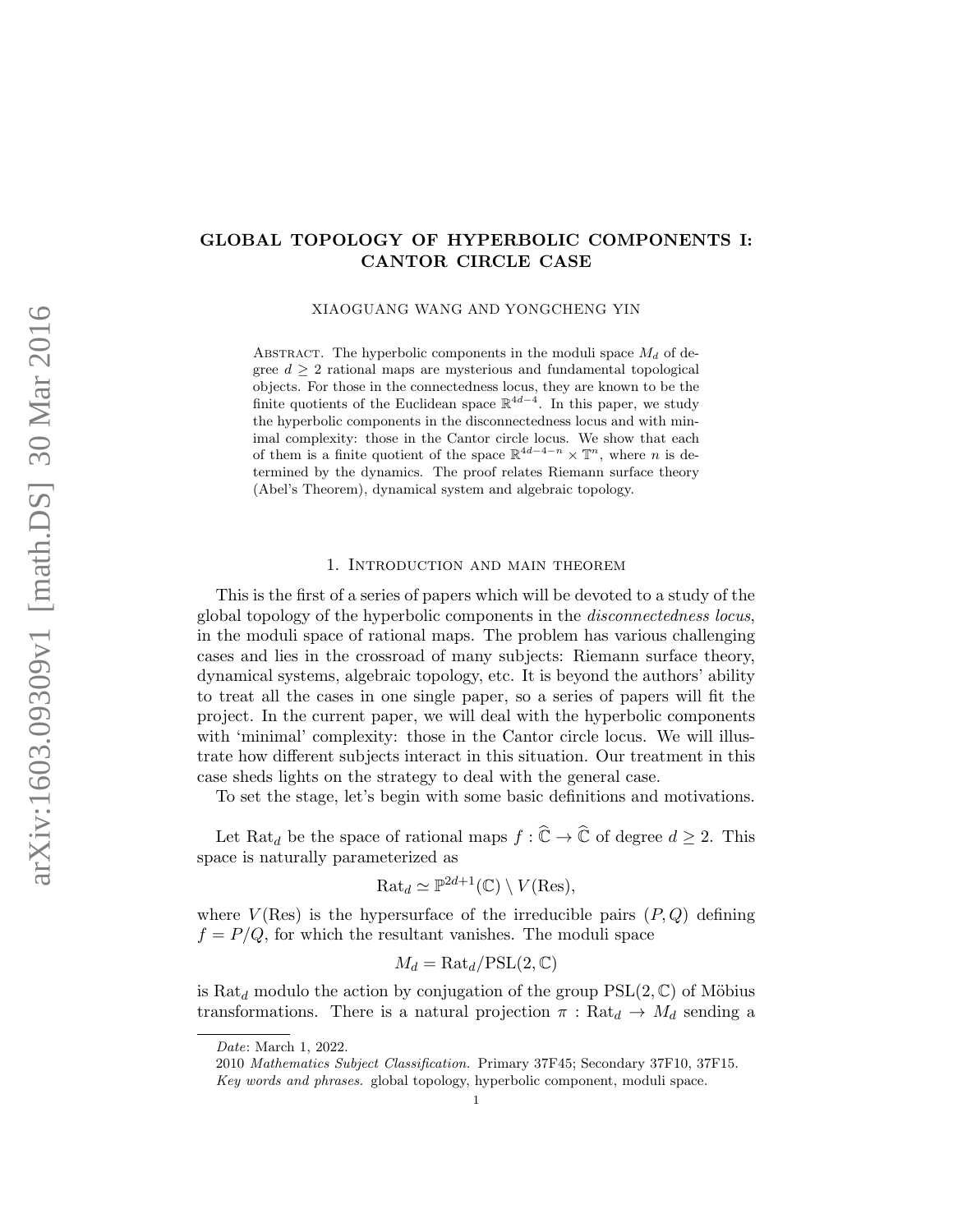rational map f to its Möbius conjugate class  $\langle f \rangle$ . The topology on  $M_d$  is the quotient topology induced by  $\pi$ . A point  $\langle f \rangle \in M_d$  is also called a map if no confusion arises.

A rational map f is hyperbolic if all critical points are attracted, under iterations, to the attracting cycles of f. We say that  $\langle f \rangle$  is hyperbolic if f is hyperbolic. It's known that in the moduli space  $M_d$ , the set  $M_d^{hyp}$  $\frac{hyp}{d}$  of all hyperbolic maps is open, and conjecturally dense. A connected component of  $M_d^{hyp}$  $d_d^{hyp}$  is called a *hyperbolic component*. It is shown by DeMarco [\[D\]](#page-33-0) that every hyperbolic component (in any holomorphic family parameterized by a complex manifold, implying that in  $M_d$ ) is a domain of holomorphy. Even though, the shapes of general hyperbolic components are still mysterious. Therefore, a fundamental problem naturally arises:

### Question 1.1. What is the global topology of the hyperbolic component?

An extremal case is that the hyperbolic components are in the connectedness locus, the collection of all maps whose Julia sets are connected. Working within the polynomial moduli space of degree  $d$ , Milnor [\[M1\]](#page-34-0) shows that every hyperbolic component in the connectedness locus is diffeomorphic to the topological cell  $\mathbb{R}^{2d-2}$ . Milnor's result has a slightly different statement when applying to the rational moduli space  $M_d$ . Due to the possible symmetries of rational maps, the hyperbolic components in the connectedness locus in  $M_d$  are actually the finite quotients of  $\mathbb{R}^{4d-4}$ , compare [\[M1,](#page-34-0) Section 9]. In particular, in the quadratic case, the topology of the hyperbolic components was described by Rees [\[R\]](#page-34-1).

For the hyperbolic components in the *disconnectedness locus*, consisting of the maps for which the Julia sets are disconnected, Makienko [\[Ma\]](#page-33-1) showed that each of them is unbounded in the moduli space  $M_d$ . Further studies of these components were previously focused on the polynomial shift locus, see for example [\[BDK,](#page-33-2) [DM,](#page-33-3) [DP1,](#page-33-4) [DP2,](#page-33-5) [DP3\]](#page-33-6). In the rational case, however, very little is known about their global topology.

Our main purpose is to understand the global topology of these hyperbolic components. In this paper, we consider the hyperbolic components in the Cantor circle locus (subset of the disconnectedness locus), consisting of maps  $\langle f \rangle$  for which the Julia set  $J(f)$  is homeomorphic to the Cartesian product of a Cantor set **C** and the circle  $S^1 = \mathbb{R}/\mathbb{Z}$ :

$$
J(f) \simeq \mathbf{C} \times S^1,
$$

here a *Cantor set* **C** is a totally disconnected perfect set in  $\mathbb{R}$ . These hyperbolic components have the 'minimal' complexity among all those in the disconnectedness locus, in the sense that in the dynamical space, each Fatou component of a representative map is either simply connected or doubly connected. This non-trivial case naturally serves as the starting point of our exploration. In fact, our study in this case involves ideas and techniques from Riemann surface theory (e.g. Abel's Theorem), dynamical systems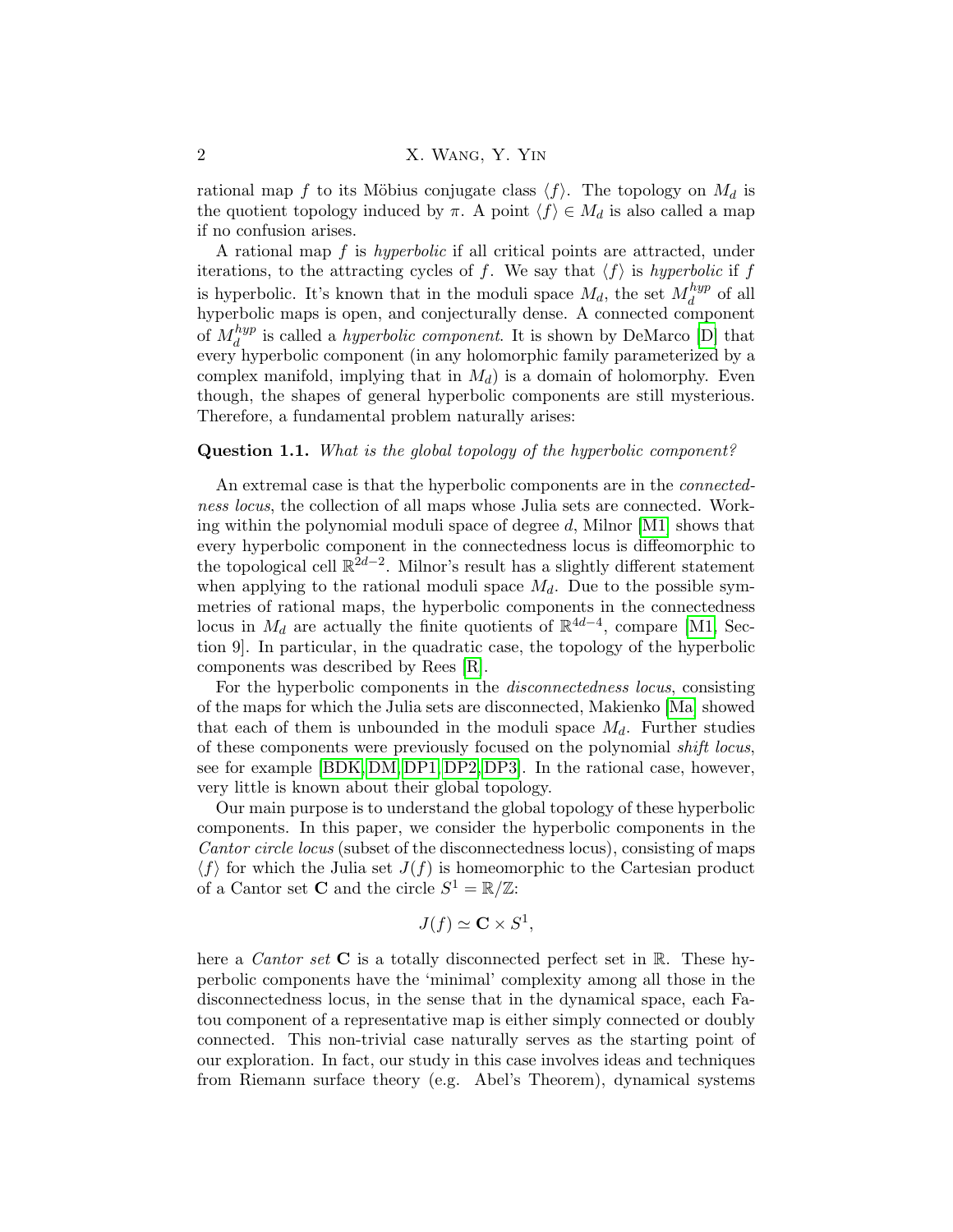(e.g. deformations and combinations of rational maps) and algebraic topology. This enlightens the way to understand the general case, as will be illustrated in the forthcoming papers.

Our main result characterizes the global topology of these components:

<span id="page-2-0"></span>**Theorem 1.2.** Every hyperbolic component  $\mathcal{H} \subset M_d$  in the Cantor circle locus is a finite quotient of  $\mathbb{R}^{4d-4-n} \times \mathbb{T}^n$ , where n is the number of the critical annular Fatou components of a representative map in H.

We remark that the Cantor circle locus is empty when  $d \leq 4$ , therefore Theorem [1.2](#page-2-0) implicitly requires that  $d \geq 5$ . It is also necessary to point out that even in the case that the quotient map is a covering map, the hyperbolic component H is not necessarily homeomorphic to  $\mathbb{R}^{4\bar{d}-4-n} \times \mathbb{T}^n$ . In fact, classifying the spaces finitely covered by  $\mathbb{T}^n$  (or the more delicate case  $\mathbb{R}^{4d-4-n} \times \mathbb{T}^n$  is an important subject in topology, and is related to the theory of crystallographic groups and Hilbert's eighteenth problem [\[M2\]](#page-34-2). This is beyond the scope of the paper. The readers may refer to [\[Ch,](#page-33-7)[F,](#page-33-8)[FG,](#page-33-9) [FH,](#page-33-10) [Hi,](#page-33-11) [B1,](#page-33-12) [B2\]](#page-33-13) and Section [10.](#page-28-0)

The main point in the proof of Theorem [1.2](#page-2-0) is to show that a marked version  $\mathcal{F} = \mathcal{F}(\mathcal{H})$  of  $\mathcal{H}$  is homeomorphic to  $\mathbb{R}^{4d-4-n} \times \mathbb{T}^n$  (as is shown in Section [8\)](#page-25-0). This will be built on two key steps.

Key Step 1 is to characterize the proper holomorphic maps from the annulus to the disk, and the space of all such maps. To this end, fix a number  $r \in (0,1)$ , let  $\mathbb{D} = \{z \in \mathbb{C}; |z| < 1\}$ ,  $\mathbb{A}_r = \{z \in \mathbb{C}; r < |z| < 1\}$  and  $C_r = \{z \in \mathbb{C}; |z| = r\}$  be the inner boundary of  $\mathbb{A}_r$ . Let  $p_1, p_2, \dots, p_e$  be  $e \geq 2$  points in  $\mathbb{A}_r$ , not necessarily distinct, and let  $\delta \in [1, e)$  be an integer. Our main result in this step is the following:

<span id="page-2-1"></span>**Theorem 1.3.** There is a proper holomorphic map  $f : A_r \to \mathbb{D}$  of degree e with  $f^{-1}(0) = \{p_1, \dots, p_e\}$  and  $\deg(f|_{C_r}) = \delta$  if and only if

$$
|p_1p_2\cdots p_e|=r^{\delta}.
$$

When exists, the proper map f is unique if we further require that  $f(1) = 1$ . In this case, f can be written uniquely as

$$
f(z) = z^{-\delta} B_0(z) \prod_{j \ge 1} (B_j(z) B_{-j}(z)), \ z \in \mathbb{A}_r,
$$

where

$$
B_j(z) = \left(\prod_{k=1}^e \frac{1 - \overline{p_k}r^{2j}}{1 - p_kr^{2j}}\right) \left(\prod_{k=1}^e \frac{z - p_kr^{2j}}{1 - \overline{p_k}r^{2j}z}\right), \ j \in \mathbb{Z}.
$$

Moreover, the space of all proper holomorphic maps  $f: \mathbb{A}_r \to \mathbb{D}$  of degree e with  $\deg(f|_{C_r}) = \delta$ ,  $f(1) = 1$ , and with r ranging over all numbers in  $(0, 1)$ , is homeomorphic to  $\mathbb{R}^{2e-1} \times S^1$ .

Theorem [1.3](#page-2-1) generalizes the well-known Blaschke products, therefore has an independent interest. Its statement will be cut into several pieces, whose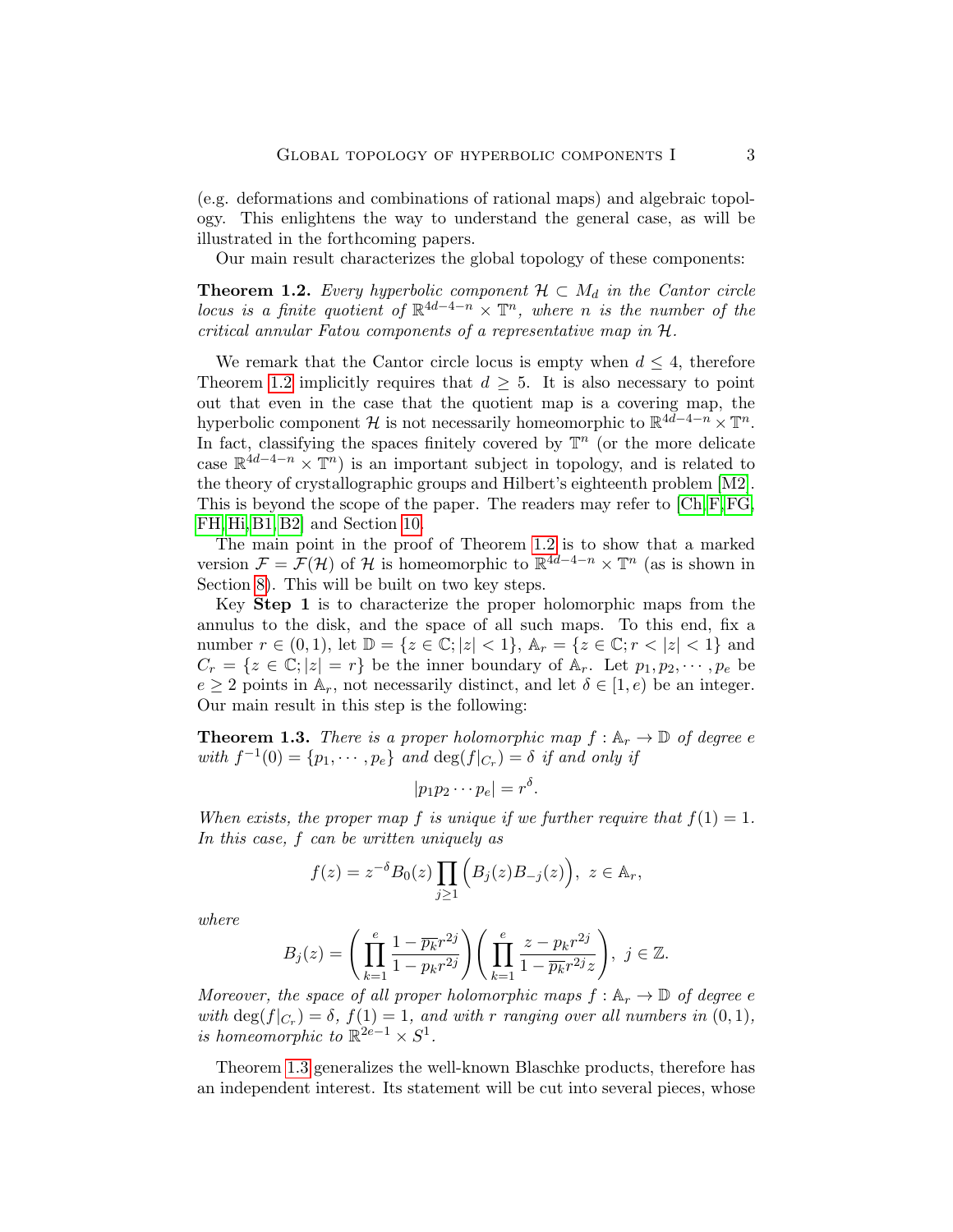proofs are given in Sections [4](#page-11-0) and [5,](#page-14-0) respectively. Abel's Theorem for principal divisors plays an important role in the proof of existence part of Theorem [1.3](#page-2-1) and its generalization to multi-connected domains in Section [3.](#page-8-0)

Key Step 2 is to study the 'abstract' hyperbolic component  $\mathcal H$  via some concrete spaces. To explain the strategy, let  $n$  be the number of critical annular Fatou components of a representative map in  $H$ . We associate  $H$ with a mapping scheme  $\sigma$ , a partition vector  $\mathbf{d} = (d_1, \dots, d_{n+1}) \in \mathbb{N}^{n+1}$  of d, see Section [2](#page-4-0) for precise definitions. Then  $\sigma$  and  $\boldsymbol{d}$  naturally induce

- a family of marked rational maps  $\mathcal{F}_{\sigma,d}^{\chi_0} \subset \text{Rat}_d$ , where  $\chi_0$  is related to the marking information;
- a space of model maps  $M_{\sigma}$ , and
- two projections  $\rho: \tilde{\mathcal{F}}_{\sigma,\mathbf{d}}^{\chi_0} \to \mathbf{M}_{\sigma}$  and  $\mathbf{p}: \mathcal{F}_{\sigma,\mathbf{d}}^{\chi_0} \to M_d$ .

The model space  $\mathbf{M}_{\sigma}$  is known to be homeomorphic to  $\mathbb{R}^{4d-4-n} \times \mathbb{T}^n$  (see Corollary [5.3\)](#page-17-0). In order to understand the topology of (each component of)  $\mathcal{F}_{\sigma}^{\chi_0}$  $\chi_0^{\chi_0}$ , we need study the property of  $\rho$ . Our main result in this step is

<span id="page-3-0"></span>**Theorem 1.4.** The map  $\rho : \mathcal{F}_{\sigma,d}^{\chi_0} \to \mathbf{M}_{\sigma}$  is a covering map of degree

$$
deg(\rho) = \left(1 - \sum_{k=1}^{n+1} \frac{1}{d_k}\right) lcm(d_1, \cdots, d_{n+1}).
$$

In particular,  $\rho$  is a homeomorphism if and only if

$$
\sum_{k=1}^{n+1} \frac{1}{d_k} + \frac{1}{\text{lcm}(d_1, \cdots, d_{n+1})} = 1.
$$

Theorem [1.4](#page-3-0) completely answers the question: Given a generic holomorphic model map, how many rational maps (up to Möbius conjugation) realize it? The answer is exactly deg( $\rho$ ).

The covering property of  $\rho$  is proven in Section [6,](#page-17-1) using quasi-conformal surgery. The mapping degree of  $\rho$  is given in Section [7,](#page-20-0) using an idea of twist deformation, due to Cui [\[C\]](#page-33-14).

By Theorem [1.4](#page-3-0) and using an algebraic topology argument, we prove in Section [8](#page-25-0) that each marked hyperbolic component of  $\mathcal{F}_{\sigma}^{\chi_0}$  $\alpha_{\sigma,d}^{\chi_0}$  is homeomorphic to  $\mathbb{R}^{4d-4-n} \times \mathbb{T}^n$ . Then by the finiteness property of  $p$ , we will complete the proof of Theorem [1.2](#page-2-0) in Section [9.](#page-26-0)

Section [10](#page-28-0) is an appendix of some supplementary materials.

Acknowledgement. This paper grows up based on discussions with many people. The first author would like to thank especially Guizhen Cui, for his idea of twist deformation [\[C\]](#page-33-14), which leads to the proof of Theorem [7.1;](#page-21-0) Allen Hatcher, for providing us examples, not homeomorphic to, but finitely covered by  $\mathbb{T}^n$  and with Abelian transformation group; *John Milnor*, for his paper [\[M1\]](#page-34-0) as a persistent source of inspiration and for recommendation of the references [\[B1,](#page-33-12)[B2\]](#page-33-13); Kevin Pilgrim, for helpful discussions on the correct formulation of the space  $\mathcal{F}_{\sigma,\epsilon}^{\chi_0}$  $\sigma_{\sigma,d}^{\chi_0}$  of marked rational maps.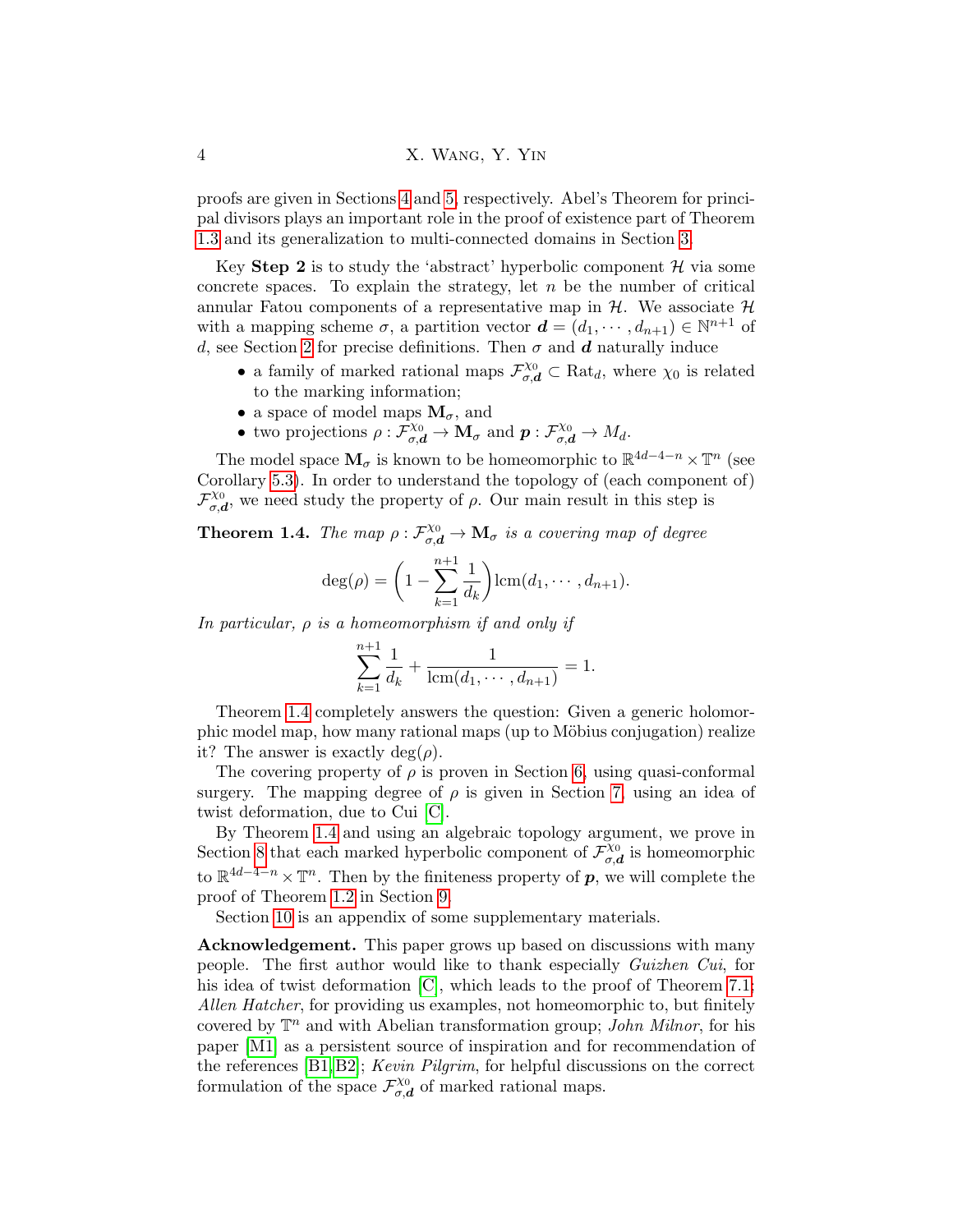## 2. Dynamics

<span id="page-4-0"></span>In this section, we present some basic dynamical properties of the hyperbolic rational maps whose Julia sets are Cantor set of circles. Examples of such rational maps were given by many people, e.g. [\[Mc,](#page-34-3) [Sh,](#page-34-4) [DLU,](#page-33-15) [QYY\]](#page-34-5).



FIGURE 1. Example: the Julia set of  $f(z) = z^3 + cz^{-3}$ , when c is small, is a Cantor set of circles.

Let  $f \in \text{Rat}_d$  be such a map. Note that each Fatou component of f is either simply connected or doubly connected, and that the number of annular Fatou components containing critical points is finite. One may also observe that there are exactly two simply connected Fatou components of  $f$ . By suitable normalization, we assume one contains  $0$  and the other contains  $\infty$ . They are denoted by  $D_0$  and  $D_{\infty}$ , respectively.



FIGURE 2. Domains in the dynamical plane of a Cantor circle map.  $D_1, \dots, D_n$  are (critical) annular Fatou components but  $A_k$ 's are not.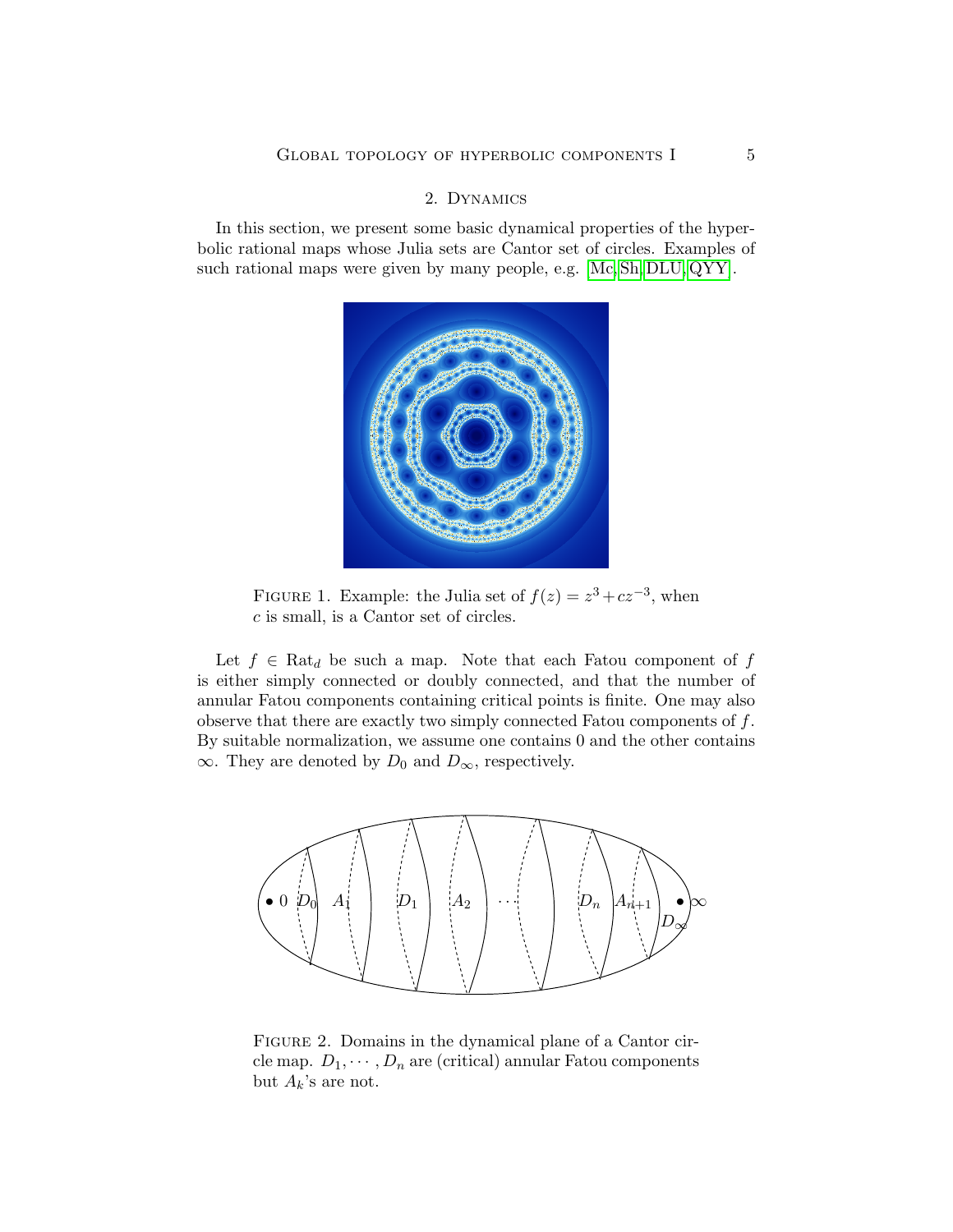The annulus  $A = \hat{C} - \overline{D}_0 \cup \overline{D}_{\infty}$  contains no critical value of f, therefore each connected component of  $f^{-1}(A)$  is again an annulus. These components are denoted by  $A_1, A_2, \cdots, A_{n+1}$ , numbered so that  $A_{k+1}$  and  $\infty$  are in the same component of  $\hat{\mathbb{C}} \setminus A_k$ . See Figure 2 for the arrangement of these sets. Let  $D_k$  be the domain lying in between  $A_k$  and  $A_{k+1}$ ,  $1 \leq k \leq n$ . Clearly,  $D_k$  is a critical annular Fatou component. The collection  $\boldsymbol{F}(f)$  of all Fatou components containing critical or post-critical points is

$$
\boldsymbol{F}(f) = \{D_0, D_{\infty}, D_1, \cdots, D_n\}.
$$

2.1. **Mapping scheme.** The map f induces a self map  $f_*$  of  $F(f)$  defined by  $f_*(D_j) = f(D_j)$ . The pair  $(\mathbf{F}(f), f_*)$  is called a mapping scheme<sup>[1](#page-5-0)</sup>. There are three types of mapping schemes, up to Möbius conjugacy:

**Type I :**  $f(D_0) = D_0, f(D_\infty) = D_0$ . In this case,  $D_0$  contains an attracting fixed point of f and the number  $n$  is odd. We normalize f so that  $f(0) = 0, 1 \in \partial D_0, f(1) = 1$ , and  $\infty$  is the *conformal barycenter*<sup>[2](#page-5-1)</sup> of  $f^{-1}(0)$ in  $D_{\infty}$ , counted with multiplicity. The mapping scheme is as follows



**Type II**:  $f(D_0) = D_\infty$ ,  $f(D_\infty) = D_0$ . In this case, the number *n* is even and  $f$  has an attracting cycle of period two. We may normalize  $f$  so that  $f(0) = \infty$ ,  $f(\infty) = 0$ ,  $1 \in \partial D_0$  and  $f^2(1) = 1$ . The mapping scheme is



**Type III** :  $f(D_0) = D_0, f(D_\infty) = D_\infty$ . In this case, the number *n* is even, and each of  $D_0$  and  $D_{\infty}$  contains an attracting fixed point of f. We may normalize f so that  $f(0) = 0, f(\infty) = \infty, 1 \in \partial D_0$  and  $f(1) = 1$ . The mapping scheme is

<span id="page-5-1"></span><span id="page-5-0"></span><sup>&</sup>lt;sup>1</sup>The definition is originally introduced by Milnor, see [\[M1\]](#page-34-0).

<sup>&</sup>lt;sup>2</sup>Let Ω be a Riemann surface isomorphic to  $\mathbb{D}$ , the *conformal barycenter* of the points  $p_1, \dots, p_k \in \Omega$  is  $\phi^{-1}(0)$ , where  $\phi : \Omega \to \mathbb{D}$  is the unique Riemann mapping satisfying that  $\phi(p_1) + \cdots + \phi(p_k) = 0.$  See [\[M1\]](#page-34-0).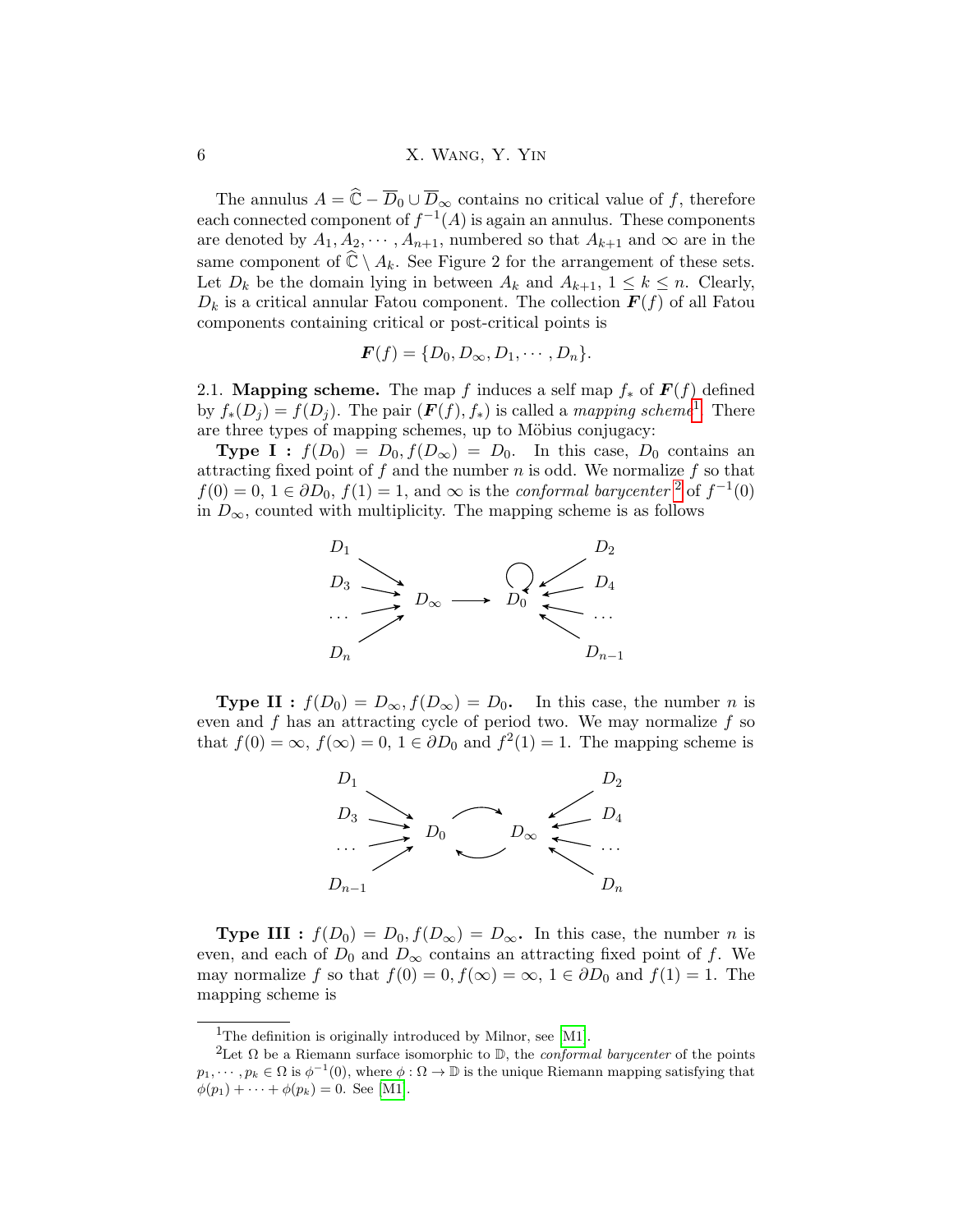

In either case, set  $d_k = \deg(f|_{A_k})$ . It's clear that  $d = \sum_{k=1}^{n+1} d_k$ . Note that the annuli  $A_k$ 's are contained in A and they have disjoint closures, by the Grötzsch inequality

$$
mod(A) > \sum_{k=1}^{n+1} mod(A_k) = mod(A) \sum_{k=1}^{n+1} \frac{1}{d_k} \implies \sum_{k=1}^{n+1} \frac{1}{d_k} < 1.
$$

Therefore, the dynamics of  $f$  induces a partition of  $d$  with number vector  $\mathbf{d} = \mathbf{d}(f) = (d_1, d_2, \cdots, d_{n+1})$  satisfying

$$
|\mathbf{d}| := \sum_{k=1}^{n+1} d_k = d, \quad \sum_{k=1}^{n+1} \frac{1}{d_k} < 1. \tag{(*)}
$$

We say a number vector  $\boldsymbol{d} \in \mathbb{N}^{n+1}$  satisfying  $(*)$  is *admissible.* 

Note also that  $n \geq 1$ . By (\*), all  $d_k \geq 2$  and at most one of  $d_k$  is two, therefore  $d \geq 2 + 3 = 5$ . More generally, by the mean inequality,

$$
d > \left(\sum_{k=1}^{n+1} d_k\right) \left(\sum_{k=1}^{n+1} \frac{1}{d_k}\right) \ge (n+1)^2 \implies n < \sqrt{d} - 1.
$$

We remark that the mapping scheme can be recorded by the pair  $(\mathcal{I}, \tau)$ , where  $\mathcal{I} = \{0, \infty, 1, \cdots, n\}$  is the index set of the Fatou components in  $\mathbf{F}(f)$ , and  $\tau$  is a self map of  $\mathcal I$  defined by  $\tau(k) = j$  if  $f(D_k) = D_j$ .

2.2. Boundary marking and the space  $\mathcal{F}_{\sigma}^{\chi_0}$  $\mathcal{L}_{\sigma,d}^{\chi_0}$ . From the previous subsection, we see that the hyperbolic component  $\mathcal{H} \subset M_d$ , consisting of Type- $\sigma$  ( $\sigma \in \{I, II, III\}$ ) maps, induces an integer  $n \geq 1$  (the number of critical annular Fatou components), and an admissible partition vertor  $\boldsymbol{d} = (d_1, d_2, \cdots, d_{n+1}) \in \mathbb{N}^{n+1}.$ 

Let  $\mathcal{F}_{\sigma,d} \subset \text{Rat}_d$  be the collection of Type- $\sigma$  hyperbolic rational maps f whose Julia sets are Cantor circles, normalized as the previous subsection, and  $d(f) = d$ . The set  $\mathcal{F}_{\sigma,d}$ , as a subspace of Rat<sub>d</sub>, might be disconnected.

Following Milnor [\[M1\]](#page-34-0), a *boundary marking* for a map  $f \in \mathcal{F}_{\sigma,d}$  means a function  $\nu : \mathbf{F}(f) \to \mathbb{C}$  which assigns to each  $U \in \mathbf{F}(f)$  a boundary point  $\nu(U)$ , satisfying that

$$
f(\nu(U)) = \nu(f(U)), \ \nu(D_0) = 1.
$$

Note that the choice of the boundary marking is not unique. In fact, when we fix the point  $\nu(f(U))$ , there are at most deg( $f|_U$ ) choices of the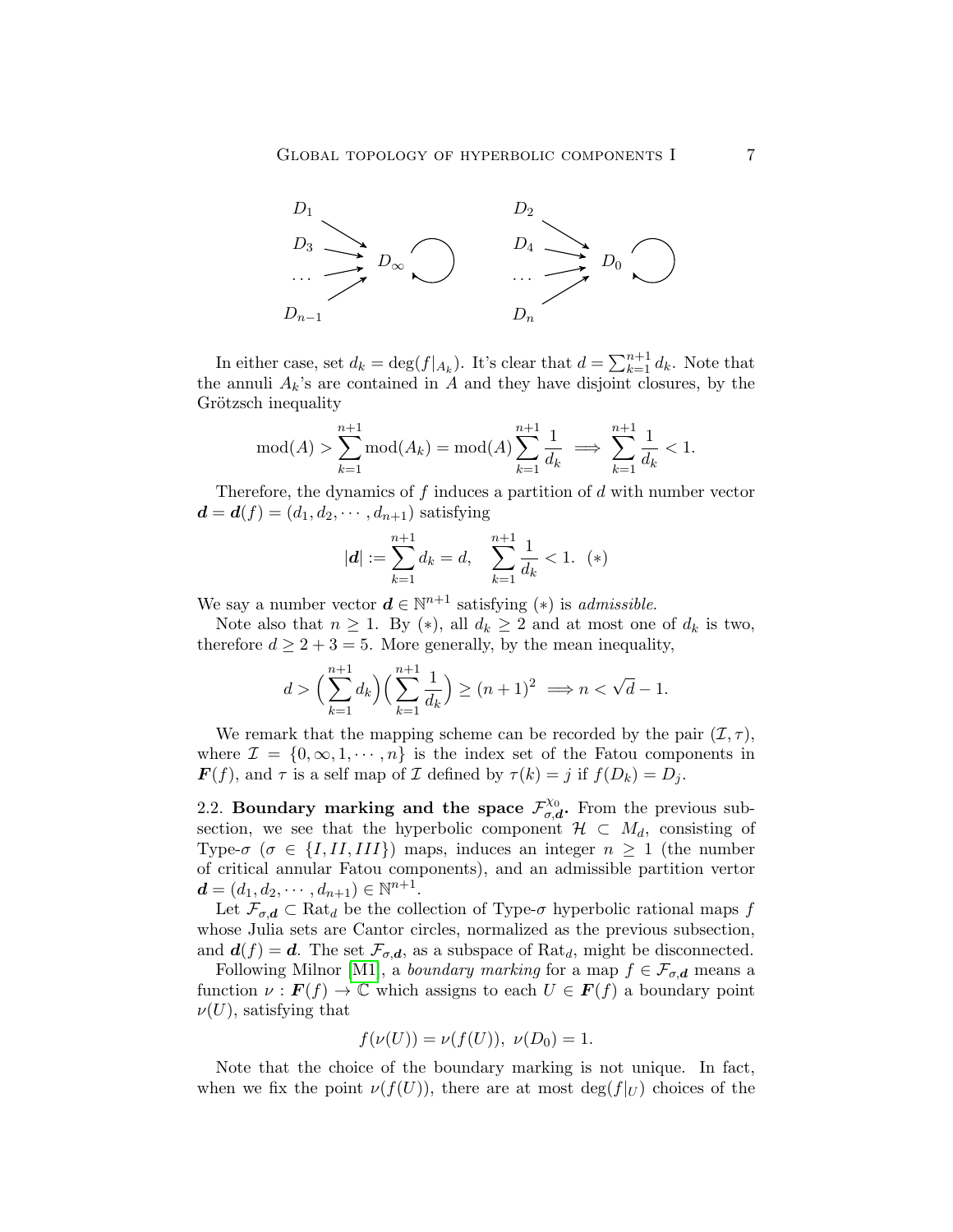marking point  $\nu(U)$ . It follows that there are finitely many choices of the boundary marking  $\nu$ . The *characteristic* of  $\nu$ , denoted by  $\chi(\nu)$ , is a symbol vector  $\chi = (\epsilon_1, \dots, \epsilon_n) \in {\{\pm\}}^n$ , defined in the way that

$$
\epsilon_k = \begin{cases} +, & \text{if } \nu(D_k) \in \partial D_k \cap \partial A_{k+1}, \\ -, & \text{if } \nu(D_k) \in \partial D_k \cap \partial A_k. \end{cases}
$$

We call the pair  $(f, \nu)$  a marked map. Fix a symbol vector  $\chi_0$ , define

$$
\mathcal{F}_{\sigma,\mathbf{d}}^{\chi_0} = \{ (f,\nu); f \in \mathcal{F}_{\sigma,\mathbf{d}}, \ \chi(\nu) = \chi_0 \}.
$$

The set  $\mathcal{F}_{\sigma}^{\chi_0}$  $\mathcal{L}_{\sigma,d}^{\chi_0}$  has a natural topology so that every map of  $\mathcal{F}_{\sigma,d}$  has a neighborhood N which is evenly covered under the projection  $\mathcal{F}_{\sigma,d}^{\chi_0} \to \mathcal{F}_{\sigma,d}$ , defined by sending  $(f, \nu)$  to f. To see this, it is enough to note that each marked point  $\nu(D_k)$  of f is preperiodic and eventually repelling, and therefore deforms continuously as we deform the map  $f$ . As a topology space,  $\mathcal{F}_{\sigma,\mathbf{d}}^{\chi_0}$  might be disconnected.

<span id="page-7-0"></span>2.3. Model map. For each marked map  $(f, \nu) \in \mathcal{F}_{\sigma,d}^{\chi_0}$  and each Fatou component  $D_j \in \mathbf{F}(f)$ , there is a conformal isomorphism  $\kappa_j$  mapping  $D_j$ onto D or  $\mathbb{A}_{r_j}$  (here  $r_j = e^{-2\pi \text{mod}(D_j)}$  if  $D_j$  is an annulus), satisfying that  $\kappa_j(\nu(D_j)) = 1$ . If  $D_j$  is a disk, then the index j is either 0 or  $\infty$ , in this case we further require that  $\kappa_i(j) = 0 \in \mathbb{D}$ .

We then get a *model map*  $m_j$  for  $f|_{D_j}$ , defined so that the following diagram is commutative:

$$
D_j \xrightarrow{f|_{D_j}} D_{\tau(j)}
$$
  
\n
$$
\kappa_j \downarrow \qquad \qquad \downarrow \kappa_{\tau(j)}
$$
  
\n
$$
\mathbb{D} \text{ or } \mathbb{A}_{r_j} \xrightarrow{m_j} \mathbb{D}
$$

Now let's look at the model maps  $m_i$ . First, it is a standard fact that any proper holomorphic map  $\beta$  from D onto itself with  $\beta(1) = 1$  can be written uniquely as a D-fold Blaschke product

$$
\beta(z) = \left(\prod_{k=1}^D \frac{1-\bar{a}_k}{1-a_k}\right) \left(\prod_{k=1}^D \frac{z-a_k}{1-\bar{a}_k z}\right), \quad a_1, \cdots, a_D \in \mathbb{D}.
$$

We say  $\beta$  is fixed point centered if  $\beta(0) = 0$ , and zero centered if 0 is the conformal barycenter of  $\beta^{-1}(0)$  (counted with multiplicity) in D.

Denote by  $\boldsymbol{B}^{\mathrm{fc}}_D$  the space of degree- $D$  fixed point centered Blaschke products fixing the boundary point 1; by  $B_D^{\text{zc}}$ , the space of degree-D zero centered Blaschke products fixing the boundary point 1.

It's clear that  $m_0 \in \mathbf{B}_{d_1}^{\text{fc}}$ . If  $f \in \mathcal{F}_{I,d}$ , then the model map  $m_{\infty} \in \mathbf{B}_{d_{n+1}}^{z_{\text{c}}}$ ; if  $f \in \mathcal{F}_{II,d}$  or  $\mathcal{F}_{III,d}$ , then  $m_{\infty} \in \mathbf{B}_{d_{n+1}}^{\text{fc}}$ .

For  $1 \leq k \leq n$ , the model map  $m_k$  is a proper holomorphic map from the annulus  $\mathbb{A}_{r_k}$  onto  $\mathbb{D}$ , fixing 1 and with mapping degree  $d_k + d_{k+1}$ . Let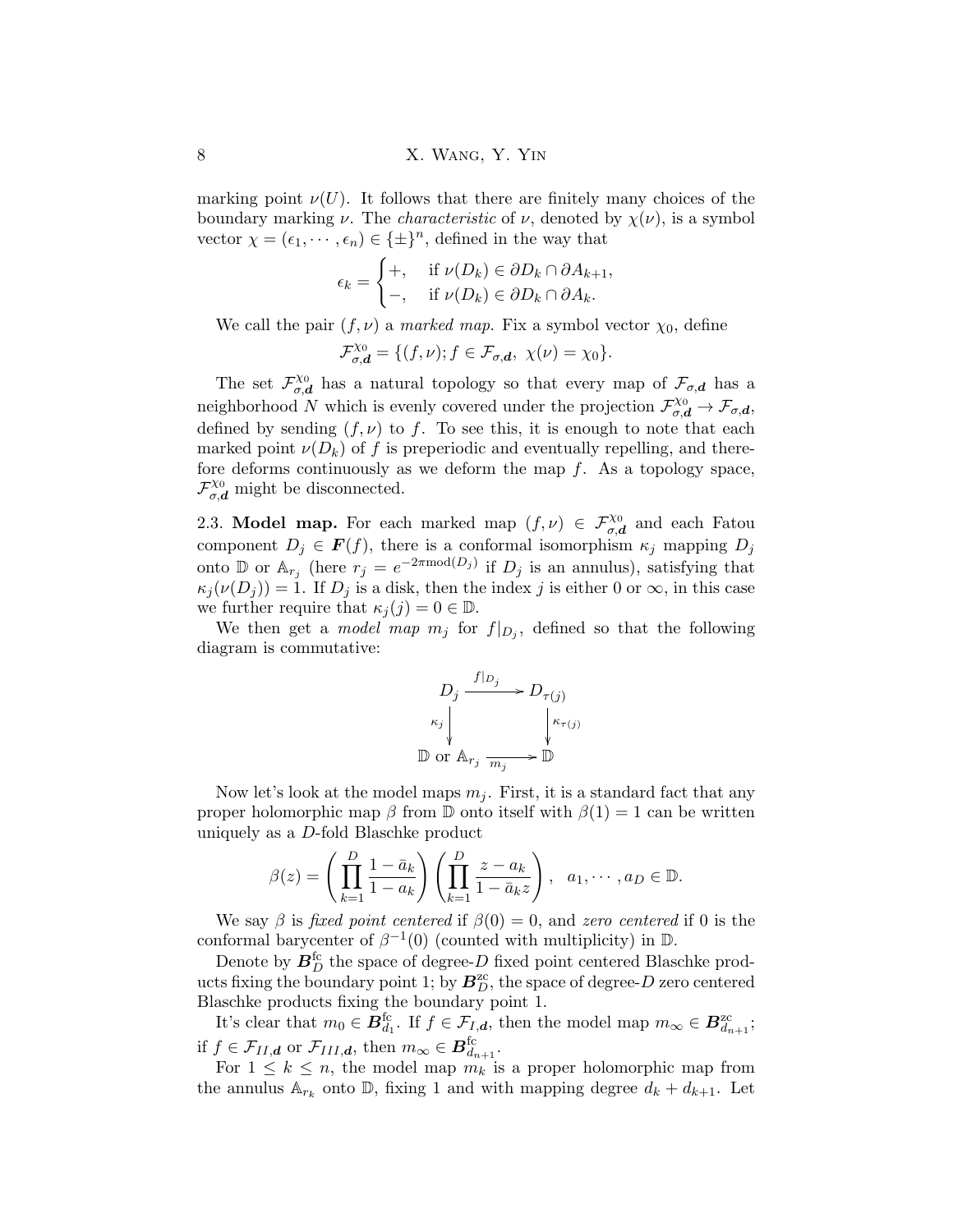$\delta_k \in \{d_k, d_{k+1}\}\$ be the mapping degree of  $m_k$  on the inner boundary  $C_{r_k}$  of  $\mathbb{A}_{r_k}$ . Clearly,  $\delta_k = d_{k+1}$  if  $\epsilon_k = -$ , and  $\delta_k = d_k$  if  $\epsilon_k = +$ .

Definition 2.1 (Model space of annulus-disk mappings). Given integers  $e > \delta > 0$ , let  $A(e, \delta)$  be the set of all annulus-disk mappings, defined by

$$
\mathbf{A}(e,\delta) = \left\{ \begin{array}{c} m: \mathbb{A}_r \to \mathbb{D} \text{ is a proper and holomorphic map;} \\ \deg(m) = e, \ \deg(m|_{C_r}) = \delta, \ m(1) = 1, \ r \in (0,1) \end{array} \right\}.
$$

The topology of  $A(e, \delta)$  is given as follows: We say that the maps  $\phi_k$ :  $\mathbb{A}_{r_k} \to \mathbb{D}$  converges to  $\phi : \mathbb{A}_r \to \mathbb{D}$  in  $\mathbf{A}(e, \delta)$ , if  $r_k \to r$ , and for any compact subset  $K \subset \mathbb{A}_r$ ,  $\phi_k|_K$  converges uniformly to  $\phi|_K$  for k sufficiently large.

It's easy to see that the map  $m_k : \mathbb{A}_{r_k} \to \mathbb{D}$  obtained above is an element of  $\mathbf{A}(d_k + d_{k+1}, \delta_k)$ . Now, we define the model space  $\mathbf{M}_{\sigma}$  by

$$
\mathbf{M}_{\sigma} = \begin{cases} \boldsymbol{B}_{d_1}^{\text{fc}} \times \boldsymbol{B}_{d_{n+1}}^{\text{zc}} \times \prod_{k=1}^{n} \boldsymbol{A}(d_k + d_{k+1}, \delta_k), & \text{if } \sigma = I, \\ \boldsymbol{B}_{d_1}^{\text{fc}} \times \boldsymbol{B}_{d_{n+1}}^{\text{fc}} \times \prod_{k=1}^{n} \boldsymbol{A}(d_k + d_{k+1}, \delta_k), & \text{if } \sigma = II \text{ or } III. \end{cases}
$$

There is a natural map from  $\mathcal{F}_{\sigma}^{\chi_0}$  $\vec{\sigma}^{\chi_0}_{\sigma,\bm{d}}$  to  $\mathbf{M}_\sigma$ 

$$
\rho: \mathcal{F}_{\sigma,\mathbf{d}}^{\chi_0} \to \mathbf{M}_{\sigma}, \quad (f,\nu) \mapsto \mathbf{m}(f) = (m_0, m_{\infty}, m_1, \cdots, m_n).
$$

Two questions naturally arise:

Question 2.2. What is the topology of the model spaces

$$
\boldsymbol{B}_{D}^{\text{fc}}, \ \boldsymbol{B}_{D}^{\text{zc}}, \ \boldsymbol{A}(d_k+d_{k+1},\delta_k)?
$$

**Question 2.3.** What is the property of  $\rho$ ? Can we know the topology of the marked hyperbolic component (and further  $H$ ) from that of  $M_{\sigma}$ ?

For the first question, the following is known

<span id="page-8-1"></span>**Lemma 2.4** (Lemma 4.9 [\[M1\]](#page-34-0)). For any integer  $D \geq 2$ , the model spaces  $\mathbf{B}_{D}^{\text{fc}}, \mathbf{B}_{D}^{\text{zc}}$  both are homeomorphic to  $\mathbb{R}^{2D-2}$ .

So the essential difficulty for the first question is to characterize the topology of the space  $A(e, \delta)$ . This will be done in Sections [3,](#page-8-0) [4](#page-11-0) and [5.](#page-14-0)

For the second question, we will prove the finite covering property of  $\rho$  in Sections [6](#page-17-1) and [7](#page-20-0) and further use this property to describe the topology of the marked hyperbolic component in Section [8](#page-25-0) and hyperbolic component in Section [9.](#page-26-0)

### <span id="page-8-0"></span>3. Proper mapping from multi-connected domain to disk

In this section, we consider a slightly general question: Given a multiconnected domain  $\Omega$  and a finite set  $Z \subset \Omega$ , under what conditions there is a proper holomorphic mapping from  $\Omega$  onto the unit disk  $\mathbb{D}$ , with Z as the prescribed zero set? Here, we recall that a continuous map  $q: X \to Y$ between two topological spaces is said *proper*, if the preimage  $g^{-1}(K)$  of every compact subset  $K$  of  $Y$  is compact in  $X$ .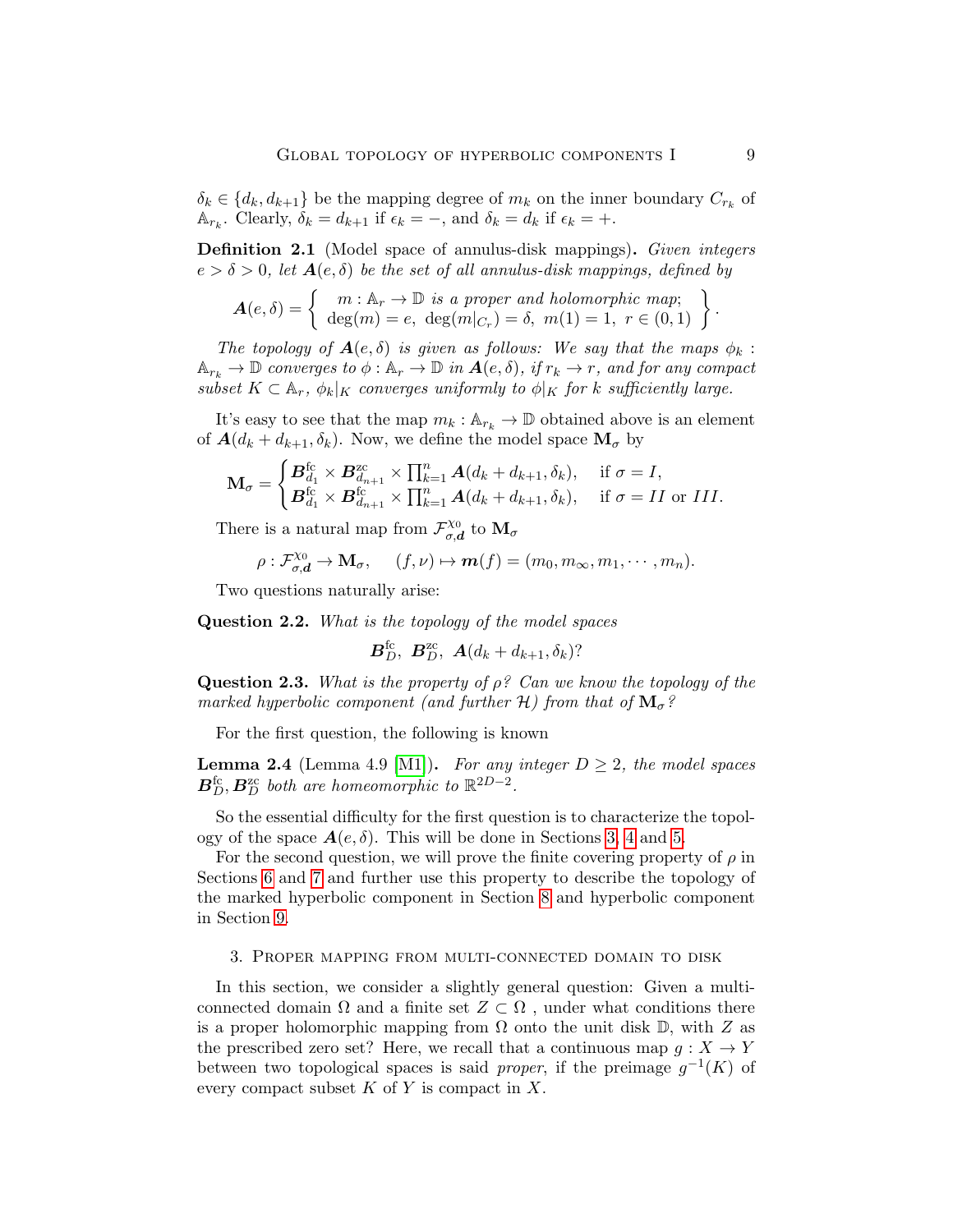To make the question precise, let  $\Omega_q$  be a multi-connected planar domain bounded by the Jordan curves  $\gamma_0, \gamma_1, \cdots, \gamma_g$ , where  $g \ge 1$  is an integer. We associate each boundary curve  $\gamma_k$  with a positive integer  $d_k$ . Let  $p_1, \dots, p_e$ be  $e = \sum_{k=0}^{g} d_k$  points in  $\Omega_g$ , not necessarily distinct.

<span id="page-9-0"></span>**Question 3.1.** Is there a proper holomorphic map  $f : \Omega_q \to \mathbb{D}$  of degree e with  $f^{-1}(0) = \{p_1, \dots, p_e\}$  and  $\deg(f|_{\gamma_k}) = d_k$  for all  $0 \le k \le g$ ?

We remark that the notation '{}' here and throughout the paper should be understood as the 'weighted set', or the divisor. In other words, when two (or more) points are same, there is a multiplicity serving as the weight. For example,  $\{p, p, q\} = \{2p, q\} \neq \{p, q\}.$ 

In general, the answer to Question [3.1](#page-9-0) is negative. The aim of this section is to give a necessary and sufficient condition to guarantee the existence of the proper map, using Abel's Theorem for principle divisors in the Riemann surface theory. The main result, with an independent interest, is as follows:

<span id="page-9-1"></span>Theorem 3.2. The following two statements are equivalent:

1. There is a proper holomorphic map  $f : \Omega_g \to \mathbb{D}$  of degree  $e = \sum_{k=0}^g d_k$ with  $f^{-1}(0) = \{p_1, \dots, p_e\}$  and  $\deg(f|_{\gamma_k}) = d_k$  for all  $0 \le k \le g$ .

2. The following equations hold

$$
\sum_{j=1}^{e} u_k(p_j) = d_k, \quad 1 \le k \le g,
$$

where  $u_k : \Omega_q \to \mathbb{R}$  is a harmonic function satisfying that

$$
u_k|_{\gamma_k} = 1, \ u_k|_{\partial \Omega_g \setminus \gamma_k} = 0.
$$

Moreover, the proper holomorphic map  $f$  is unique if we specify the value of f at a boundary point  $q \in \partial \Omega_q$ .

*Proof.* By Koebe's generalized Riemann mapping theorem [\[Ko1,](#page-33-16) [Ko2\]](#page-33-17),  $\Omega_q$ is bi-holomorphic to a multi-connected domain whose boundaries are round circles. For this, we may assume that all  $\gamma_k$  are round circles.

We consider the Schottky double surface  $S_g = \Omega_g \cup \partial \Omega_g \cup \Omega_g^*$  of  $\Omega_g$ , which is a compact Riemann surface of genus g. It admits an anti-holomorphic involution  $\sigma$ , fixing  $\partial\Omega_g$  and mapping  $\Omega_g$  to its symmetric part  $\Omega_g^*$ . A basis of the homology group  $H_1(S_g)$  can be chosen as  $\gamma_1, \dots, \gamma_g$  and  $\alpha_1, \dots, \alpha_g$ , see Figure 3. Let  $\omega_1, \dots, \omega_g$  be the dual basis of  $\gamma_1, \dots, \gamma_g$  in  $\mathcal{H}^1(S_g)$ , the space of holomorphic differentials on  $S_g$ , satisfying that

$$
\int_{\gamma_j} \omega_k = \delta_{kj}, \ \ j,k = 1,\cdots,g.
$$

By replacing  $\omega_k$  with  $\frac{1}{2}(\omega_k + \overline{\sigma^*\omega_k})$ , we may assume that  $\sigma^*\omega_k = \overline{\omega}_k$ . Let

$$
b_{kj} = \int_{\alpha_j} \omega_k, 1 \le k, j \le g.
$$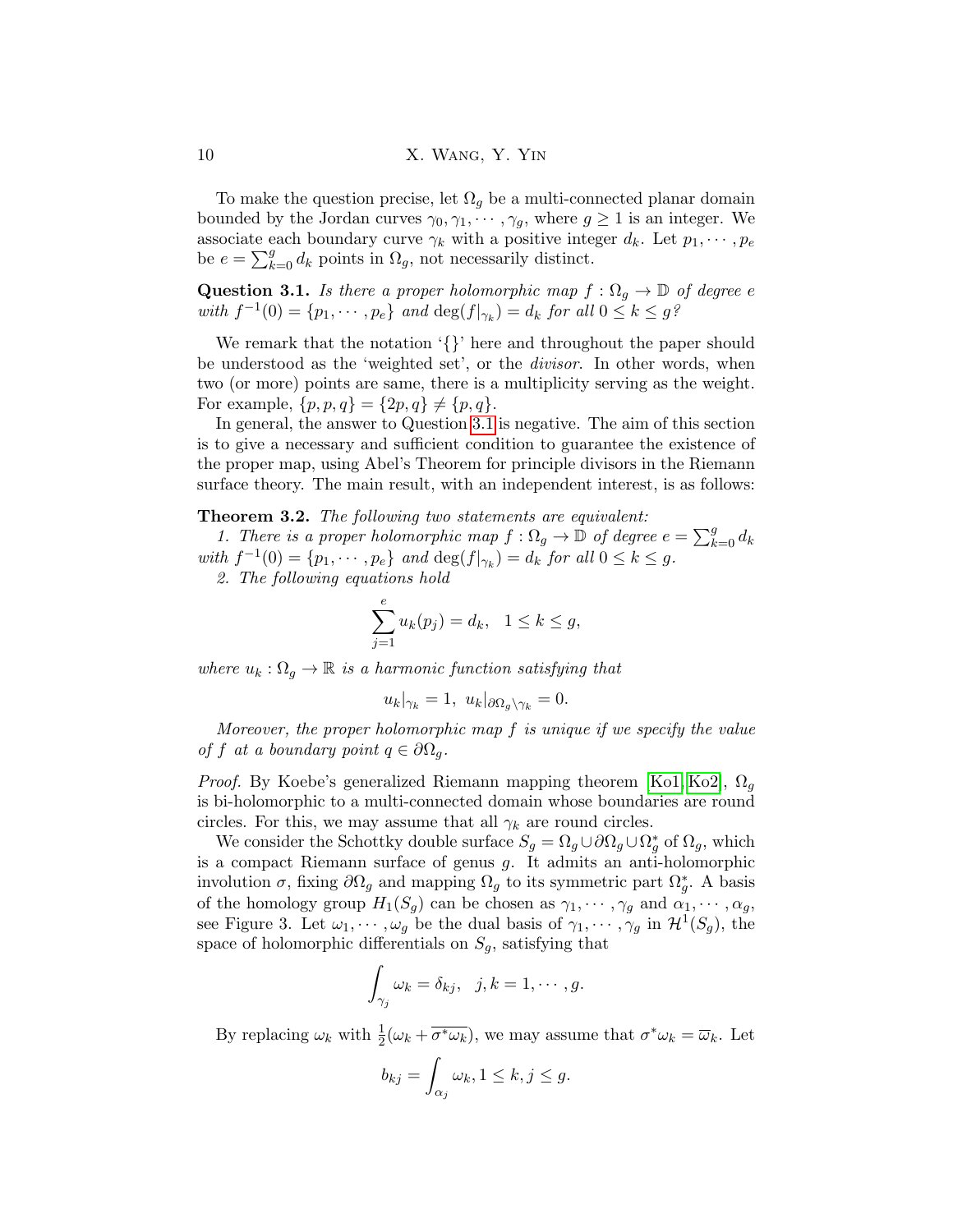

FIGURE 3. The Schottky double surface  $S_g$  of  $\Omega_g$ , when  $g = 2$ 

It's known that  $B = (b_{kj})$  satisfies  $\overline{B} = -B$  (this means the real part of  $B$  vanishes) and the imaginary part of  $B$  is symmetric and positive definite (see [\[FK,](#page-33-18) Proposition, p.63], note that here we chose a different basis of  $H_1(S_g)$  from that in [\[FK\]](#page-33-18)). For any  $z \in \Omega_g$ , let  $\beta_z$  be a curve in  $S_g$  connecting  $z^* = \sigma(z)$  to z, symmetric about  $\partial\Omega_g$ . Define a function

$$
\Phi_k(z) = \int_{\beta_z} \omega_k.
$$

It's easy to check that  $z \mapsto \Phi_k(z)$  is a harmonic function on  $\Omega_g$ , with vanishing real part, and satisfying that

$$
\Phi_k|_{\gamma_0} = 0
$$
 and  $\Phi_k|_{\gamma_j} = \int_{\alpha_j} \omega_k = b_{kj}, 1 \le j \le g.$ 

Therefore, we have

$$
\Phi_k = \sum_{j=1}^g b_{kj} u_j.
$$

By Abel Theorem (see [\[S,](#page-34-6) Theorem 7.26] or [\[FK,](#page-33-18) Theorem, p.93]), there is a proper holomorphic map  $F : S_g \to \hat{\mathbb{C}}$  for which  $F^{-1}(0) = \{p_1, \dots, p_e\}$ and  $F^{-1}(\infty) = \{p_1^*, \cdots, p_e^*\}$  (which is equivalent to the statement: there is a proper holomorphic map  $f : \Omega_g \to \mathbb{D}$  of degree e with  $f^{-1}(0) =$  $\{p_1, \cdots, p_e\}$ , if and only if

$$
\left(\begin{array}{c}\sum_{k=1}^{e}\Phi_1(p_k)\\ \sum_{k=1}^{e}\Phi_2(p_k)\\ \vdots\\ \sum_{k=1}^{e}\Phi_g(p_k)\end{array}\right)\in\mathbb{Z}\left(\begin{array}{c}b_{11}\\ b_{21}\\ \vdots\\ b_{g1}\end{array}\right)+\cdots+\mathbb{Z}\left(\begin{array}{c}b_{1g}\\ b_{2g}\\ \vdots\\ b_{gg}\end{array}\right).
$$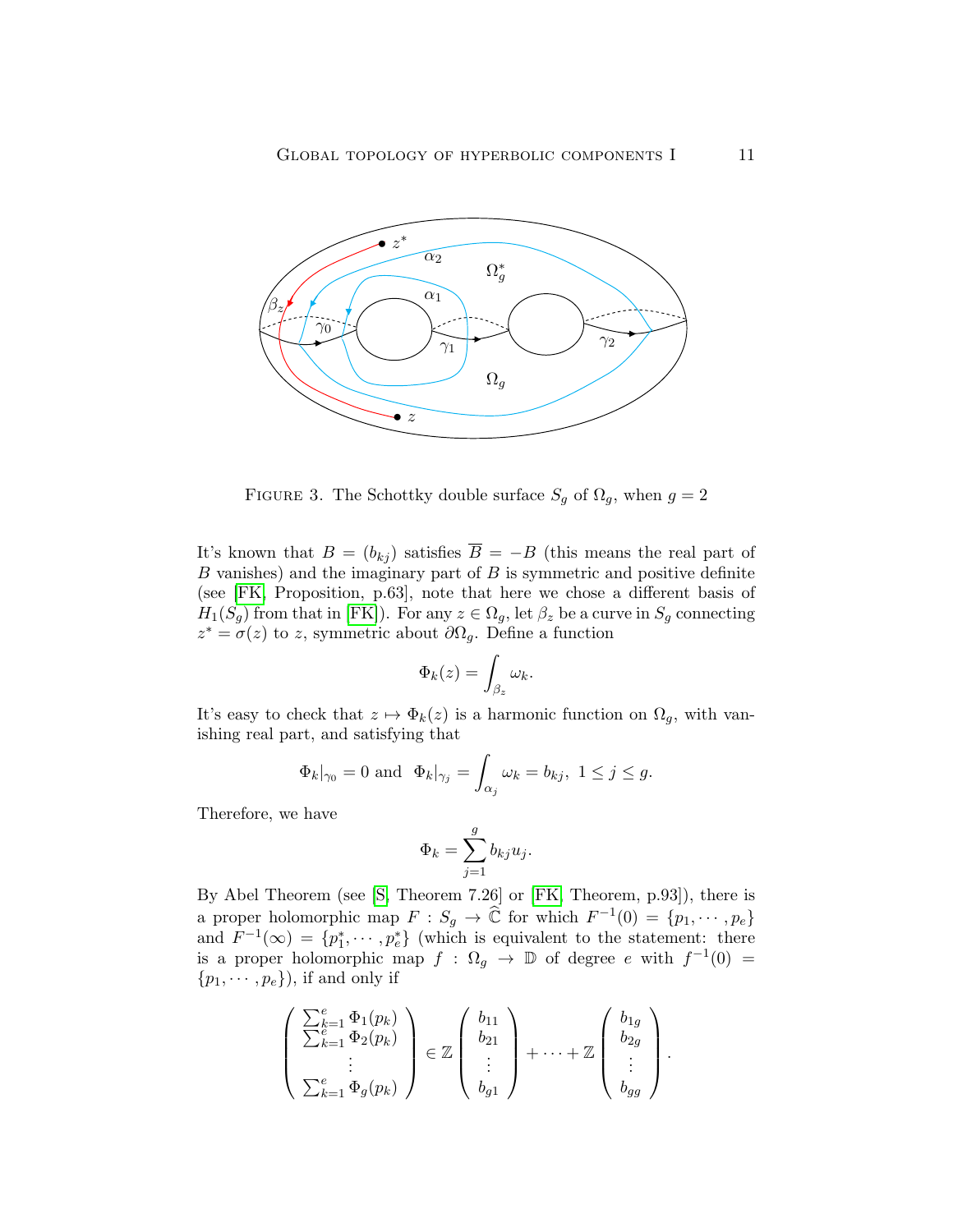So there are integers  $n_1, \dots, n_q$  such that

$$
\begin{pmatrix}\n\sum_{k=1}^{e} \Phi_1(p_k) \\
\sum_{k=1}^{e} \Phi_2(p_k) \\
\vdots \\
\sum_{k=1}^{e} \Phi_g(p_k)\n\end{pmatrix} = B \begin{pmatrix}\n\sum_{k=1}^{e} u_1(p_k) \\
\sum_{k=1}^{e} u_2(p_k) \\
\vdots \\
\sum_{k=1}^{e} u_g(p_k)\n\end{pmatrix} = B \begin{pmatrix}\nn_1 \\
n_2 \\
\vdots \\
n_g\n\end{pmatrix}.
$$

Note that the matrix  $B$  is reversible, we have

$$
\sum_{j=1}^{e} u_k(p_j) = n_k, \ \ 1 \le k \le g.
$$

These equalities guarantee the existence of the proper map  $f : \Omega_q \to \mathbb{D}$ . To determine the integers  $n_1, \dots, n_g$ , we define a vector-valued function  $\Psi: \mathbb{D} \to \mathbb{R}^g$  by

$$
\Psi(\zeta) = \Big(\sum_{z \in f^{-1}(\zeta)} u_1(z), \cdots, \sum_{z \in f^{-1}(\zeta)} u_g(z)\Big)^t.
$$

It's clear that  $\Psi$  is continuous. By above argument,  $\Psi$  takes discrete values in  $\mathbb{Z}^g$ . So it is a constant vector. Note that we have required that  $\deg(f|_{\gamma_k}) =$  $d_k$  for all  $0 \leq k \leq g$ , meaning that when  $\zeta$  approaches  $\partial \mathbb{D}$ , the value  $\Psi(\zeta)$ will approach the constant vector  $(d_1, \dots, d_g)^t$ . Therefore we have

$$
\sum_{j=1}^{e} u_k(p_j) = d_k, \ \ 1 \le k \le g.
$$

All the arguments above are reversible, implying the equivalence.

To finish, we prove the uniqueness part. Any proper holomorphic map  $f : \Omega_g \to \mathbb{D}$  can induce a holomorphic map  $\widehat{f} : S_g \to \widehat{\mathbb{C}}$  by reflection, with zeros  $p_1, \dots, p_e$  and poles  $p_1^*, \dots, p_e^*$ . Let  $f_1, f_2$  be two proper holomorphic maps satisfying the first statement of the theorem, then  $\widehat{f}_2/\widehat{f}_1 : S_g \to \mathbb{C}$  is a holomorphic map. Therefore  $\hat{f}_2/\hat{f}_1$  is necessarily constant. Since they are identical at the point  $q \in \partial\Omega_a$ , we have  $\hat{f}_2 = \hat{f}_1$ , equivalently,  $f_2 = f_1$ . identical at the point  $q \in \partial \Omega_q$ , we have  $\widehat{f}_2 = \widehat{f}_1$ , equivalently,  $f_2 = f_1$ .

### 4. Proper mapping from annulus to disk

<span id="page-11-0"></span>We now focus on a special case of Theorem [3.2,](#page-9-1) that is,  $\Omega_q$  is an annulus. Recall that  $r \in (0,1)$ ,  $\mathbb{A}_r = \{z \in \mathbb{C}; r < |z| < 1\}$  and  $C_r = \{|z| = r\}$  be the inner boundary of  $A_r$ . Let  $p_1, p_2, \dots, p_e$  be  $e \geq 2$  points in  $A_r$ , not necessarily distinct. Let  $\delta \in [1, e)$  be an integer.

<span id="page-11-1"></span>**Theorem 4.1.** There is a proper holomorphic map  $f : A_r \to \mathbb{D}$  of degree e with  $f^{-1}(0) = \{p_1, \dots, p_e\}$  and  $\deg(f|_{C_r}) = \delta$  if and only if

$$
|p_1p_2\cdots p_e|=r^{\delta}.
$$

When exists, the proper map f is unique if we further require that  $f(1) = 1$ .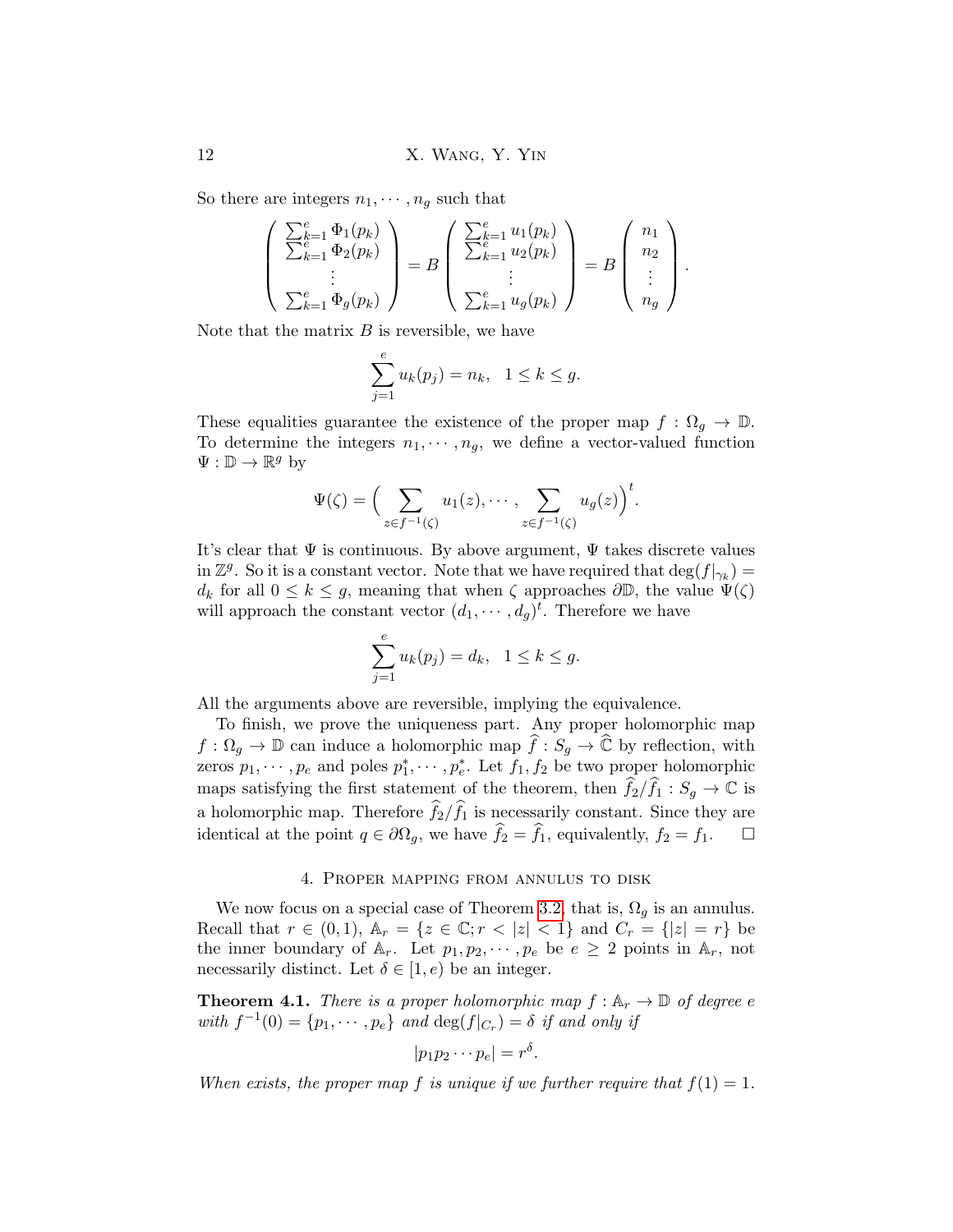Proof. By Theorem [3.2,](#page-9-1) the proper holomorphic map as required exists if and only if

$$
u(p_1) + \cdots + u(p_e) = \delta,
$$

where u is a harmonic function on  $\mathbb{A}_r$  with  $u|_{C_r} = 1$  and  $u|_{\partial \mathbb{D}} = 0$ . It's easy to observe that  $u(z) = \log |z| / \log r$ . This gives the required equivalent condition  $|p_1p_2\cdots p_e|=r^{\delta}$ . The uniqueness also follows from Theorem [3.2.](#page-9-1)  $\Box$ 

**Remark 4.2.** An alternative proof of the 'only if' part of Theorem [4.1](#page-11-1) goes as follows: we define

$$
g(w) = \prod_{f(z) = w} z, \ w \in \mathbb{D}
$$

where the product is taken counted multiplicity. It's clear that  $q$  is continuous and non-vanishing on D, holomorphic except at critical values. By the removable singularity theorem,  $g : \mathbb{D} \to \mathbb{C}^*$  is holomorphic. Applying the maximum principle to g and  $1/g$ , we get

$$
|g(w)| \leq \max_{\zeta \in \partial \mathbb{D}} |g(\zeta)|, \ |1/g(w)| \leq \max_{\zeta \in \partial \mathbb{D}} |1/g(\zeta)|.
$$

Since g is proper, we have  $|g(\zeta)| = r^{\delta}$  for all  $\zeta \in \partial \mathbb{D}$ . Therefore g is a constant map and  $|g(w)| = r^{\delta}$  for all  $w \in \mathbb{D}$ . In particular,  $|g(0)| =$  $|p_1p_2\cdots p_e|=r^{\delta}.$ 

<span id="page-12-0"></span>**Theorem 4.3.** A proper holomorphic map  $f : A_r \to \mathbb{D}$  of degree e with

$$
f^{-1}(0) = \{p_1, \dots, p_e\}, \ f(1) = 1 \ and \deg(f|_{C_r}) = \delta
$$

can be written uniquely as

$$
f(z) = z^{-\delta} B_0(z) \prod_{j \ge 1} (B_j(z) B_{-j}(z)), \ z \in \mathbb{A}_r,
$$

where

$$
B_j(z) = \left(\prod_{k=1}^e \frac{1 - \overline{p_k}r^{2j}}{1 - p_kr^{2j}}\right) \left(\prod_{k=1}^e \frac{z - p_kr^{2j}}{1 - \overline{p_k}r^{2j}z}\right), \ j \in \mathbb{Z}.
$$

Proof. Write

$$
f_N(z) = z^{-\delta} B_0(z) \prod_{j=1}^N (B_j(z) B_{-j}(z)), N \in \mathbb{N} \cup \{\infty\}.
$$

In order to show  $f = f_{\infty}$ , we need to verify that  $f_{\infty}|_{A_r}$  is a proper holomorphic map from  $A_r$  onto  $D$  of degree e, fixing 1 and having the same zero set and the boundary degree as  $f$ . Note that by Theorem [4.1,](#page-11-1) we know that  $|p_1 \cdots p_e| = r^{\delta}$ . The proof proceeds in four steps:

Step 1.  $f_N$  converges locally and uniformly to  $f_\infty$  on  $\mathbb{C}^*$ , as  $N \to \infty$ .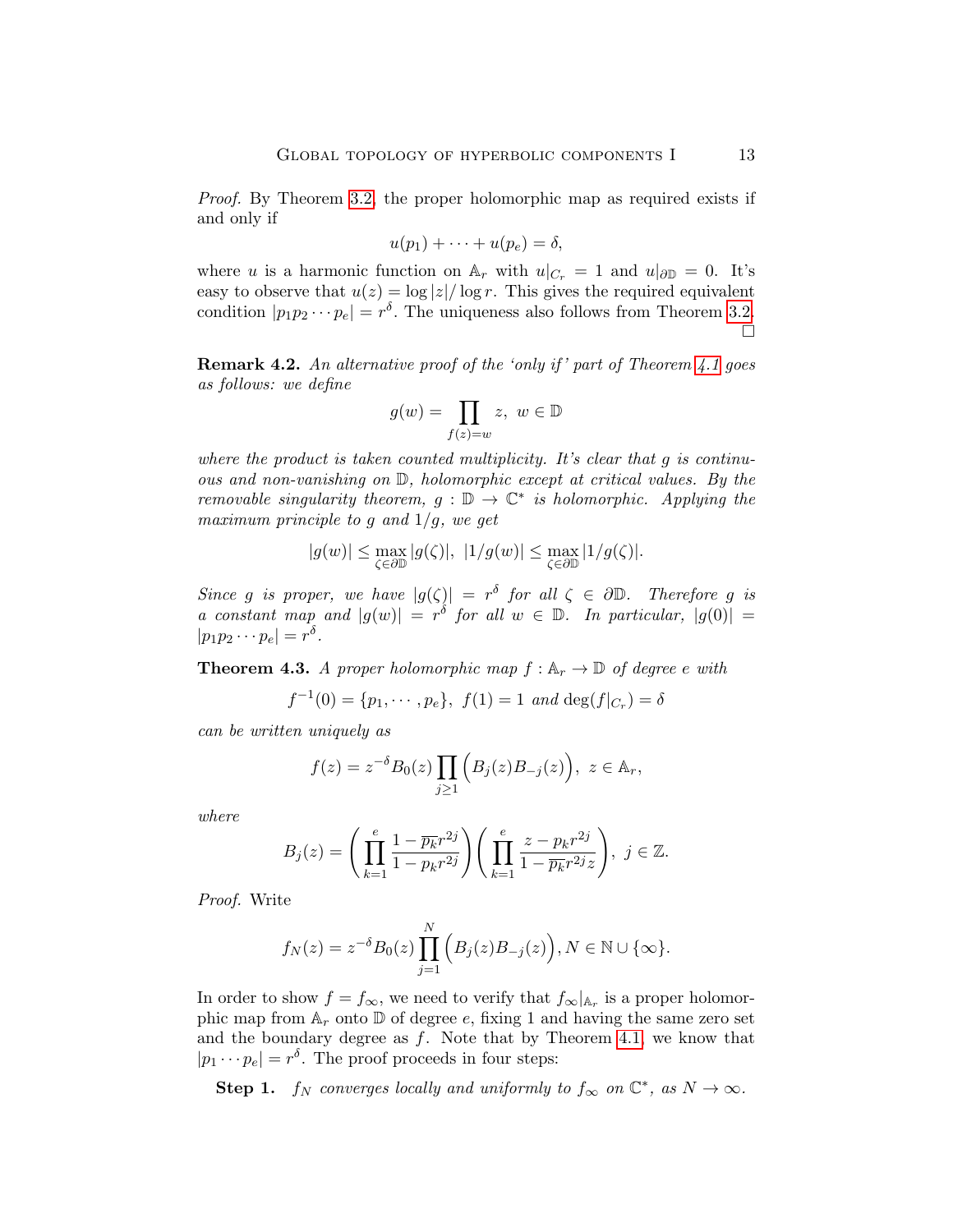We first show that  $f_N$  converges uniformly to  $f_\infty$  on  $\mathbb{A}_r$ . In fact, it is not hard to see that there is an integer  $M = M(r) > 0$  and a constant  $c = c(r) > 0$ , such that when  $N \geq M$ ,

$$
|B_N(z)B_{-N}(z) - 1| \le cr^{2N}, \ \forall \ z \in \overline{\mathbb{A}}_r.
$$

Therefore

$$
|f_{\infty}(z) - f_{N}(z)| = |f_{N}(z)||1 - \prod_{j=N+1}^{\infty} (B_{j}(z)B_{-j}(z))| \le Cr^{2N},
$$

where  $C$  is a constant, dependent only on  $r$ . The uniform convergence on  $A_r$  follows immediately. With the same argument, one can show that  $f_N$ converges uniformly to  $f_{\infty}$  on  $r^{2k}\overline{\mathbb{A}}_r$  for any  $k\in\mathbb{Z}$ .

Note that  $\mathbb{C}^* = \bigcup_{k \in \mathbb{Z}} r^{2k} (\overline{\mathbb{A}_r \cup \mathbb{A}_r^*})$ , where  $\mathbb{A}_r^* = \{z \in \mathbb{C}; 1/\overline{z} \in \mathbb{A}_r\},$ and that for any N, the map  $f_N$  satisfies  $1/\overline{f_N(z)} = f_N(1/\overline{z})$ . Therefore  $f_N : \mathbb{C}^* \to \widehat{\mathbb{C}}$  converges locally and uniformly, in the spherical metric, to  $f_{\infty}: \mathbb{C}^* \to \widehat{\mathbb{C}}$ . Moreover, the map  $f_{\infty}$  also satisfies  $1/\overline{f_{\infty}(z)} = f_{\infty}(1/\overline{z})$ .

**Step 2.**  $f_{\infty}: \mathbb{C}^* \to \widehat{\mathbb{C}}$  is modular:  $f_{\infty}(r^2z) = f_{\infty}(z)$ .

Fix a compact subset  $K \subset \mathbb{C}^*$ , one may verify that for any  $z \in K$ ,

$$
\frac{f_N(r^2z)}{f_N(z)} = \frac{1}{r^{2\delta}} \prod_{k=1}^e \frac{(z - p_k r^{-2(N+1)})(z - \overline{p_k}^{-1} r^{2N})}{(z - \overline{p_k}^{-1} r^{-2(N+1)})(z - p_k r^{2N})}
$$

$$
\to \frac{|p_1 \cdots p_e|^2}{r^{2\delta}} = 1 \text{ as } N \to \infty.
$$

By Step 1, we have  $f_{\infty}(r^2z) = f_{\infty}(z)$  for all  $z \in K$ . By the identity theorem for holomorphic maps, the equality holds for all  $z \in \mathbb{C}^*$ .

**Step 3.**  $f_{\infty}|_{\mathbb{A}_r} : \mathbb{A}_r \to \mathbb{D}$  is proper.

Observe that when  $|z| = 1$ , we have  $|f_{\infty}(z)| = 1$ . By the symmetry  $f_{\infty}(1/\overline{z}) = 1/\overline{f_{\infty}(z)}$  and the identity  $f_{\infty}(r^2z) = f_{\infty}(z)$ , we have

$$
1/\overline{f_{\infty}(z)} = f_{\infty}(r^2/\overline{z}).
$$

This implies that when  $|z| = r$ , we have  $|f_{\infty}(z)| = 1$ .

Since  $f_{\infty}|_{A_r} : A_r \to \mathbb{C}$  is a non-constant holomorphic function, by the maximum modulus principle, we have

$$
|f_{\infty}(z)| < \max_{\zeta \in \partial \mathbb{A}_r} |f_{\infty}(\zeta)| = 1, \ \forall z \in \mathbb{A}_r.
$$

These properties imply that  $f_{\infty}(\mathbb{A}_r) = \mathbb{D}$  and  $f_{\infty}|_{\mathbb{A}_r} : \mathbb{A}_r \to \mathbb{D}$  is a proper map. The degree of  $f_{\infty}|_{A_r}$ , which can be seen from the fact  $(f_{\infty}|_{A_r})^{-1}(0)$  =  $\{p_1, \cdots, p_e\}$ , is exactly e.

**Step 4.** The boundary degree  $\deg(f_{\infty}|_{C_r}) = \delta$ .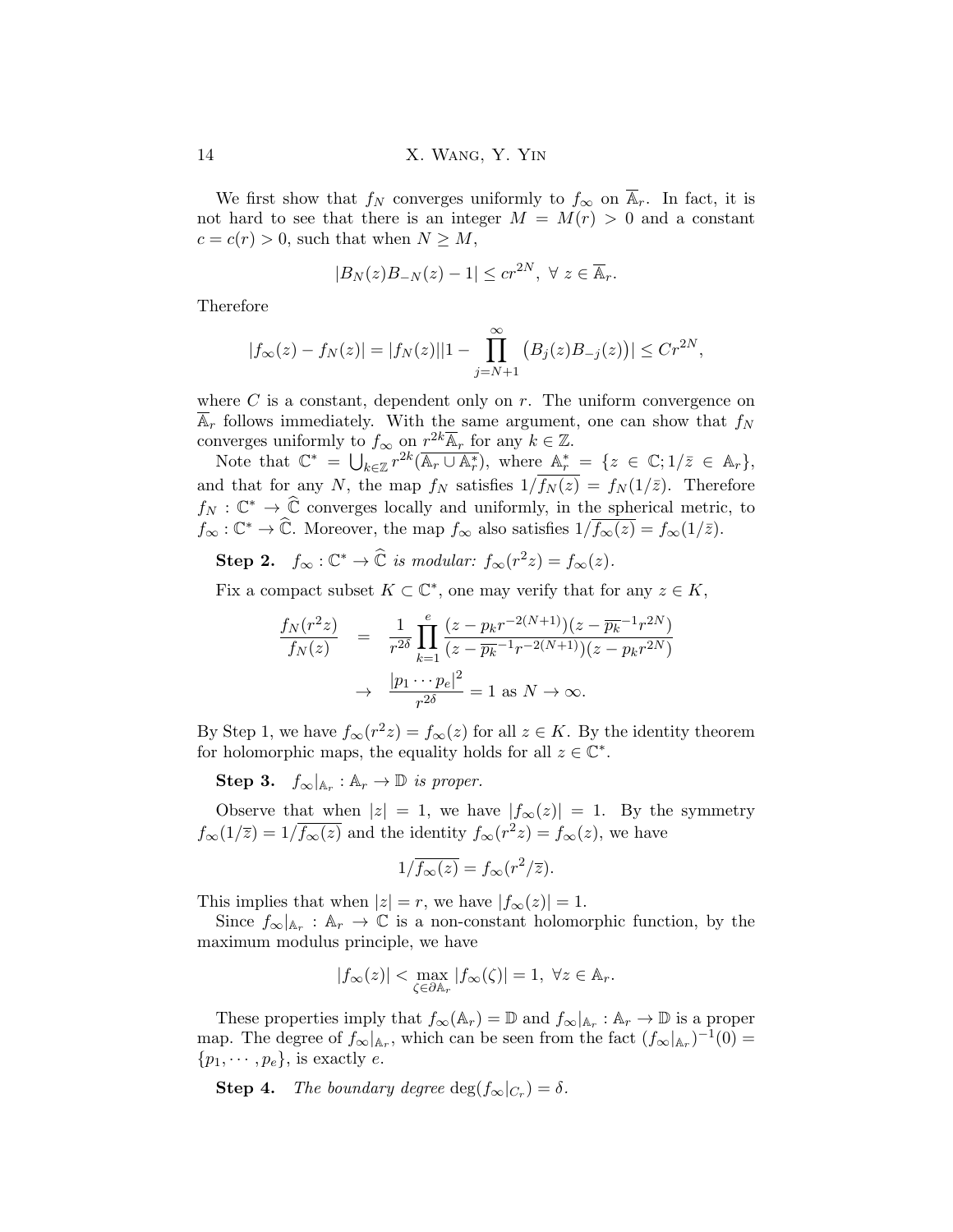The degree can be obtained by the argument principle

$$
\begin{array}{rcl}\n\deg(f_{\infty}|_{\partial \mathbb{D}}) & = & \frac{1}{2\pi} \int_{\partial \mathbb{D}} d \arg f_{\infty}(z) = \frac{1}{2\pi i} \int_{\partial \mathbb{D}} \frac{f'_{\infty}(z)}{f_{\infty}(z)} dz \\
& = & \lim_{N \to \infty} \frac{1}{2\pi i} \int_{\partial \mathbb{D}} \frac{f'_{N}(z)}{f_{N}(z)} dz \quad \text{(by uniform convergence)} \\
& = & \lim_{N \to \infty} [(eN + e) - (eN + \delta)] \text{ (by argument principle)} \\
& = & e - \delta.\n\end{array}
$$

Therefore  $\deg(f_{\infty}|_{C_r}) = e - \deg(f_{\infty}|_{\partial \mathbb{D}}) = \delta.$ 

Remark 4.4. A byproduct of the proof of Theorem [4.3](#page-12-0) is the following fact: Given e points  $p_1, \dots, p_e \in \mathbb{A}_r$ , define  $\phi : \mathbb{C}^* \to \widehat{\mathbb{C}}$  by

$$
\phi(z) = z^{-\delta} B_0(z) \prod_{j \ge 1} (B_j(z) B_{-j}(z)),
$$

then the restriction  $\phi|_{A_r}$  is a proper holomorphic map from  $A_r$  onto  $\mathbb D$  if and only if  $|p_1 \cdots p_e| = r^{\delta}$ .

## 5. Model space

<span id="page-14-0"></span>Let S be a topological space,  $S^{(e)}$  be the e-fold symmetric product space of S, consisting of all unordered e-tuples  $\{z_1, \dots, z_e\}$  on S, not necessarily distinct. The space  $S^{(e)}$  is endowed the quotient topology with respect to the projection

$$
p_S: S^e \to S^{(e)}, (z_1, \cdots, z_e) \mapsto \{z_1, \cdots, z_e\}.
$$

Given a number  $r \in (0, 1)$ , two integers  $e > \delta > 0$ , and  $\{p_1, \dots, p_e\} \in A_r^{(e)}$ with  $|p_1 \cdots p_e| = r^{\delta}$ , it is known from Theorem [4.1](#page-11-1) that there is a unique proper holomorphic map  $f : \mathbb{A}_r \to \mathbb{D}$  of degree e with

$$
f^{-1}(0) = \{p_1, \dots, p_e\}, f(1) = 1
$$
 and  $\deg(f|_{C_r}) = \delta$ .

Therefore, there is a bijection between the set  $A(e, \delta)$  and

$$
Z = \{(r, \{p_1, \cdots, p_e\}); r \in (0, 1), \{p_1, \cdots, p_e\} \in A_r^{(e)}, |p_1 \cdots p_e| = r^{\delta}\}.
$$

Clearly, Z is a topological subspace of  $(0, 1) \times (\mathbb{C}^*)^{(e)}$ .

<span id="page-14-1"></span>Lemma 5.1. The following bijection is a homeomorphism

$$
\omega: \begin{cases} \mathbf{A}(e,\delta) \to Z, \\ f \mapsto (r_f, f^{-1}(0)). \end{cases}
$$

For this, we will not distinguish the spaces  $A(e, \delta)$ , Z in the following discussion. The proof of Lemma [5.1](#page-14-1) is left to the readers.

The aim of this section is to study the topology of the space  $A(e, \delta)$ . Before that, we first look at an example, in order to have a picture in mind.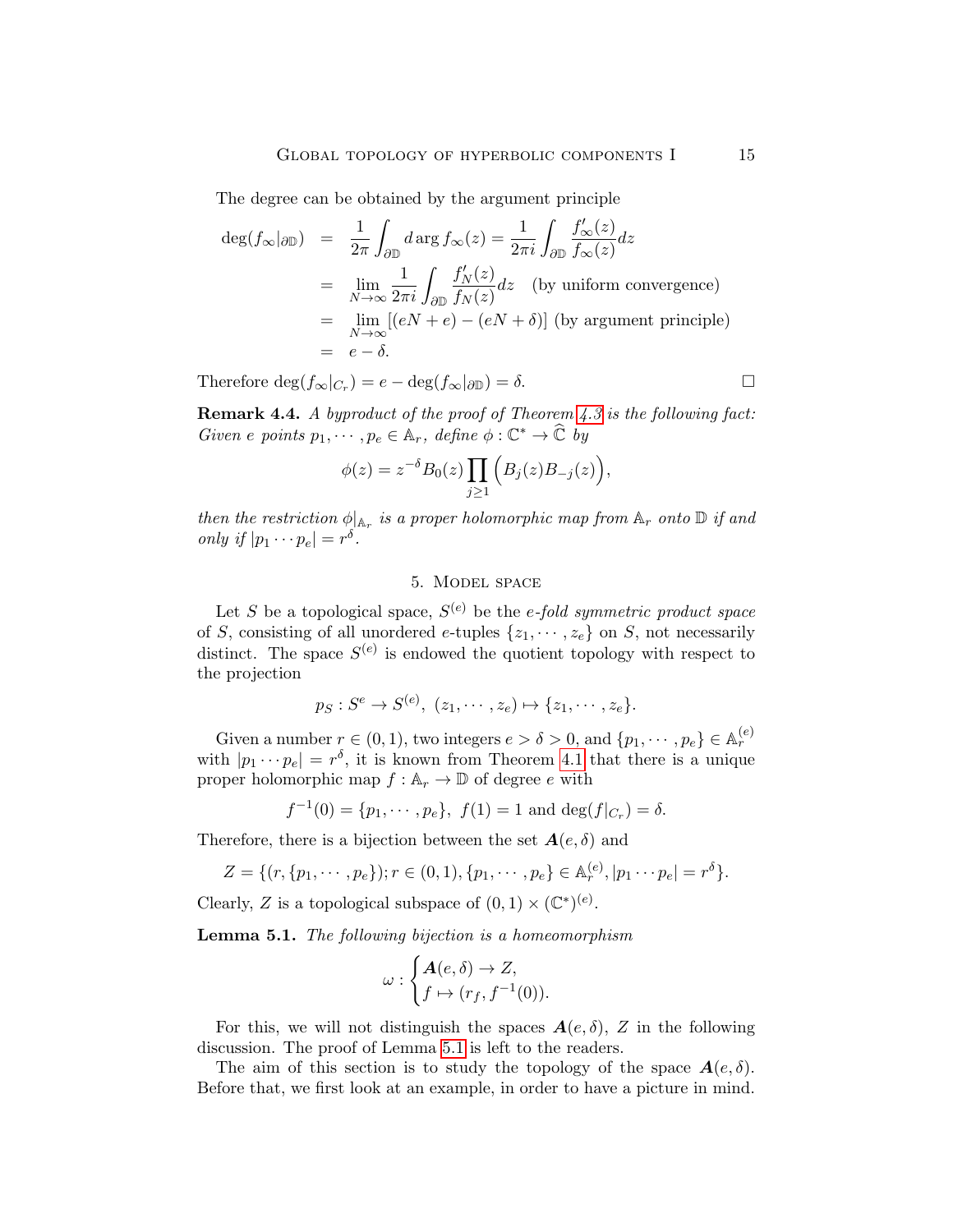5.1. Example: dynamically meaningful Möbius band and toroid. Fix  $r \in (0, 1)$ , let's consider the space  $A_r(2, 1)$  of all proper holomorphic maps  $f : \mathbb{A}_r \to \mathbb{D}$  of degree two with  $f(1) = 1$ . In this case,

$$
\mathbf{A}_r(2,1) = \{ \{p_1, p_2\} \in \mathbb{A}_r^{(2)}; |p_1 p_2| = r \}.
$$

In the following, we shall give a description of  $A_r(2,1)$ . We will see that  $A_r(2, 1)$  is actually a 3-D solid torus or a *toroid*, containing a Möbius band as a dynamically meaningful subspace.

Set  $p_1 = r^{\rho_1} e^{2\pi i t_1}, p_2 = r^{\rho_2} e^{2\pi i t_2}$ , where  $\rho_1, \rho_2 \in (0, 1), t_1, t_2 \in S^1 = \mathbb{R}/\mathbb{Z}$ . By changing coordinates, the space  $A_r(2,1)$ , viewed as a set, can be identified as the union of the following two sets

$$
\mathbf{A}_r^L(2,1) = \{(\rho_1, \rho_2, t_1, t_2) \in (0,1)^2 \times \mathbb{T}^2; \rho_1 > \rho_2, \rho_1 + \rho_2 = 1\},\
$$

$$
\mathbf{A}_r^B(2,1) = \{ (1/2, 1/2, t_1, t_2); (t_1, t_2) \in \mathbb{T}^2 \} \text{ modulo order in } t_1, t_2.
$$

Each element in  $A_r^L(2,1)$  is determined by a triple  $(\rho_1, t_1, t_2) \in (1/2, 1) \times \mathbb{T}^2$ . Therefore  $A_r^L(2,1)$  is homeomorphic to  $(1/2,1) \times \mathbb{T}^2$ . Note that each map f in  $A_r^L(2,1)$  is leaned in the sense that the two pre-images of 0 have different moduli.

The set  $A_r^B(2,1)$  consists of *balanced* maps f, in the sense that the two pre-images of 0 have same moduli. As a topological space,  $A_r^B(2,1)$  is homeomorphic to  $S^{1(2)}$ . To visualize  $S^{1(2)}$ , we identify each point of  $S^1$  with  $e^{2\pi it}$ . Define the symmetric function  $sym_2: S^{1(2)} \to \mathbb{C}^2$  by

$$
sym_2({e^{2\pi it_1}, e^{2\pi it_2}}) = (e^{2\pi it_1} + e^{2\pi it_2}, e^{2\pi it_1} \cdot e^{2\pi it_2}).
$$

Clearly sym<sub>2</sub> is injective. Let  $u = t_1 + t_2, v = t_1 - t_2$ , then

$$
sym_2({e^{2\pi it_1}, e^{2\pi it_2}}) = e^{\pi i u}(2\cos(\pi v), e^{\pi i u}).
$$

Therefore the image  $\text{sym}_2(S^{1(2)})$  can be parameterized by the parameters  $(u, v)$ , and it is homeomorphic to the image of  $\gamma : [0, 1] \times [-1, 1] \rightarrow \mathbb{R}^3$ 

$$
\gamma(u,v) = \left( \begin{array}{c} (2+\cos(\pi v)\cos(\pi u))\cos(2\pi u) \\ (2+\cos(\pi v)\cos(\pi u))\sin(2\pi u) \\ \cos(\pi v)\sin(\pi u) \end{array} \right).
$$

The image of  $\gamma$  is foliated by  $\bigcup_{u\in[0,1]}\gamma(u,[-1,1])$ . To understand this graph, consider a line segment  $\ell = [-1, 1]$  in  $\mathbb{R}^3$  moving along the round circle of radius 2 centered at the origin in the xy-plane. At each point  $z_u$  =  $(2\cos(2\pi u), 2\sin(2\pi u), 0)$ , the line segment  $\ell$  is perpendicular to the circle and with plane angle  $\pi u$ , with the midpoint of  $\ell$  exactly  $z_u$ . One may find that the image of  $\gamma$  is exactly a Möbius band.

Finally, to visualize  $A_r(2, 1)$ , we glue the inner boundary  $B_{in} = \{(1/2, 1/2, 1/2)\}$  $(t_1, t_2); t_1, t_2 \in S^1$  of  $A_r^L(2, 1)$  so that the two points  $(1/2, 1/2, t_1, t_2)$  and  $(1/2, 1/2, t_2, t_1)$  collapse to one point. In this way,  $\mathcal{B}_{in}$  collapses to a Möbius band, as shown above. It then turns out that  $\mathcal{B}_{in} \cup A_r^L(2,1)$  collapses to a toroid, giving the topology of  $A_r(2, 1)$ .

The rigorous proof of these intuitive descriptions is the task of next part.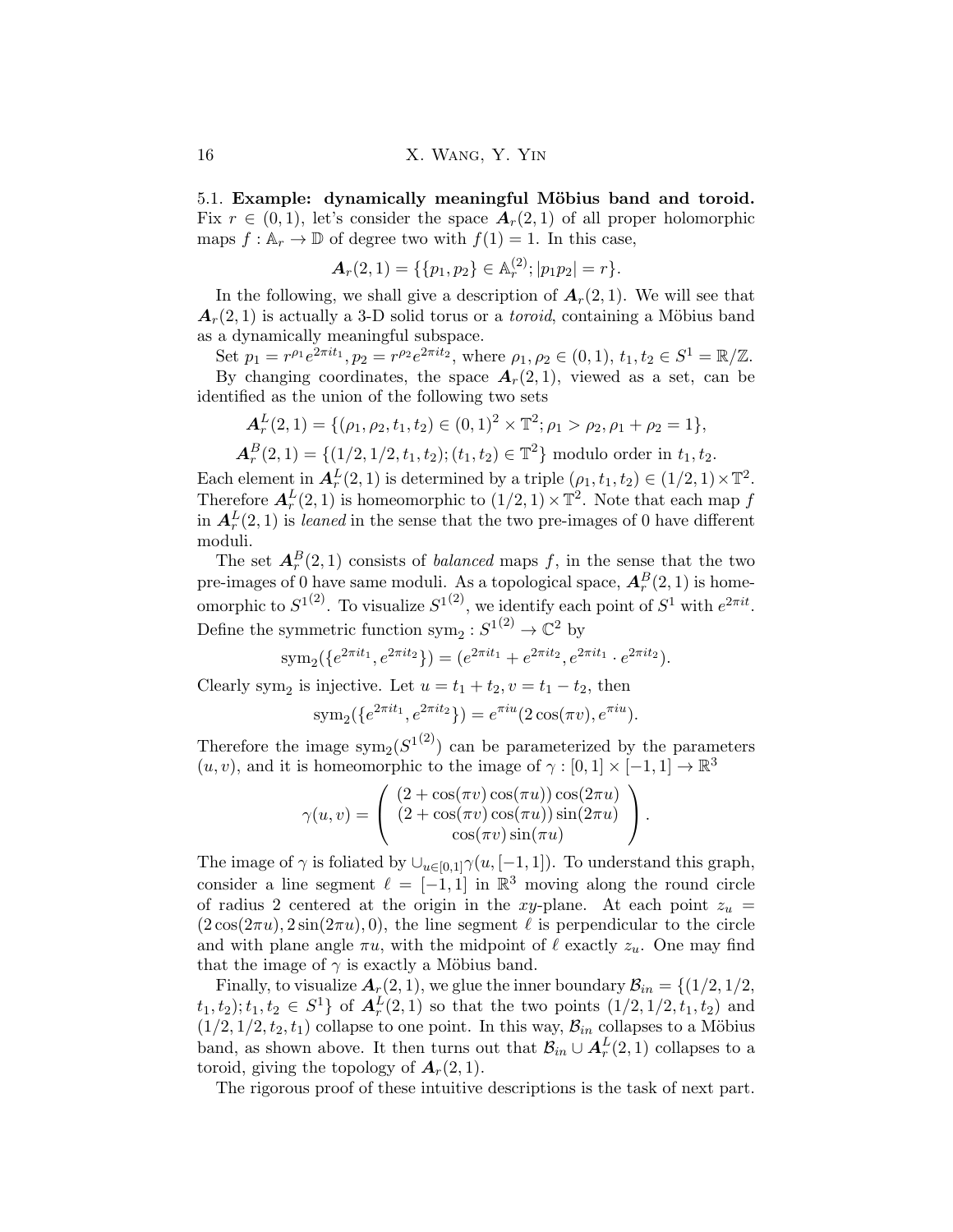

FIGURE 4. The space  $A_r^B(2,1)$  of *balanced* proper holomorphic maps  $f : \mathbb{A}_r \to \mathbb{D}$  of degree two with  $f(1) = 1$ , is naturally homeomorphic to a Möbius band.

5.2. Global topology of model space. The following result says that global topology of  $A(e, \delta)$  is very standard.

<span id="page-16-0"></span>**Theorem 5.2.** The model space  $A(e, \delta)$  is homeomorphic to  $S^1 \times \mathbb{R}^{2e-1}$ .

Proof. The idea of the proof is inspired by one way of finding a leak in a tire: first, inflate the tube, then use the hissing noise to locate the hole. Applying in our case, we first 'inflate' the annulus  $\mathbb{A}_r$  to the punctured plane  $\mathbb{C}^*$ , then using the symmetric function to detect the topology of symmetric product space, and their subspaces.

As a warm-up, let's first consider the subspace  $\mathcal L$  of  $(\mathbb C^*)^{(e)}$ :

$$
\mathcal{L} = \{ \{\zeta_1, \cdots, \zeta_e\} \in (\mathbb{C}^*)^{(e)}; |\zeta_1 \cdots \zeta_e| = 1 \}.
$$

Observe that  $\mathcal L$  can be identified to  $\mathbb C^{e-1} \times S^1$  by the symmetric function:

$$
sym_e: \{\zeta_1, \cdots, \zeta_e\} \mapsto (c_1, \cdots, c_{e-1}, c_e) \in \mathbb{C}^{e-1} \times S^1,
$$

where  $c_k$  are defined in the following way

$$
(z - \zeta_1) \cdots (z - \zeta_e) = z^e + \sum_{k=1}^e (-1)^k c_k z^{e-k}.
$$

In the following, we shall show that fix any  $r \in (0,1)$ , the space

$$
\mathbf{A}_r(e,\delta) = \{ \{p_1, \cdots, p_e\} \in \mathbb{A}_r^{(e)}; |p_1 \cdots p_e| = r^{\delta} \}
$$

is homeomorphic to  $S^1 \times \mathbb{R}^{2e-2}$ . To this end, it suffices to prove that  $\mathbf{A}_r(e,\delta)$ is homeomorphic to L. Let  $\phi_r : \mathbb{A}_r \to \mathbb{C}^*$  be the homeomorphism defined by

$$
\phi_r(p) = \frac{|p| - r}{1 - |p|} \cdot \frac{p}{|p|}.
$$

Then we define a map  $\Phi_r : \mathbf{A}_r(e, \delta) \to \mathcal{L}$  by

$$
\Phi_r(\{p_1,\dots,p_e\})=\left\{\frac{\phi_r(p_1)}{|\phi_r(p_1)\cdots\phi_r(p_e)|^{1/e}},\dots,\frac{\phi_r(p_e)}{|\phi_r(p_1)\cdots\phi_r(p_e)|^{1/e}}\right\}.
$$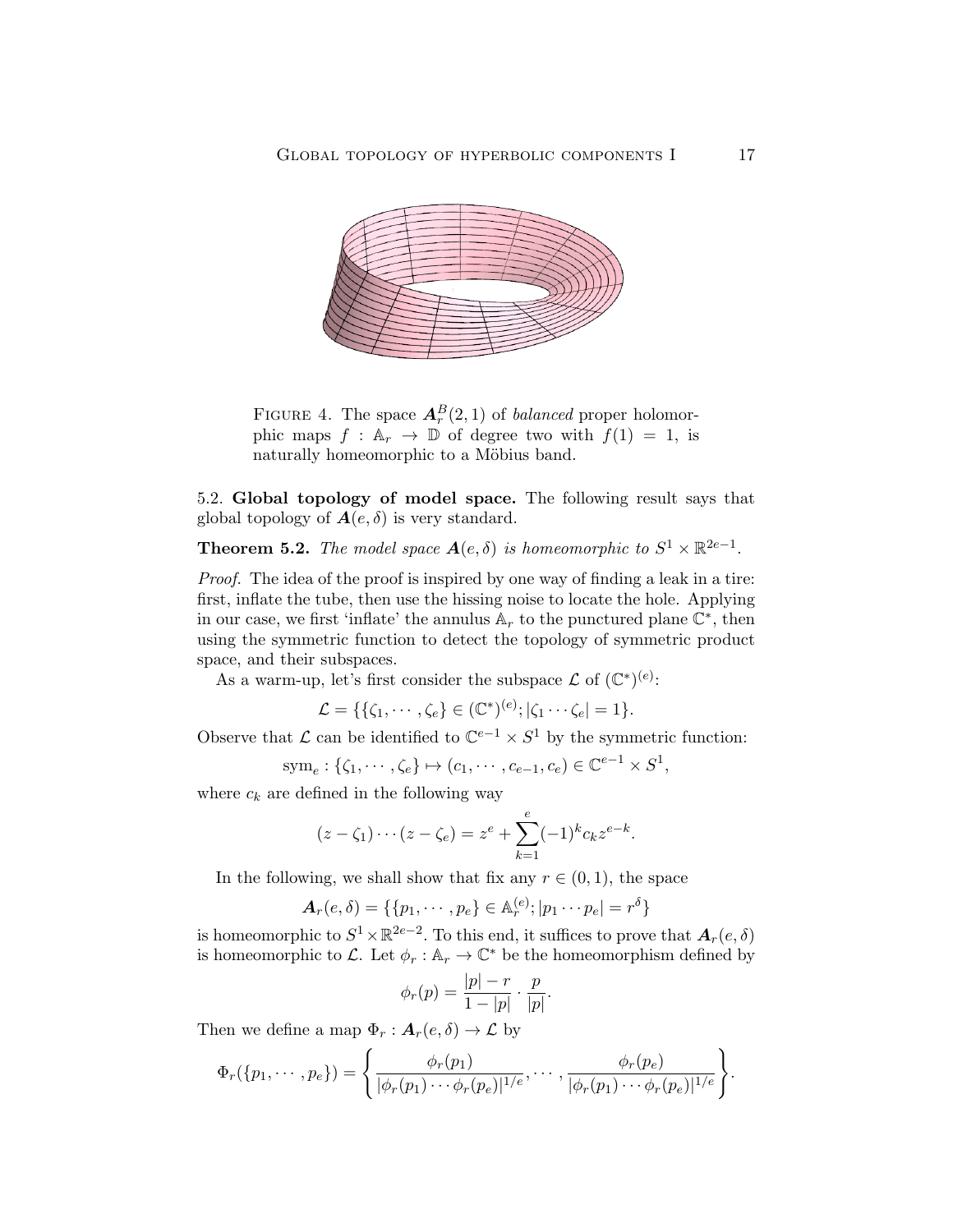It's clear that  $\Phi_r$  is continuous. To see that  $\Phi_r$  is a homeomorphism, we need construct an inverse of  $\Phi_r$ . To do this, for any  $\{\zeta_1, \dots, \zeta_e\} \in \mathcal{L}$ , consider the function  $g:(0, +\infty) \to \mathbb{R}$  defined by

$$
g(t) = \prod_{k=1}^{e} \frac{|\zeta_k| + tr}{|\zeta_k| + t}.
$$

Observe that  $g$  is monotonically decreasing and satisfies

$$
\lim_{t \to 0^+} g(t) = 1, \lim_{t \to +\infty} g(t) = r^e.
$$

So there is a unique positive number  $t_0 = t_0(\zeta_1, \dots, \zeta_e)$  satisfying  $g(t_0) = r^{\delta}$ . Consider the map  $\Psi_r : \mathcal{L} \to \mathbf{A}_r(e, \delta)$  defined by

$$
\Psi_r(\{\zeta_1,\dots,\zeta_e\}) = \left\{ \frac{|\zeta_1|+t_0r}{|\zeta_1|+t_0} \cdot \frac{\zeta_1}{|\zeta_1|},\dots,\frac{|\zeta_e|+t_0r}{|\zeta_e|+t_0} \cdot \frac{\zeta_e}{|\zeta_e|} \right\}.
$$

One may verify that  $\Psi_r \circ \Phi_r = id_{\mathbf{A}_r(e,\delta)}$ . This means that  $\Phi_r$  is both injective and surjective, therefore a homeomorphism from  $A_r(e, \delta)$  onto  $\mathcal{L}$ .

Finally, define the map  $H: \mathcal{A}(e, \delta) \to \mathbb{R} \times \mathbb{C}^{e-1} \times S^1 \simeq \mathbb{R}^{2e-1} \times S^1$  by

$$
H(r, \{p_1, \cdots, p_e\}) = \left(\tan\left(\left(r - \frac{1}{2}\right)\pi\right), \text{ sym}_e \circ \Phi_r(\{p_1, \cdots, p_e\})\right).
$$

It is easy to see that  $H$  is a homeomorphism.

Now, for the model space  $M_{\sigma}$  introduced in Section [2.3,](#page-7-0) we have:

<span id="page-17-0"></span>**Corollary 5.3.** The model space  $\mathbf{M}_{\sigma}$  is homeomorphic to  $\mathbb{R}^{4d-4-n} \times \mathbb{T}^n$ .

Proof. It's known from Lemma [2.4](#page-8-1) and Theorem [5.2](#page-16-0) that the model space  $\mathbf{M}_{\sigma}$  is homeomorphic to (note that  $d = d_1 + \cdots + d_{n+1}$ )

$$
\mathbb{R}^{2d_1 - 2} \times \mathbb{R}^{2d_{n+1} - 2} \times \prod_{k=1}^{n} \left( \mathbb{R}^{2(d_k + d_{k+1}) - 1} \times S^1 \right) \simeq \mathbb{R}^{4d - 4 - n} \times \mathbb{T}^n.
$$

### 6. THE COVERING PROPERTY OF  $\rho$

<span id="page-17-1"></span>In this section, we shall prove the covering property of the map  $\rho: \mathcal{F}_{\sigma,d}^{\chi_0} \to$  $\mathbf{M}_{\sigma}$  (introduced in Section [2\)](#page-4-0) defined by

$$
\rho((f,\nu)) = \mathbf{m}(f) = (m_0,m_\infty,m_1,\cdots,m_n).
$$

<span id="page-17-2"></span>**Theorem 6.1.** The map  $\rho : \mathcal{F}_{\sigma,d}^{\chi_0} \to \mathbf{M}_{\sigma}$  is a covering map.

Recall that, a map  $p: X \to Y$  between two topological spaces X and Y is a *covering map* if for every point  $y \in Y$ , there is a neighborhood V of y such that every component of  $p^{-1}(V)$  maps homeomorphically onto V.

Note that in Theorem [6.1,](#page-17-2) we don't assume the connectivity of  $\mathcal{F}_{\sigma}^{\chi_0}$  $\sigma, d$ . The proof bases on the quasi-conformal surgery and the Thurston-type theory, developed by Cui and Tan [\[CT\]](#page-33-19).

$$
\Box
$$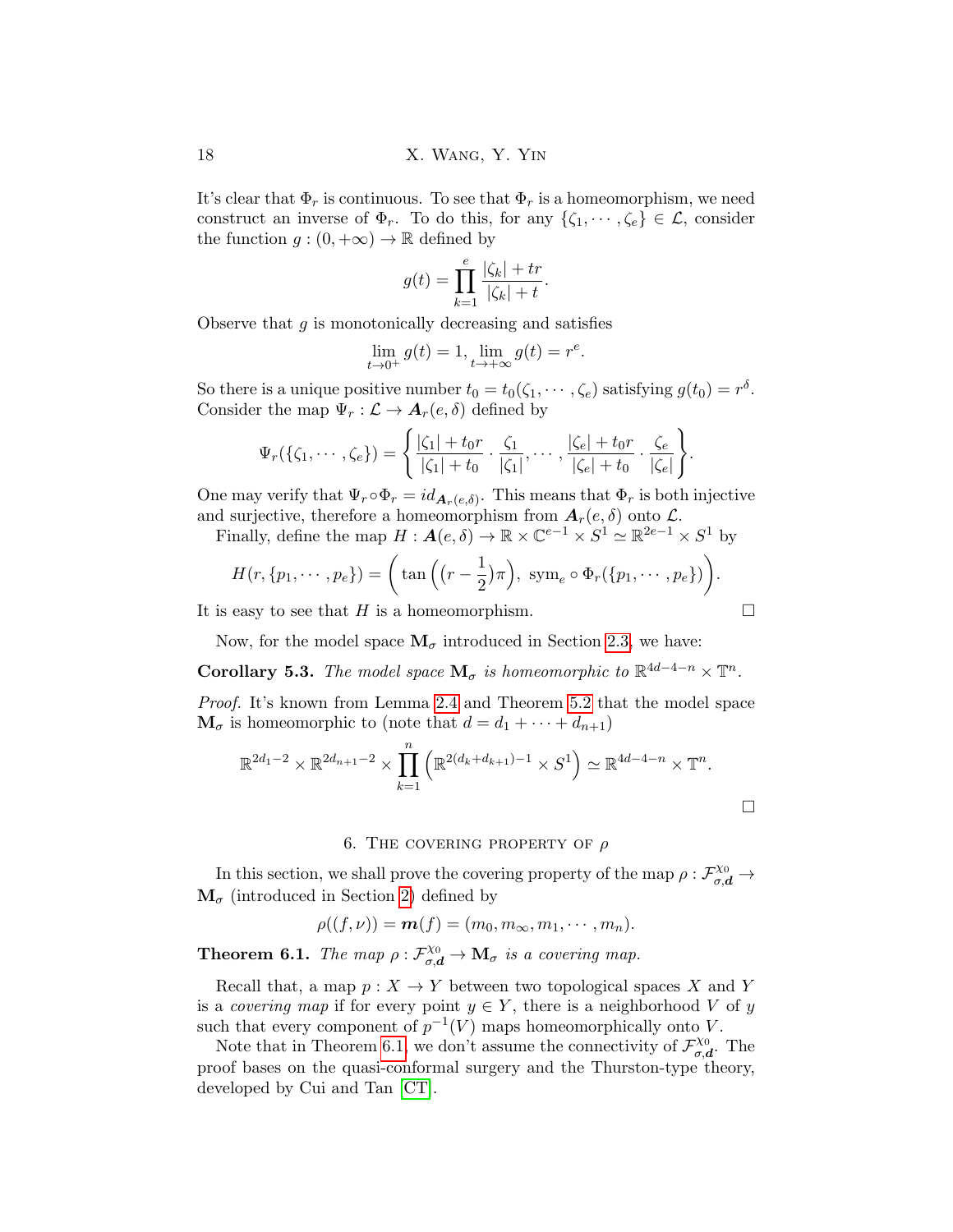6.1. **C-equivalence.** The following definitions are borrowed from  $[CT]$ , with slightly different but essentially equivalent statements.

Let  $g : \widehat{\mathbb{C}} \to \widehat{\mathbb{C}}$  be a branched cover with degree at least two. Let  $C_q$  be its critical set, and  $P_g = \overline{\bigcup_{k>0} g^k(C_g)}$  its post-critical set,  $P'_g$  the accumulation set of  $P_a$ .

We say that g is semi-rational if  $P'_g$  is finite (or empty); and in case  $P'_g \neq \emptyset$ , the map g is holomorphic in a neighborhood of  $P'_{g}$  and every periodic point in  $P'_{g}$  is either attracting or super-attracting.

Two semi-rational maps  $g_1$  and  $g_2$  are called *c*-equivalent, if there exist a pair  $(\phi, \psi)$  of homeomorphisms of  $\widehat{\mathbb{C}}$  and a neighborhood  $U_0$  (=  $\emptyset$  when  $P'_{g} = \emptyset$  of  $P'_{g_1}$  such that:

(a). 
$$
\phi \circ g_1 = g_2 \circ \psi
$$
;

(b).  $\phi$  is holomorphic in  $U_0$ ;

(c). the two maps  $\phi$  and  $\psi$  satisfy  $\phi|_{P_{g_1} \cup U_0} = \psi|_{P_{g_1} \cup U_0}$ ;

(d). the two maps  $\phi$  and  $\psi$  are isotopic rel  $P_{g_1} \cup U_0$ .

In this case, we say that  $g_1$  and  $g_2$  are c-equivalent via  $(\phi, \psi)$ .

6.2. Proof of Theorem [6.1.](#page-17-2) The proof is built on two propositions.

<span id="page-18-0"></span>**Proposition 6.2.** The map  $\rho : \mathcal{F}_{\sigma,d}^{\chi_0} \to \mathbf{M}_{\sigma}$  is surjective.

*Proof.* It is equivalent to show that for any model map  $m \in M_{\sigma}$ , the fibre  $\rho^{-1}(\boldsymbol{m})$  is non-empty. The proof consists of three steps: first construct a branched cover with the prescribed holomorphic model  $m$ , then apply (a special case of) Cui-Tan's Theorem to generate a rational map, finally show that this rational map realizes the original model  $m$ .

Step 1. Constructing a branched cover with prescribed model map.

Write  $\mathbf{m} = (m_0, m_\infty, m_1, \cdots, m_n)$ , denote the domain of definition of  $m_k$ by  $D(m_k)$ ,  $k \in \mathcal{I} = \{0, \infty, 1, \cdots, n\}$ . Choose a sequence of numbers

$$
1 < r_1 < R_1 < r_2 < R_2 < \cdots < r_n < R_n < R < +\infty
$$

satisfying that mod  $(D(m_k)) = \frac{1}{2\pi} \log(R_k/r_k)$  for  $1 \leq k \leq n$ . Let  $B_0 = \mathbb{D}$ ,  $B_{\infty} = \{z \in \mathbb{\widehat{C}}; |z| > R\}$  and  $B_k = \{r_k < |z| < R_k\}$  for  $1 \leq k \leq n$ . For each  $k \in \mathcal{I}$ , there is a conformal embedding  $e_k : D(m_k) \hookrightarrow \mathbb{C}$ , whose image is exactly  $B_k$ . We assume that  $e_0 = id|_{\mathbb{D}}$ ,  $e_{\infty}(0) = \infty$ , and for each  $k \in \{1, \dots, n\}$ , the point  $e_k(1)$  is on the outer boundary of  $B_k$  if  $\epsilon_k = +$ ; on the inner boundary of  $B_k$  if  $\epsilon_k = -$  (recall that  $\chi_0 = (\epsilon_1, \dots, \epsilon_n)$  is a symbol vector, see Section [2\)](#page-4-0). We construct a branched cover of  $\widehat{\mathbb{C}}$  as follows:

$$
g = \begin{cases} e_{\tau(k)} \circ m_k \circ e_k^{-1}, & \text{on } B_k, \ k \in \mathcal{I}, \\ \text{quasi-regular interpolation}, & \text{on } \widehat{\mathbb{C}} \setminus \cup_{k \in \mathcal{I}} B_k. \end{cases}
$$

Note that the boundary degrees satisfy the inequality (see Section [2\)](#page-4-0)

$$
\sum_{k=1}^{n+1} \frac{1}{d_k} < 1.
$$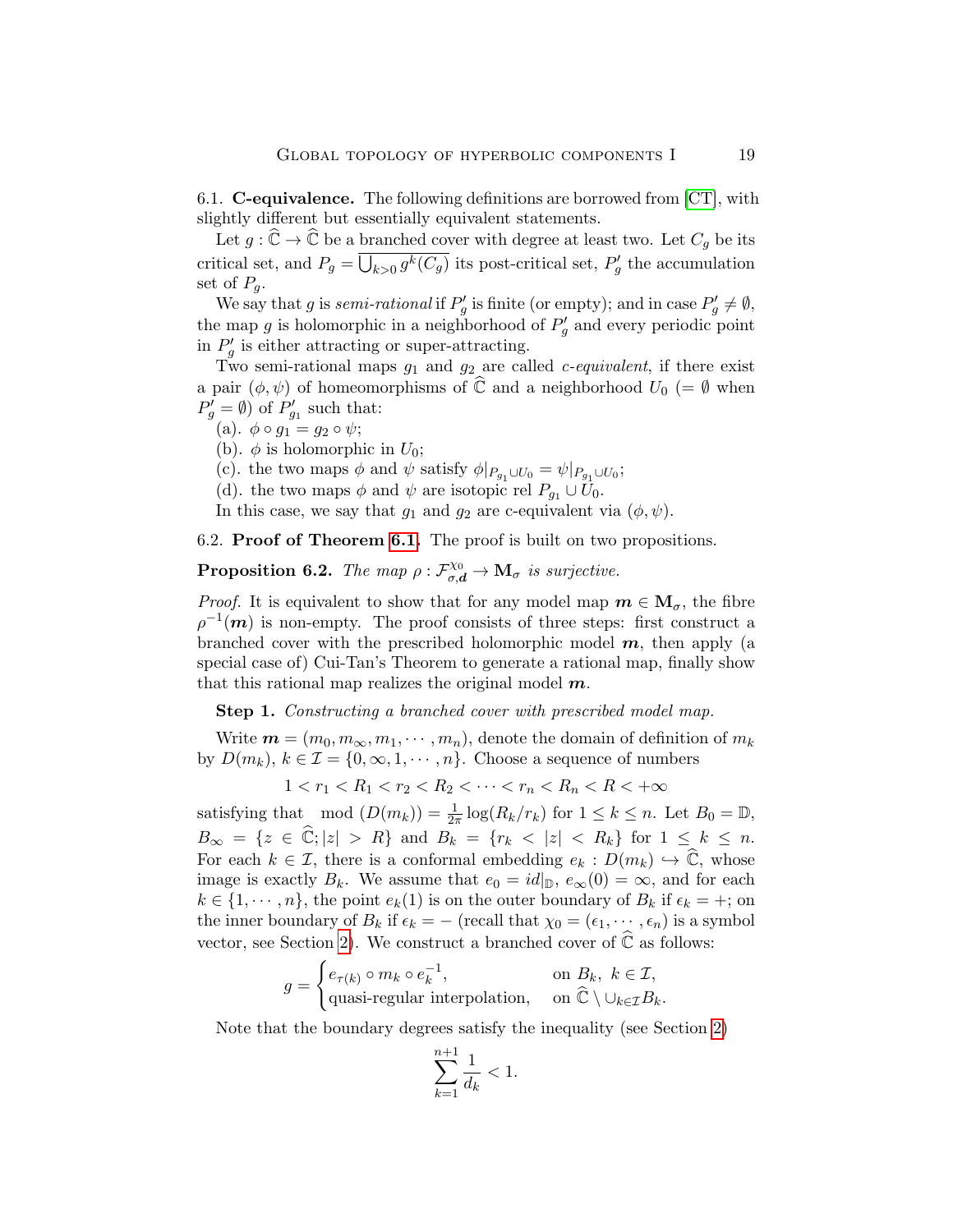As is interpreted in [\[CT\]](#page-33-19), this inequality is equivalent to the absence of Thurston obstruction. Therefore by a special case of Cui-Tan's Theorem [\[CT,](#page-33-19) Section 6.2 and Lemma 6.2], the map g is c-equivalent to a rational map h, via a pair of homeomorphisms, say  $(\phi_0, \phi_1)$ .

**Step 2.** The Julia set  $J(h)$  is a Cantor set of circles.

By the definition of c-equivalence, the maps  $\phi_0$ ,  $\phi_1$  are holomorphic and identical in a neighborhood U of  $P'_g$ . Note that  $P'_g = \{0\}$  in the Type I case, and  $P'_{g} = \{0, \infty\}$  in the Type II, III cases. We further assume that  $\phi_0$  and  $\phi_1$  both fix 0 and  $\infty$ . By a lifting process, we can get a sequence of homeomorphisms  $\phi_k$  satisfying that  $\phi_k \circ g = h \circ \phi_{k+1}$  and  $\phi_k, \phi_{k+1}$  are isotopic rel  $g^{-k}(U) \cup P_g$ .

Let  $U_0^k$  be the component of  $g^{-k}(U)$  containing 0, and  $U_\infty^k$  the component of  $g^{-k}(U)$  containing  $\infty$ . By the suitable choice of U, we assume  $U_0^k \in$  $U_0^{k+1}, U_\infty^k \in U_\infty^{k+1}$  for all  $k \geq 0$ . Choose a large integer  $\ell > 0$  so that  $P_g \subset$  $U_0^{\ell} \cup U_{\infty}^{\ell}$ . This implies that  $P_h \subset \phi_{\ell}(U_0^{\ell} \cup U_{\infty}^{\ell})$ . Set  $A = \widehat{\mathbb{C}} \setminus \phi_{\ell}(\overline{U_0^{\ell} \cup U_{\infty}^{\ell}})$ , then  $B = h^{-1}(A) \in A$  and each component of B is an annulus. It follows that  $J(h) = \bigcap_k h^{-k}(A)$  and it is a Cantor set of circles.

**Step 3.** There is  $h_0 \in \langle h \rangle$  and a boundary marking  $\nu_0$  of  $h_0$ , so that  $(h_0, \nu_0) \in \mathcal{F}_{\sigma, \mathbf{d}}^{X_0}$  and  $\rho((h_0, \nu_0)) = \mathbf{m}$ .

By suitable choice of representative in the isotopy class, we may assume  $\phi_0$ maps  $D_0 \cup D_\infty$  homeomorphically onto  $D_0(h) \cup D_\infty(h)$ , where  $D_w(h)$  is the Fatou component of h containing  $w \in \{0, \infty\}$ . We assume further that the maps  $\phi_k$  constructed in Step 2 are quasi-regular. Their dilatations are not uniformly bounded, however, the dilatations of  $\phi_k|_{B_j}$  are uniformly bounded for any  $j \in \mathcal{I}$ . Since  $\bigcup_k U_0^k = B_0$  and  $\bigcup_k U_\infty^k = B_\infty$ , we have that  $\phi_k|_{B_j}$ converges uniformly to a conformal isomorphism, say  $\alpha_j : B_j \to D_j(h)$ , where  $D_j(h)$  is the corresponding Fatou component of h. These  $\alpha_j$ 's satisfy that  $h|_{D_j(h)} \circ \alpha_j = \alpha_{\tau(j)} \circ g|_{B_j}$ . The marking for g induces a marking  $\nu$ of h. Let  $\phi$  be the Möbius transformation mapping the triple  $(0, \alpha_0(1), \infty)$ to  $(0, 1, \infty)$ . Then the marked map  $(h_0, \nu_0) = (\phi \circ h \circ \phi^{-1}, \phi \circ \nu)$  satisfies  $(h_0, \nu_0) \in \mathcal{F}_{\sigma, \mathbf{d}}^{X_0}$  and  $\rho((h_0, \nu_0)) = \mathbf{m}$ .

The surjectivity of  $\rho$  then follows.

**Proposition 6.3.** For every model map  $m \in M_{\sigma}$ , there is a neighborhood **N** of **m** satisfying that for each marked map  $(f, \nu) \in \rho^{-1}(\mathbf{m})$ , there is a neighborhood **U** of  $(f, \nu)$  so that  $\rho|_{\mathbf{U}} : \mathbf{U} \to \mathbf{N}$  is a homeomorphism.

*Proof.* For any  $m = (m_0, m_\infty, m_1, \cdots, m_n) \in \mathbf{M}_{\sigma}$ , take  $(f, \nu) \in \rho^{-1}(m)$ . Suppose that  $(f|_{D_0}, f|_{D_{\infty}}, f|_{D_1}, \cdots, f|_{D_n})$  is conformally conjugate to  $m$  by the conformal isomorphism  $\kappa_f = (\kappa_0, \kappa_\infty, \kappa_1, \cdots, \kappa_n).$ 

We then choose a number  $r \in (0,1)$ , sufficiently close to 1 and satisfying the following two properties:

(P1) For each  $k \in \{0, \infty\}$ , the disk  $\mathbb{D}_r$  contains all critical values of  $m_k$ .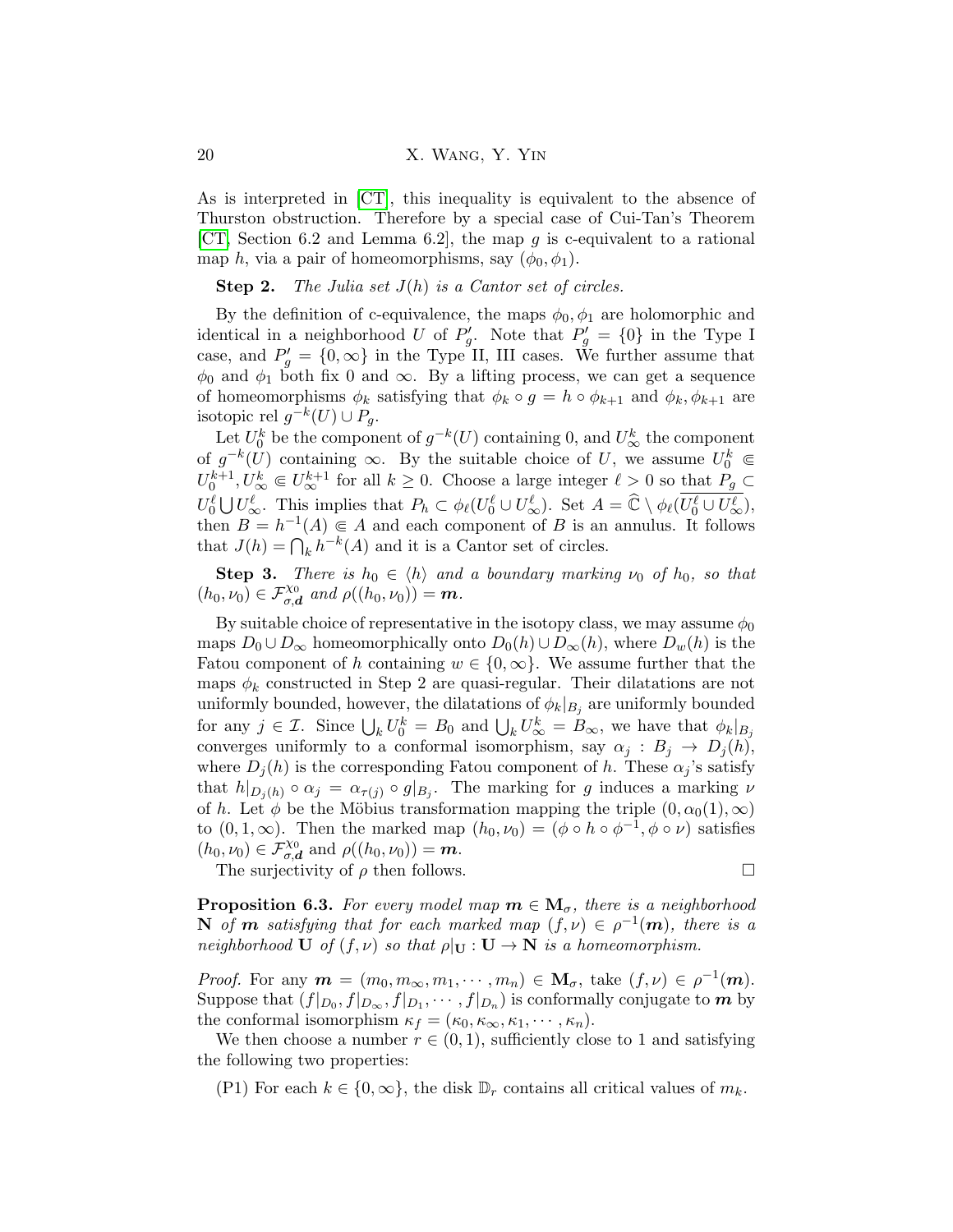(P2) For each  $k \in \{1, \dots, n\}$ , the set  $m_{\tau(k)}^{-1}(\mathbb{D}_r)$  contains all the critical values of the model map  $m_k : \mathbb{A}_{r_k} \to \mathbb{D}$ .

Take another number  $R \in (r, 1)$ , there is a small polydisk-type neighborhood  $\mathbf{N} = \prod_{j \in \mathcal{I}} N_j$  of  $\boldsymbol{m}$ , such that for all  $\tilde{\boldsymbol{m}} = (\tilde{m}_0, \tilde{m}_{\infty}, \tilde{m}_1, \cdots, \tilde{m}_n) \in \mathbf{N}$ , the properties (P1)(P2) still hold (one should replace  $m_*$  by  $\tilde{m}_*$  in the statement), and

$$
\tilde{m}_j^{-1}(\mathbb{D}_r) \in m_j^{-1}(\mathbb{D}_R), j \in \{0, \infty\}; A_{k,m}^r \in A_{k,m}^R, k \in \{1, \cdots, n\},\
$$

where  $A_{k,\tilde{\boldsymbol{m}}}^a = (\tilde{m}_{\tau(k)} \circ \tilde{m}_k)^{-1}(\mathbb{D}_a), a \in \{r, R\}.$ 

We then construct a quasi-regular map as follows

$$
g_{\tilde{\mathbf{m}}} = \begin{cases} \kappa_{\tau(j)}^{-1} \circ \tilde{m}_j \circ \kappa_j, & \text{in } \kappa_j^{-1}(\tilde{m}_j^{-1}(\mathbb{D}_r)), j \in \{0, \infty\}, \\ \kappa_{\tau(j)}^{-1} \circ \tilde{m}_j \circ \kappa_j, & \text{in } \kappa_j^{-1}(A_{j,\tilde{\mathbf{m}}}^r), j \in \{1, \cdots, n\}, \\ f, & \text{in } \tilde{\mathbb{C}} \setminus U_R, \\ \text{quasi-regular interpolation,} & \text{in the rest,} \end{cases}
$$

where

$$
U_R = \Big(\bigcup_{j=0,\infty} \kappa_j^{-1}(m_j^{-1}(\mathbb{D}_R))\Big) \bigcup \Big(\bigcup_{1 \le j \le n} \kappa_j^{-1}(A_{j,m}^R)\Big).
$$

By careful gluing and suitable choices of interpolations, it is reasonable to require that  $g_{\tilde{m}}$  moves continuously with respect to  $\tilde{m} \in \mathbb{N}$  and  $g_m = f$ . Then we pull back the standard complex structure defined in a neighborhood of the attracting cycles of  $g_{\tilde{m}}$  by successive iterates, and get a  $g_{\tilde{m}}$ -invariant complex structure, whose Beltrami differential is denoted by  $\mu_{\tilde{m}}$ .

Let  $\phi_{\tilde{m}}$  be a quasiconformal map fixing  $0, 1, \infty$  and solving  $\overline{\partial} \phi_{\tilde{m}} = \mu_{\tilde{m}} \partial \phi_{\tilde{m}}$ . Then  $f_{\tilde{\boldsymbol{m}}} = \phi_{\tilde{\boldsymbol{m}}} \circ g_{\tilde{\boldsymbol{m}}} \circ \phi_{\tilde{\boldsymbol{m}}}^{-1}$  $\tilde{\vec{m}}$  is a rational map with  $f_{\tilde{\mathbf{m}}}(1) = 1$ . The boundary marking  $\nu$  of f induces a boundary marking  $\nu_{\tilde{m}} = \phi_{\tilde{m}} \circ \nu$  for  $f_{\tilde{m}}$ .

To finish, we need prove  $\rho((f_{\tilde{\boldsymbol{m}}},\nu_{\tilde{\boldsymbol{m}}})) = \tilde{\boldsymbol{m}}$ . This is a consequence of the following fact, whose proof is similar to [\[M1,](#page-34-0) Lemma 5.10] (compare also the Step 3 in the proof of Proposition [6.2\)](#page-18-0). For this, we omit the details.

**Fact** The conformal conjugacy class of the homomorphic model  $\tilde{m} =$  $(\tilde{m}_0, \tilde{m}_{\infty}, \tilde{m}_1, \cdots, \tilde{m}_n)$  is uniquely determined by the conformal conjugacy  $\text{class of its restrictions } (\tilde{m}_0|_{\tilde{m}_0^{-1}(\mathbb{D}_r)}, \tilde{m}_{\infty}|_{\tilde{m}_{\infty}^{-1}(\mathbb{D}_r)}, \tilde{m}_1|_{A_{1,\tilde{\boldsymbol{m}}}^r}, \cdots, \tilde{m}_n|_{A_{n,\tilde{\boldsymbol{m}}}^r}). \quad \Box$ 

### 7. THE FINITENESS PROPERTY OF  $\rho$

<span id="page-20-0"></span>We will go one step further in this section. By Theorem [6.1,](#page-17-2) we know that  $\rho: \mathcal{F}_{\sigma,d}^{\chi_0} \to \mathbf{M}_{\sigma}$  is a covering map. The *mapping degree* of  $\rho$ , denoted by  $deg(\rho)$ , is defined as the cardinality of the fibre  $\rho^{-1}(\mathbf{m})$ , where m can be any model map in  $M_{\sigma}$ . In this section, we will show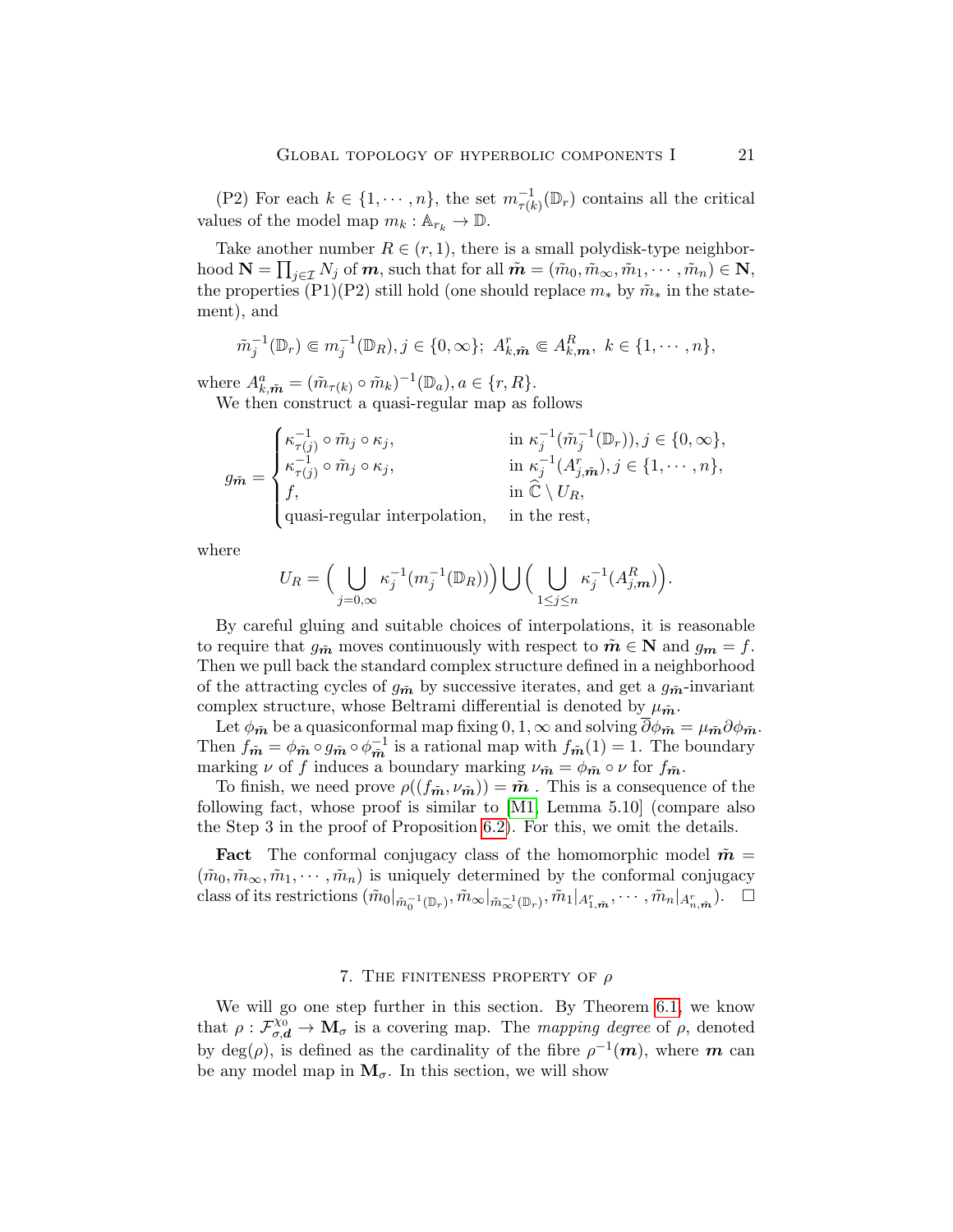22 X. Wang, Y. Yin

<span id="page-21-0"></span>**Theorem 7.1.** The mapping degree of  $\rho : \mathcal{F}_{\sigma,d}^{\chi_0} \to \mathbf{M}_{\sigma}$  is given by

$$
\deg(\rho) = \left(1 - \sum_{k=1}^{n+1} \frac{1}{d_k}\right) \operatorname{lcm}(d_1, \cdots, d_{n+1}).
$$

In particular,  $\rho$  is finite-to-one.<sup>[3](#page-21-1)</sup>

This finiteness property of  $\rho$  will be essential when we study the global topology of the marked hyperbolic component in the next section (see the proof of Theorem [8.1\)](#page-25-1). To explain why it is essential, let's consider an example of covering map  $\zeta: X \to S^1$  in dimension one. It's known from algebraic topology that if  $\zeta$  is finite-to-one, then X is homeomorphic to  $S^1$ ; if  $\zeta$  is infinite-to-one, then X is homeomorphic to R. Therefore the topology of X is related to the mapping degree of  $\zeta$ . The same reason works for our (higher dimensional) case.

The idea of the proof of Theorem [7.1](#page-21-0) is due to Guizhen Cui, using twist deformation techniques [\[C\]](#page-33-14) and the Thurston-type theorem for hyperbolic rational maps, developed by Cui and Tan [\[CT\]](#page-33-19).

7.1. The twist map. Recall that  $A_r = \{r < |z| < 1\}$ . The standard twist function  $t_r : \mathbb{A}_r \to \mathbb{A}_r$  is defined by

$$
t_r(z) = z e^{2\pi i \frac{|z|-r}{1-r}}, \ z \in \mathbb{A}_r.
$$

It's clear that  $t_r$  is a homeomorphism and  $t_r|_{\partial \mathbb{A}_r} = id$ .

Let  $A \subset \widehat{\mathbb{C}}$  be an annulus, whose boundaries are Jordan curves. We define the twist map along A by

$$
T_A(z) = \begin{cases} z, & z \in \widehat{\mathbb{C}} \setminus A, \\ \phi^{-1} \circ t_r \circ \phi(z), & z \in A, \end{cases}
$$

where  $\phi: A \to \mathbb{A}_r$  (here  $r = e^{-2\pi \text{mod}(A)}$ ) is a conformal isomorphism. Note that  $T_A$  does not depend on the choice of  $\phi$ .

7.2. Proof of Theorem [7.1.](#page-21-0) Let  $m = (m_0, m_\infty, m_1, \dots, m_n) \in M_\sigma$ . To evaluate the cardinality of  $\rho^{-1}(\boldsymbol{m})$ , throughout this section, we require  $\boldsymbol{m}$ to be 'generic' in the following sense:

(C1).  $R_{\theta_1} \circ m_0 = m_0 \circ R_{\theta_2} \Longrightarrow R_{\theta_1} = R_{\theta_2} = id;$ (C2).  $R_{\theta_1} \circ m_0 \neq m_\infty \circ R_{\theta_2}, \ \forall \ \theta_1, \theta_2 \in [0, 2\pi);$ (C3).  $m_j \circ R_\theta = m_j \Longrightarrow R_\theta = id, \ \forall j = 1, \cdots, n,$ where  $R_{\alpha}(z) = e^{i\alpha}z$ .

In fact, these technical assumptions exclude the rotation symmetries of  $m$ , and they will be used in the proofs of Lemma [7.5](#page-23-0) and Theorem [7.1.](#page-21-0)

Take a marked map  $(f, \nu) \in \rho^{-1}(m)$ . For this f, let  $n = n(f), D_j =$  $D_i(f), A_k = A_k(f)$  be defined as in Section [2.](#page-4-0)

<span id="page-21-1"></span><sup>3</sup>The notation 'lcm' means the least common multiple.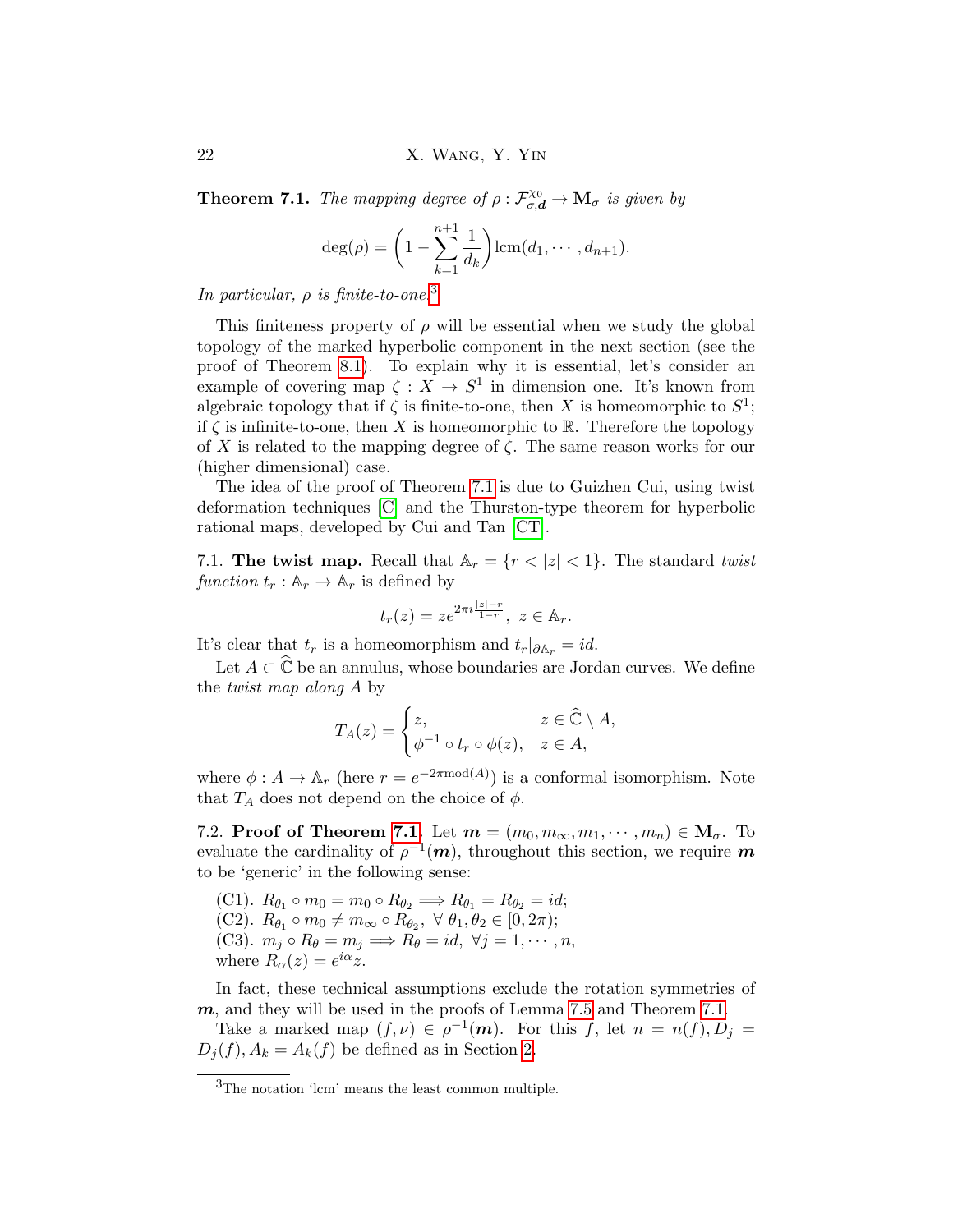Let  $T_k$  be the twist map along  $A_k$ , and T be the twist map along  $A :=$  $\widehat{\mathbb{C}} \setminus (\overline{D}_0 \cup \overline{D}_{\infty})$ . Note that: (1). The post-critical set  $P_f$  is contained in  $D_0 \cup D_{\infty}$ ; (2). T and  $T_k$  are isotopic rel  $D_0 \cup D_{\infty}$ ; (3). T  $\circ T_k$  and  $T_k \circ T$ are isotopic rel  $D_0 \cup D_\infty$ ; (4).  $T_k \circ T_j = T_j \circ T_k$ .

**Lemma 7.2.** For any  $(g,\mu) \in \rho^{-1}(m)$ , the map g is c-equivalent to  $T^k \circ$  $f \circ T_1^{k_1} \circ \cdots \circ T_{n+1}^{k_{n+1}}$  for some  $(k, k_1, \dots, k_{n+1}) \in \mathbb{Z}^{n+2}$ .

*Proof.* With the similar notation and ordering as  $f$ , we denoted the critical Fatou components of g by  $D_i(g)$ ,  $j \in \mathcal{I}$ . First observe that, there is a homeomorphism  $\tau : \widehat{\mathbb{C}} \to \widehat{\mathbb{C}}$  mapping  $\bigcup_{j \in \mathcal{I}} D_j(g)$  holomorphically onto  $\bigcup_{j\in\mathcal{I}} D_j$ , fixing  $0,\infty$  and sending the marked points of g to that of f. Then we compare the map  $g_{\tau} = \tau \circ g \circ \tau^{-1}$  and f. Note that  $g_{\tau}|_{A_j}$ ,  $f|_{A_j}$  are both  $d_j$ -fold covering maps from  $A_j$  to  $A = \widehat{\mathbb{C}} \setminus (\overline{D_0} \cup \overline{D_{\infty}})$ , therefore for some suitable choice of integer  $b_j > 0$ , the restriction  $T^{b_j} |_{A}$  can be lifted to a homeomorphism  $\zeta_j : A_j \to A_j$  with  $\zeta_j |_{\partial A_j} = id$ , as illustrated in the following commutative diagram:



One may observe that  $\zeta_j$  is isotopic to  $T_j^{a_j}$  $j^{a_j}|_{A_j}$  rel  $\partial A_j$  for some  $a_j \in \mathbb{Z}$ . Now let  $B = \text{lcm}(b_1, \dots, b_{n+1})$  and  $B_i = Ba_i/b_i$ , then  $g_{\tau}$  is c-equivalent to

$$
T^{-B}\circ f\circ T_1^{B_1}\circ\cdots\circ T_{n+1}^{B_{n+1}}
$$

via  $(id, \psi)$ , where  $\psi$  is isotopic to  $id$  rel  $\bigcup_{k \in \mathcal{I}} D_k$ . It follows that g is cequivalent to  $T^{-B} \circ f \circ T_1^{B_1} \circ \cdots \circ T_{n+1}^{B_{n+1}}$  via  $(\tau, \psi \circ \tau)$ .

<span id="page-22-0"></span>**Lemma 7.3.** For any  $(k, k_1, \dots, k_{n+1}) \in \mathbb{Z}^{n+2}$ , the map  $T^k \circ f \circ T_1^{k_1} \circ \dots \circ$  $T^{k_{n+1}}_{n+1}$  is c-equivalent to  $T^{k+\sum_{j=1}^{n+1} k_j} \circ f$ .

*Proof.* Clearly  $T_1^{k_1} \circ \cdots \circ T_{n+1}^{k_{n+1}}$  conjugate  $T^k \circ f \circ T_1^{k_1} \circ \cdots \circ T_{n+1}^{k_{n+1}}$  to  $T_1^{k_1} \circ$  $\cdots \circ T_{n+1}^{k_{n+1}} \circ T^k \circ f$ , which is c-equivalent to  $T^{k+\sum_{j=1}^{n+1} k_j} \circ f$  via a pair  $(id, \psi)$ of isotopic homeomorphisms.

In the following, set

$$
N = \text{lcm}(d_1, \cdots, d_{n+1}), \ N^* = \left(1 - \sum_{j=1}^{n+1} \frac{1}{d_j}\right) \text{lcm}(d_1, \cdots, d_{n+1}).
$$

**Lemma 7.4.** For any integer  $\ell \in \mathbb{Z}$ , the map  $T^{\ell} \circ f$  is c-equivalent to  $T^{N^*+\ell} \circ f.$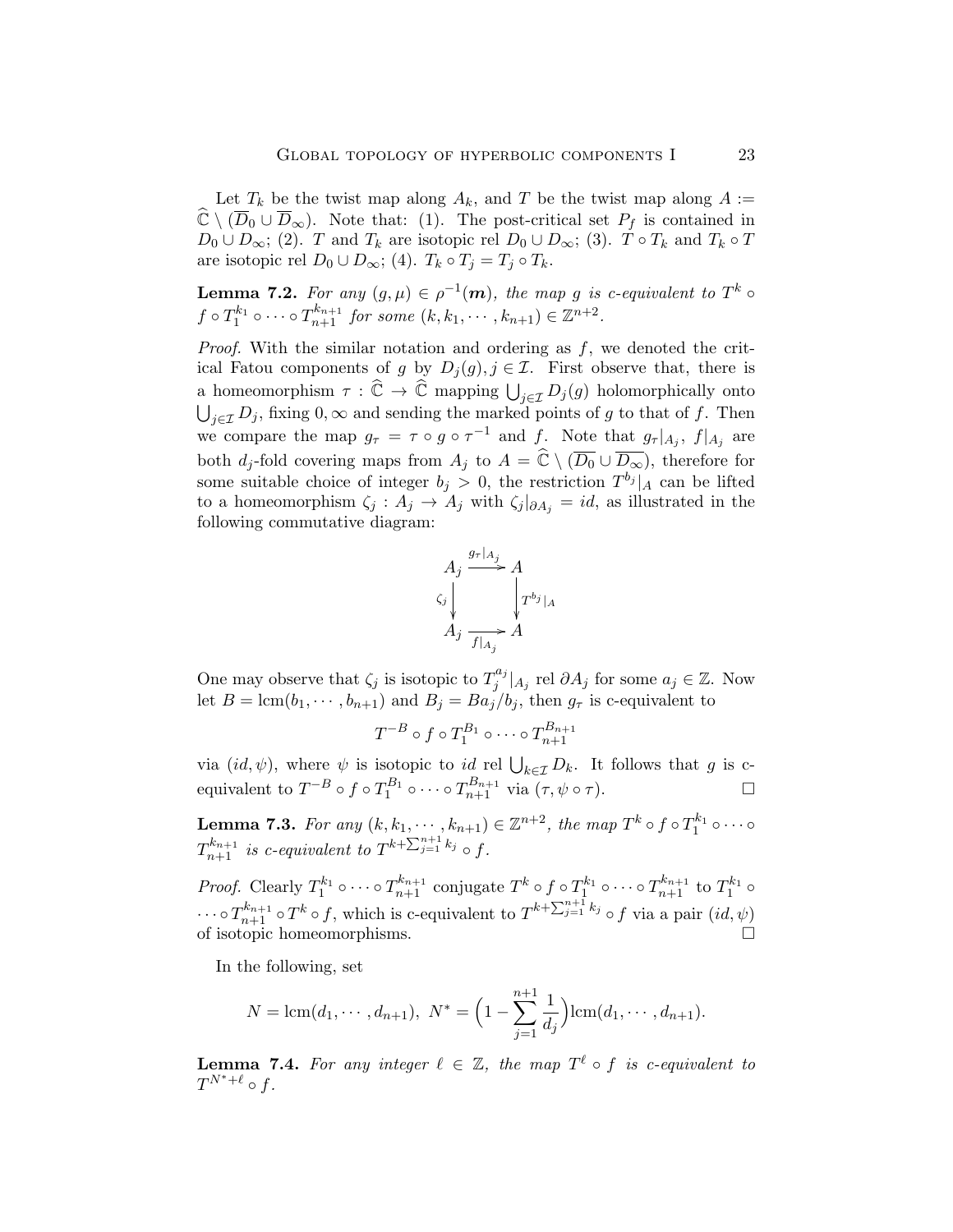*Proof.* It suffices to prove the case  $\ell = 0$ . Let's consider the action of the following map

$$
f_N = T^N \circ f \circ T_1^{-N/d_1} \circ \cdots \circ T_{n+1}^{-N/d_{n+1}}
$$

on the annuli  $A_1, \dots, A_{n+1}$ . Note that  $A_j$  is first twisted  $-N/d_j$  times by  $T_i^{-N/d_j}$  $j_j^{-N/d_j}$ , then the twist time is multiplied by  $d_j$  because of the f-action, and finally the  $T^N$ -action contributes  $+N$  additional twist times. Therefore the total twist time of  $f_N$  on  $A_j$  is  $N + d_j \times (-N/d_j) = 0$ , equal to the twist time of f on  $A_i$ .

So we can lift the restriction of the identity map on  $A$  to get a homeomorphism  $\zeta_j$  :  $A_j \to A_j$ , isotopic to  $id|_{A_j}$  rel the boundary  $\partial A_j$ , see the following commutative diagram



By gluing the maps  $\zeta_j$ ,  $id|_{D_k}$  together, we get a homeomorphism  $\psi : \widehat{\mathbb{C}} \to$  $\hat{\mathbb{C}}$ . Then the map f is c-equivalent, via the pair  $(id, \psi)$  of isotopic homeo-<br>morphisms to  $f_N$  which is c-equivalent to  $T^{N^*} \circ f$  (by Lemma 7.3) morphisms, to  $f_N$ , which is c-equivalent to  $T^{N^*} \circ f$  (by Lemma [7.3\)](#page-22-0).  $\Box$ 

<span id="page-23-0"></span>**Lemma 7.5.** For any  $0 \le m_1 < m_2 < N^*$ , the maps  $T^{m_1} \circ f$  and  $T^{m_2} \circ f$ are not c-equivalent.

*Proof.* If not, suppose that  $T^{m_1} \circ f$  and  $T^{m_2} \circ f$  are c-equivalent via  $(\phi_0, \phi_1)$ . Then by lifting, there is a sequence of homeomorphisms  $\phi_i : \widehat{\mathbb{C}} \to \widehat{\mathbb{C}}$  so that  $\phi_j \circ (T^{m_1} \circ f) = (T^{m_2} \circ f) \circ \phi_{j+1}$ , and  $\phi_j$  is isotopic to  $\phi_{j+1}$  rel  $P_f$ . Since  $\phi_0$  is holomorphic in a neighborhood of attracting cycles, it's not hard to see that the restrictions  $\phi_j|_{\bigcup_{k \in \mathcal{I}} D_k}$  converge to a conformal map  $\phi: \bigcup_{k\in\mathcal{I}} D_k \to \bigcup_{k\in\mathcal{I}} D_k$  as  $j\to\infty$ . Therefore in the isotopy class of  $\phi_0$ , there is a pair of homeomorphisms  $\psi_0, \psi_1$  so that  $T^{m_1} \circ f$  and  $T^{m_2} \circ f$  are c-equivalent via  $(\psi_0, \psi_1)$ , and that  $\psi_0$  and  $\psi_1$  are holomorphic in  $\bigcup_{k \in \mathcal{I}} D_k$ . The assumptions (C1,C2,C3) imply that

$$
\psi_0|_{D_k} = \psi_1|_{D_k} = id|_{D_k}, \ \forall \ k \in \mathcal{I}.
$$

It turns out that  $\psi_0$  is isotopic to  $T_1^{k_1} \circ \cdots \circ T_{n+1}^{k_{n+1}}$  rel  $\bigcup_{k \in \mathcal{I}} D_k$ . Thus  $T^{m_1} \circ f$  and  $T^{m_2} \circ f$  are c-equivalent via  $(T_1^{k_1} \circ \cdots \circ T_{n+1}^{k_{n+1}}, \psi)$ . In other words,  $T^{m_1+\sum_{i=1}^{n+1}k_i} \circ f$  is c-equivalent to  $T^{m_2} \circ f \circ T_1^{k_1} \circ \cdots \circ T_{n+1}^{k_{n+1}}$  via  $(id, \tilde{\psi})$ . Compare the twist times of the annuli  $A_1, \dots, A_{n+1}$ , under the actions of  $T^{m_1+\sum_{i=1}^{n+1}k_i} \circ f$  and  $T^{m_2} \circ f \circ T_1^{k_1} \circ \cdots \circ T_{n+1}^{k_{n+1}}$ , we have the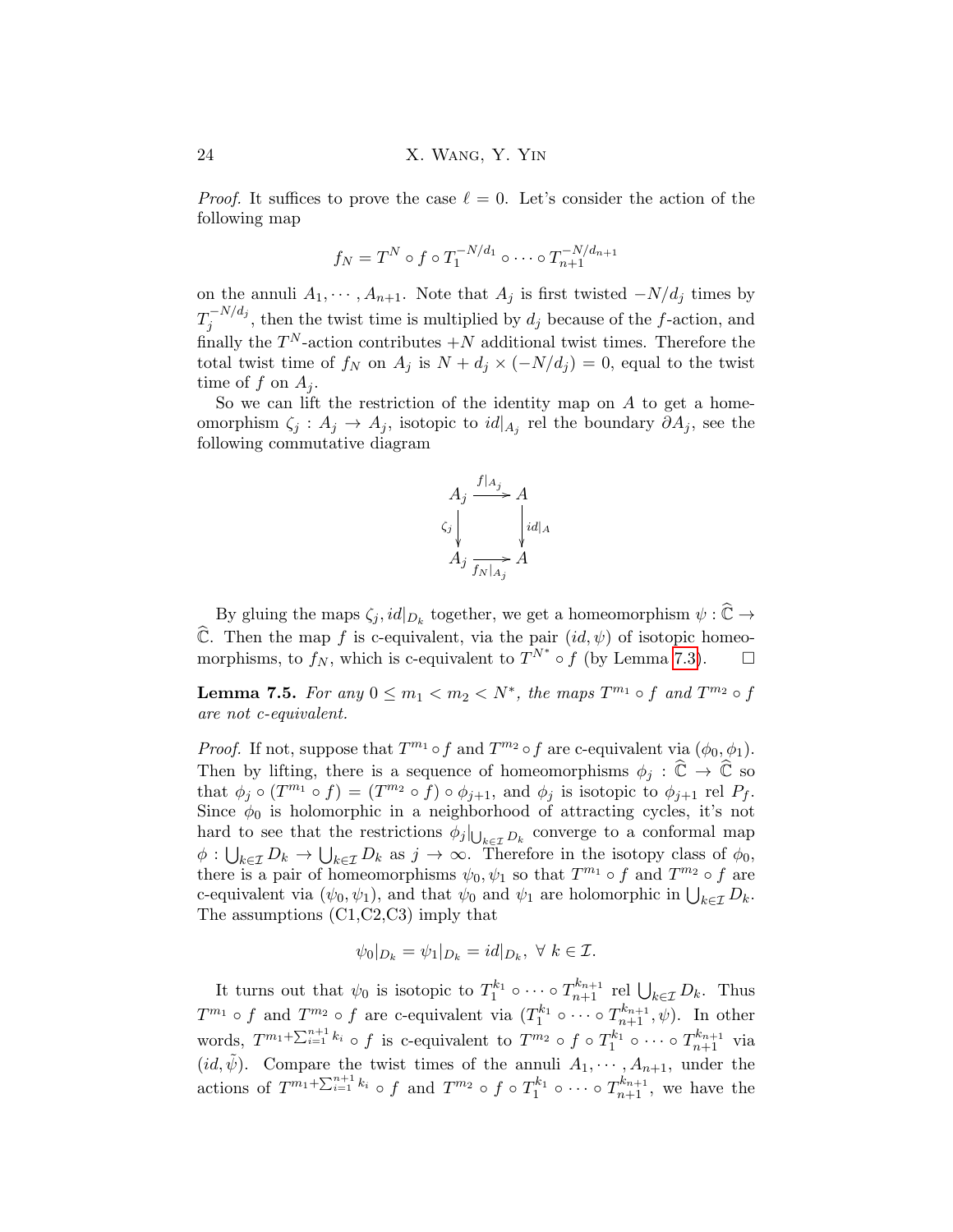following equations

$$
m_2 + d_j k_j = m_1 + \sum_{i=1}^{n+1} k_i, \quad 1 \le j \le n+1.
$$

Therefore  $d_j$  is a divisor of  $m_1 - m_2 + \sum_{i=1}^{n+1} k_i$ . It follows that  $lcm(d_1, \dots, d_{n+1})$ is a divisor of  $m_1 - m_2 + \sum_{i=1}^{n+1} k_i$ . From these equations, we get

$$
\sum_{i=1}^{n+1} k_i = \frac{\sum_{i=1}^{n+1} \frac{1}{d_i}}{1 - \sum_{i=1}^{n+1} \frac{1}{d_i}} (m_1 - m_2).
$$

So lcm $(d_1, \dots, d_{n+1})$  is a divisor of  $(m_1 - m_2)/(1 - \sum_{i=1}^{n+1} \frac{1}{d_i})$  $\frac{1}{d_i}$ ). Put another way,  $N^*$  is a divisor of  $m_1 - m_2$ . This is a contradiction since  $0 < |m_1 - m_2|$  $N^*$ . .<br>1980 - Paul Barbara, politikar eta biztanleria (h. 1900).<br>1980 - Johann John Barbara, politikar eta biztanleria (h. 1900).

<span id="page-24-0"></span>**Lemma 7.6.** For any  $0 \leq k < N^*$ , the map  $T^k \circ f$  is c-equivalent a rational map  $R$ , unique up to Möbius conjugation.

Proof. This is exactly a special case of Cui-Tan's Theorem, see [\[CT,](#page-33-19) Section 6.2 and Lemma 6.2.

Now everything is ready to prove Theorem [7.1.](#page-21-0)

*Proof of Theorem [7.1.](#page-21-0)* Take any two marked maps  $(f_1, \nu_1), (f_2, \nu_2) \in \rho^{-1}(m)$ , by the above lemmas, each  $(f_j, \nu_j)$  is c-equivalent to some  $T^{k_j} \circ f$  with  $0 \leq k_j \leq N^*$ . The assumptions (C1,C2,C3) on **m** imply that either  $(f_1, \nu_1) = (f_2, \nu_2)$  or  $\langle f_1 \rangle \neq \langle f_2 \rangle$ . In the latter case, it follows that  $T^{k_1} \circ f$ and  $T^{k_2} \circ f$  are not c-equivalent, implying that  $k_1 \neq k_2$ . Hence  $\deg(\rho) \leq N^*$ .

On the other hand, for any  $0 \leq k < N^*$ , by Lemma [7.6,](#page-24-0) the map  $T^k \circ f$  is c-equivalent to a rational map, say  $h$ . By Step 3 in the proof of Proposition [6.2,](#page-18-0) there is  $h_0 \in \langle h \rangle$  with a boundary marking  $\nu_0$ , so that  $(h_0, \nu_0) \in \mathcal{F}_{\sigma,d}^{\chi_0}$  and  $\rho((h_0, \nu_0)) = \boldsymbol{m}$ . Again by the assumptions (C1,C2,C3), such pair  $(h_0, \nu_0)$ is unique, implying that  $\deg(\rho) = N^*$ .  $\Box$ 

As an immediate consequence of Theorem [7.1,](#page-21-0) we have

<span id="page-24-1"></span>Corollary 7.7. The map  $\rho : \mathcal{F}_{\sigma,d}^{\chi_0} \to \mathbf{M}_{\sigma}$  is a homeomorphism if and only if

$$
\sum_{j=1}^{n+1} \frac{1}{d_j} + \frac{1}{\text{lcm}(d_1, \cdots, d_{n+1})} = 1.
$$

Note that in this case, the space  $\mathcal{F}_{\sigma}^{\chi_0}$  $\chi_0^{\chi_0}$  is connected. There are various combinations of  $d_k$ 's realizing this case. For example, if  $n = 1$ , one may take  ${d_1, d_2} = {2, 3}$ ; if  $n = 2$ , one may set  ${d_1, d_2, d_3} = {2, 3, 7}$ ,  ${3, 3, 4}$ , etc.

At the end of this section, we pose the following problem:

Question 7.8. What is the action of the covering transformation group of  $ρ$  on (each component of)  $\mathcal{F}_{σ}^{\chi_0}$  $\mathcal{L}_{\sigma,\boldsymbol{d}}^{\chi_0}$ ? Is  $\mathcal{F}_{\sigma,\boldsymbol{c}}^{\chi_0}$  $\alpha_{\sigma,d}^{\chi_0}$  always connected?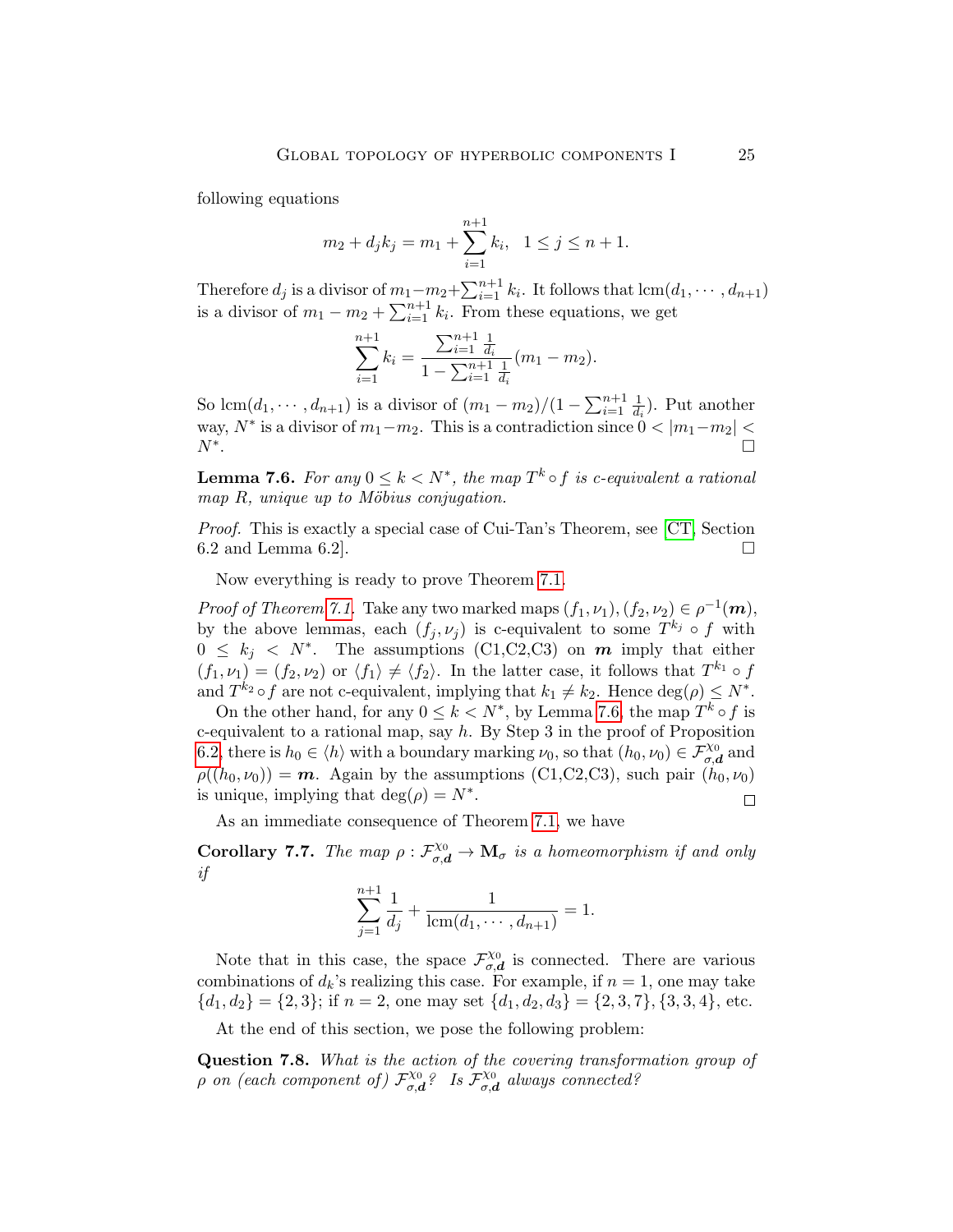8. Global topology of marked hyperbolic component

<span id="page-25-0"></span>In the section, we show

<span id="page-25-1"></span>**Theorem 8.1.** Let F be any connected component of  $\mathcal{F}_{\sigma,\epsilon}^{\chi_0}$  $\mathcal{L}_{\sigma,\boldsymbol{d}}^{\chi_0},$  then  ${\cal F}$  is homeomorphic to  $\mathbb{R}^{4d-4-n} \times \mathbb{T}^n$ .

Proof. The proof is a pure algebraic topology argument. First, it is known from Theorems [6.1](#page-17-2) and [7.1](#page-21-0) that  $\rho : \tilde{\mathcal{F}}_{\sigma,d}^{\chi_0} \to M_\sigma$  is a finite-to-one covering map. In particular, the proof of Theorem [6.1](#page-17-2) implies that both  $\rho(\mathcal{F})$  and  $\mathbf{M}_{\sigma} \setminus \rho(\mathcal{F})$  are open in  $\mathbf{M}_{\sigma}$ . Therefore  $\rho(\mathcal{F}) = \mathbf{M}_{\sigma}$ , and the restriction of  $\rho$ on  $\mathcal F$ , still denoted by  $\rho$ , is a finite-to-one covering map. Chose a base point  $\tau_0 = (f_0, \nu_0) \in \mathcal{F}$ , let  $\rho(\tau_0) = \mathbf{m}_0 = (m_0, m_\infty, m_1, \dots, m_n) \in \mathbf{M}_\sigma$  be its model map. By [\[H,](#page-33-20) Proposition 1.31], we know that  $\rho$  induces an injective group homomorphism

$$
\rho_* : \begin{cases} \pi_1(\mathcal{F}, \tau_0) \to \pi_1(\mathbf{M}_{\sigma}, \mathbf{m}_0), \\ [\gamma] \mapsto [\rho(\gamma)], \end{cases}
$$

where  $\gamma$  is a loop in F starting and ending at  $\tau_0$ , and the notation [β] means the homotopy class of the loop  $\beta$  in the underlying topological space.

Recall that  $\mathbf{M}_{\sigma}$  is the Cartesian product of the spaces  $\boldsymbol{B}_{d_1}^{\text{fc}}, \boldsymbol{B}_{d_{n+1}}^{\text{fc}}$  (or  $B_{d_{n+1}}^{zc}$ ), and  $A(d_k + d_{k+1}, \delta_k)$ ,  $1 \leq k \leq n$ . By Theorem [5.2,](#page-16-0) for each  $1 \leq k \leq$ n, we may find a loop  $\gamma_k$  in  $\mathbf{A}(d_k+d_{k+1}, \delta_k)$  with base point  $m_k$ , representing the generator of the fundamental group. The homotopy class  $[\gamma_k]$  induces a homotopy class  $[\gamma_k^*]$  in  $M_\sigma$ . Here the loop  $\gamma_k^*: S^1 \to M_\sigma$  is defined by

$$
\gamma_k^*(t) = (m_0, m_\infty, m_1, \cdots, m_{k-1}, \gamma_k(t), m_{k+1}, \cdots, m_n), \ t \in S^1.
$$

The fundamental group  $\pi_1(\mathbf{M}_{\sigma},m_0)$  of  $\mathbf{M}_{\sigma}$  is a free Abelian group with n generators, and it can be expressed as the direct product

$$
\pi_1(\mathbf{M}_{\sigma}, \mathbf{m}_0) = [\gamma_1^*] \mathbb{Z} \times \cdots \times [\gamma_n^*] \mathbb{Z}.
$$

Since  $\rho : \mathcal{F} \to \mathbf{M}_{\sigma}$  is finite-to-one, each loop  $\gamma_k^*$  has finite order in  $\mathcal{F}$ . That is, there is a positive integer, denoted by  $\text{ord}(\gamma_k^*),$  such that  $\text{ord}(\gamma_k^*)\gamma_k^*$ lifts to a loop in  $\mathcal F$ . Therefore we have

$$
\mathrm{ord}(\gamma_1^*)[\gamma_1^*]\mathbb{Z} \times \cdots \times \mathrm{ord}(\gamma_n^*)[\gamma_n^*]\mathbb{Z} \subset \rho_*(\pi_1(\mathcal{F}, \tau_0)).
$$

This implies that the Abelian subgroup  $\rho_*(\pi_1(\mathcal{F}, \tau_0))$  has rank n. By the structure theorem of Abelian groups (see [\[DF,](#page-33-21) Theorem 3, page 158], there is a basis of homotopy classes of loops

$$
[\alpha_1], \cdots, [\alpha_n] \in \rho_*(\pi_1(\mathcal{F}, \tau_0)).
$$

so that

$$
\rho_*(\pi_1(\mathcal{F}, \tau_0)) = [\alpha_1] \mathbb{Z} \times \cdots \times [\alpha_n] \mathbb{Z}.
$$

Suppose that for each  $1 \leq i \leq n$ ,

$$
[\alpha_i] = \sum_{j=1}^n m_{ij} [\gamma_j^*],
$$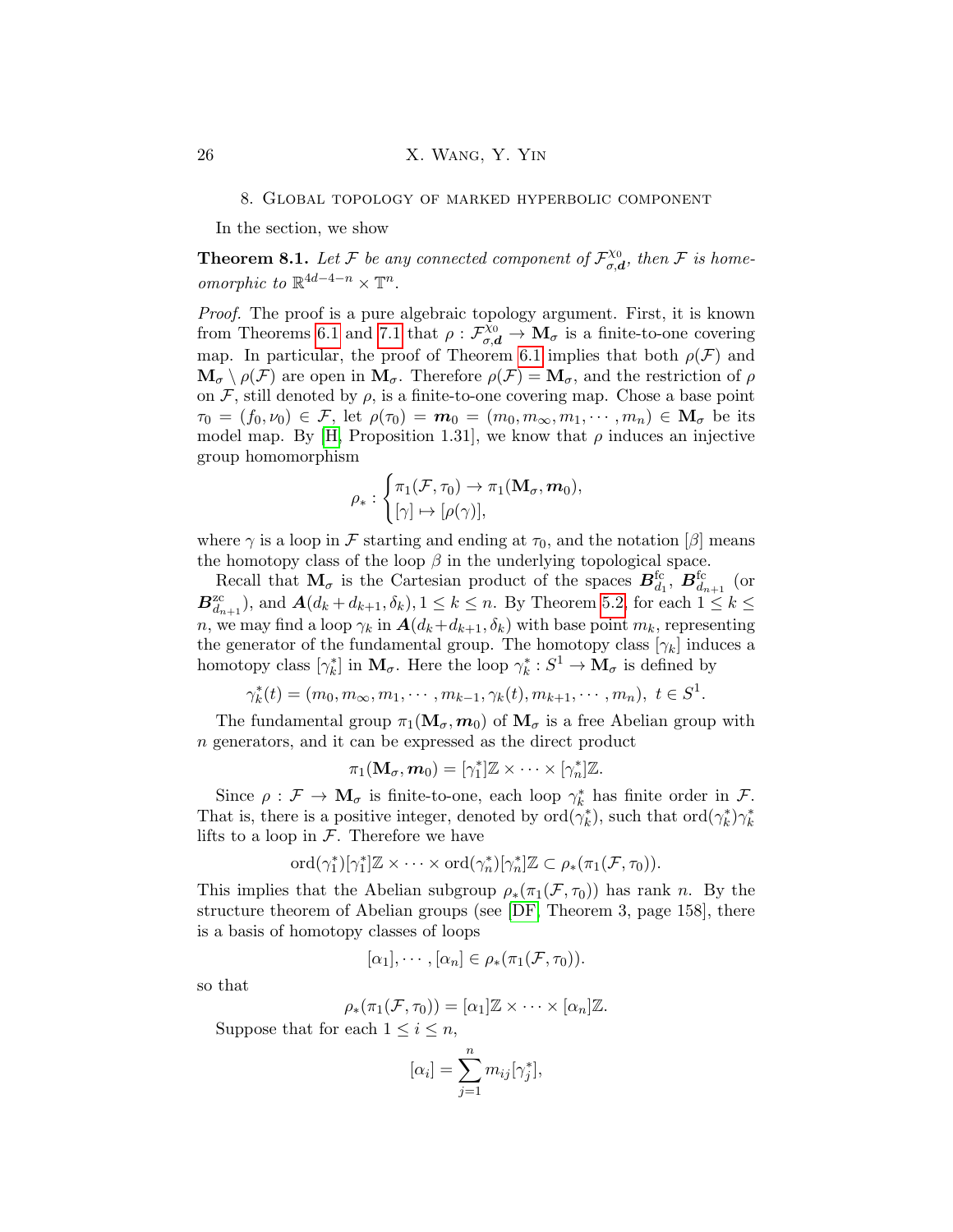where  $m_{ij}$  are integers. The matrix  $B = (m_{ij})$  is reversible. (More precisely, we remark that  $\deg(\rho|\mathcal{F}) = |\det(B)|$ .

Now, we define a finite-to-one covering map

$$
L: \begin{cases} \mathbb{R}^{4d-4-n} \times \mathbb{T}^n \to \mathbb{R}^{4d-4-n} \times \mathbb{T}^n, \\ (X,Y) \mapsto (X,B^tY) \end{cases}
$$

where  $X \in \mathbb{R}^{4d-4-n}$  and  $Y \in \mathbb{T}^n$ . Suppose that  $P_0$  is a L-preimage of  $\Phi(\mathbf{m}_0)$ , and let  $\Phi : \mathbf{M}_{\sigma} \to \mathbb{R}^{4d-4-n} \times \mathbb{T}^n$  be the homeomorphism in Corollary [5.3.](#page-17-0) By the definition of  $L$ , we know that

$$
L_*(\pi_1(\mathbb{R}^{4d-4-n} \times \mathbb{T}^n, P_0)) = (\Phi \circ \rho)_*(\pi_1(\mathcal{F}, \tau_0)).
$$

By the lifting criterion [\[H,](#page-33-20) Proposition 1.37], there is a unique homeomorphism  $\Psi: \mathcal{F} \to \mathbb{R}^{4d-4-n} \times \mathbb{T}^n$  with  $\Psi(\tau_0) = P_0$ . See the following commutative diagram

$$
(\mathcal{F}, \tau_0) \xrightarrow{\Psi} (\mathbb{R}^{4d-4-n} \times \mathbb{T}^n, P_0)
$$
  
\n
$$
\rho \downarrow L
$$
  
\n
$$
(\mathbf{M}_{\sigma}, \mathbf{m}_0) \xrightarrow{\Phi} (\mathbb{R}^{4d-4-n} \times \mathbb{T}^n, \Phi(\mathbf{m}_0))
$$

<span id="page-26-0"></span>The proof is completed.

## 9. Global topology of hyperbolic component

This section gives the proof of Theorem [1.2,](#page-2-0) restated as follows

<span id="page-26-1"></span>**Theorem 9.1.** There is a finite-to-one quotient map  $q : \mathbb{R}^{4d-4-n} \times \mathbb{T}^n \to \mathcal{H}$ . In other words, H is homeomorphic to the quotient space  $\mathbb{R}^{4d-4-n} \times \mathbb{T}^n/q$ , here points  $x_1, x_2 \in \mathbb{R}^{4d-4-n} \times \mathbb{T}^n$  are equivalent if  $q(x_1) = q(x_2)$ .

Note that there is a natural projection from  $\mathcal{F}_{\sigma}^{\chi_0}$  $\vec{\sigma, d}$  to  $M_d$ 

$$
\mathbf{p}:\mathcal{F}_{\sigma,\mathbf{d}}^{\chi_0}\to M_d,\quad (f,\nu)\mapsto \langle f\rangle.
$$

Let  $\mathcal{H}_{\sigma,d} = p(\mathcal{F}_{\sigma,d}^{\chi_0})$  $\mathcal{L}_{\sigma,d}^{(x)}$  be  $p$ 's image. Clearly,  $\mathcal{H}_{\sigma,d}$  contains  $\mathcal H$  as a component.

Let F be a component of  $\mathcal{F}_{\sigma}^{\chi_0}$  $\sigma_{\sigma,d}^{\chi_0}$  so that  $p(\mathcal{F}) = \mathcal{H}$ . To study the topology of H, we need decompose  $p|_{\mathcal{F}}$  into two parts

$$
\boldsymbol{p}_1 : \begin{cases} \mathcal{F} \to \mathcal{E} \\ (f, \nu) \mapsto f \end{cases} \quad \text{ and } \ \boldsymbol{p}_2 : \begin{cases} \mathcal{E} \to \mathcal{H} \\ f \mapsto \langle f \rangle \end{cases}
$$

where  $\mathcal{E} = p_1(\mathcal{F})$ , which is necessarily a component of  $\mathcal{F}_{\sigma,d}$ . Clearly, both  $p_1$  and  $p_2$  are continuous. Since every map  $f \in \mathcal{E}$  has only finitely many boundary markings  $\nu$  with  $\chi(\nu) = \chi_0$ , one may establish

<span id="page-26-2"></span>**Lemma 9.2.** The map  $p_1 : \mathcal{F} \to \mathcal{E}$  is a finite-to-one covering map, whose covering transformation group is Abelian.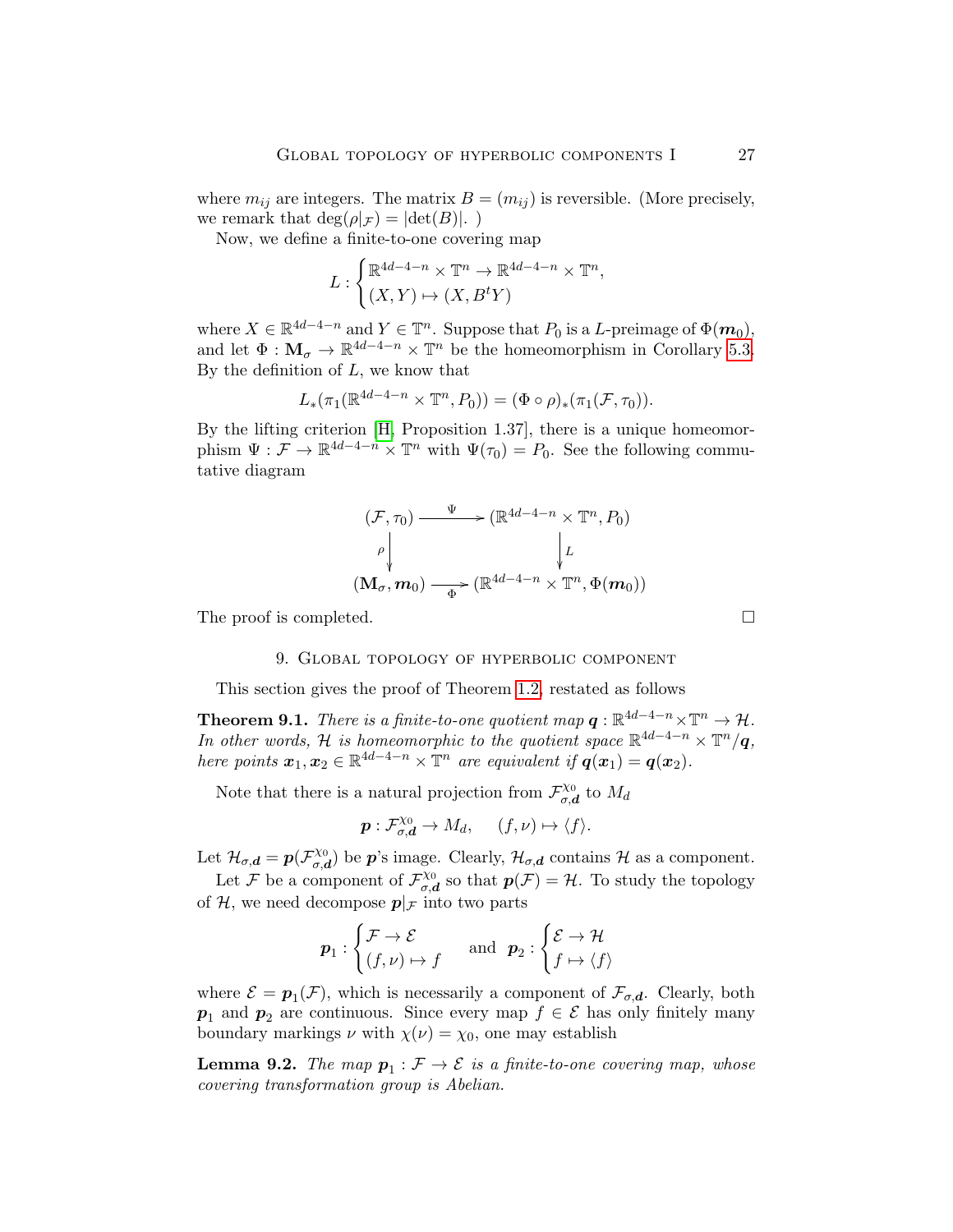28 X. Wang, Y. Yin

*Proof.* The proof of the finite covering property of  $p_1$  is easy. We only prove that the covering transformation group is Abelian. Fix a map  $f \in \mathcal{E}$ , and let  $B_f = \{v : (f,v) \in \mathcal{F}\}\$ . Recall that  $\{D_k\}_{k \in \mathcal{I}}$  are the critical Fatou components of f (see Section [2\)](#page-4-0). For each  $k \in \{1, \dots, n, \infty\}$ , let  $s_k^{\sigma}$  be the number of all possible candidates of the marked point  $\nu(D_k)$ . It's not hard to see that (here  $1 \leq j \leq n$ )

$$
s_{\infty}^{I} = d_{n+1}, \ s_{\infty}^{II} = 1, \ s_{\infty}^{III} = d_{n+1} - 1, \ s_{j}^{II} = d_{j} + d_{j+1} - \delta_{j},
$$
  

$$
s_{j}^{\sigma} = d_{j} + d_{j+1} - \delta_{j}(j \text{ even}) \text{ or } (d_{j} + d_{j+1} - \delta_{j})s_{\infty}^{\sigma}(j \text{ odd}), \ \sigma = I, III.
$$

The possible candidates of the marked point on the corresponding boundary component of  $D_k$  are labeled in positive cyclic order by  $0, 1, \dots, s_k^{\sigma} - 1$ . In this way, we get an injective map

$$
\eta: \begin{cases} B_f \to G_\sigma = \mathbb{Z}_{s_1^\sigma} \times \cdots \times \mathbb{Z}_{s_n^\sigma} \times \mathbb{Z}_{s_\infty^\sigma} \\ \nu \mapsto (i_1, \cdots, i_n, i_{n+1}) \end{cases}
$$

where  $i_k$  is the number so that  $\nu(D_k)$  is the  $i_k$ -th marked point, for  $k \in$  $\{1, \dots, n, \infty\}$ , and  $\mathbb{Z}_s$  is the cyclic group of order  $s \geq 1$ .

It is important to observe that every loop class  $[\gamma] \in \pi_1(\mathcal{E}, f)$  induces an action on  $B_f$  and an element  $Z_{[\gamma]} \in G_{\sigma}$  so that

$$
\eta([\gamma] \cdot \nu) = \eta(\nu) + Z_{[\gamma]}, \ \forall \ \nu \in B_f.
$$

In fact this  $[\gamma] \cdot \nu \in B_f$  is defined so that the lift  $\tilde{\gamma} \subset \mathcal{F}$  of  $\gamma$  starts at  $(f, \nu)$ and ends at  $(f, [\gamma] \cdot \nu)$ . By the following fact

$$
\eta([\gamma_1][\gamma_2] \cdot \nu) = \eta([\gamma_1] \cdot ([\gamma_2] \cdot \nu)) = \eta(\nu) + Z_{[\gamma_1]} + Z_{[\gamma_2]}
$$
  
= 
$$
\eta([\gamma_2] \cdot ([\gamma_1] \cdot \nu)) = \eta([\gamma_2][\gamma_1] \cdot \nu),
$$

we see that the covering transformation group is Abelian.  $\Box$ 

<span id="page-27-0"></span>**Lemma 9.3.** The map 
$$
p_2 : \mathcal{E} \to \mathcal{H}
$$
 is a finite-to-one (possibly branched) covering map.

*Proof.* Let  $f \in \mathcal{E}$  and  $a_0^f = 1, a_1^f$  $i_1^f, \cdots, a_s^f$  $\int_{s_0^- - 1}^{J}$  be all fixed points of f (if  $\sigma = I, III$ ) or  $f^2$  (if  $\sigma = II$ ) on  $\partial D_0$ , in positive cyclic order, where  $s_0^I =$  $s_0^{III} = d_1 - 1$ ,  $s_0^{II} = d_1 d_{n+1} - 1$ . Note that for any  $\langle f \rangle \in \mathcal{H}$ ,

$$
\mathbf{p}_2^{-1}(\langle f \rangle) = \begin{cases} \{f(a_k^f \cdot)/a_k^f; k\} \cap \mathcal{E}, & \sigma = I, \\ \{f(a_k^f \cdot)/a_k^f, b_j^f/f(b_j^f/\cdot); k, j\} \cap \mathcal{E}, & \sigma = II \text{ or } III. \end{cases}
$$

where  $b_j$ 's are the fixed points of f (if  $\sigma = III$ ) or  $f^2$  (if  $\sigma = II$ ) on  $\partial D_{\infty}$ .

Therefore the cardinality  $|\mathbf{p}_2^{-1}(\langle f \rangle)| \leq s_0^{\sigma}$  if  $\sigma = I$ , and  $|\mathbf{p}_2^{-1}(\langle f \rangle)| \leq 2s_0^{\sigma}$ if  $\sigma = II$  or III, implying that  $p_2$  is finite-to-one.

Let  $\text{Aut}(f)$  be the automorphism group of f (see Section [10.2](#page-29-0) for precise definition). One may observe that  $p_2$  is a covering map if and only if  $\text{Aut}(f)$ is trivial for every map  $f \in \mathcal{E}$ . More generally, the branched set of  $p_2$  is exactly  $\mathcal{B}(\mathbf{p}_2) = \{f \in \mathcal{E}; \text{Aut}(f) \text{ is nontrivial}\},\$ and  $\mathbf{p}_2$  is a covering map from  $\mathcal{E} \setminus {\bm{p_2}}^{-1}({\bm{p_2}}(\mathcal{B}({\bm{p}_2})))$  onto  $\mathcal{H} \setminus {\bm{p_2}}(\mathcal{B}({\bm{p}_2}$ )).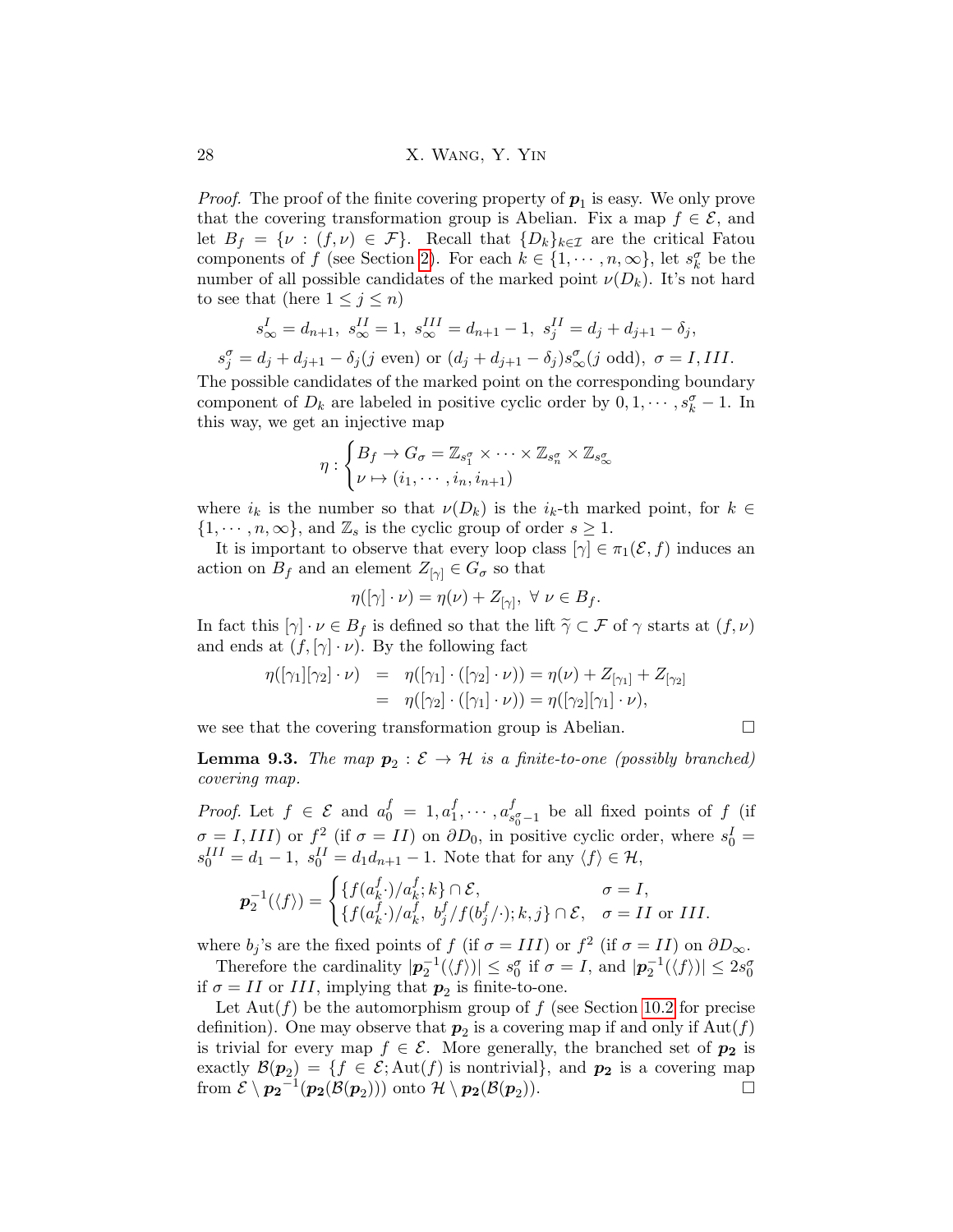To further understand the relation between  $\mathcal E$  and  $\mathcal H$ , let's define the following group (analogous to the covering transformation group)

 $G(\boldsymbol{p}_2) = \{\kappa : \mathcal{E} \to \mathcal{E} \text{ is a homeomorphism, and } \boldsymbol{p}_2 \circ \kappa = \boldsymbol{p}_2\}.$ 

Note that the maps

$$
\zeta_k : \begin{cases} \mathcal{E} \to \mathbb{C}, \\ f \mapsto a_k^f \end{cases} \text{ (for any } \sigma\text{)}, \ \ \zeta_k^* : \begin{cases} \mathcal{E} \to \mathbb{C}, \\ f \mapsto f(a_k^f) \end{cases} \text{ (for } \sigma = II)
$$

are well-defined. Therefore if  $\sigma = I$ , then

 $+1$ 

$$
G(\mathbf{p}_2) = \{ f \mapsto f(a_k^f \cdot)/a_k^f; f(a_k^f \cdot)/a_k^f \in \mathcal{E} \}
$$

is cyclic; if  $\sigma = II$ , then

 $G(\boldsymbol{p}_2) = \{f \mapsto f(a_k^f)$  $\int_k^f \cdot \big) \big/ a_k^f$  or  $f(a_k^f)$  $\binom{f}{k}/f(f(a_k^f$  $\binom{f}{k}/\cdot$ );  $f(a_k^f)$  $\int_k^f \cdot \bigl) / a_k^f, f(a_k^f)$  $\binom{f}{k}/f(f(a_k^f$  $\binom{J}{k}/\cdot$   $\in \mathcal{E}$ is either cyclic or dihedral.

In these two cases,  $H$  can be identified as the quotient space  $\mathcal{E}/G(p_2)$ . Here are some examples that one can write down  $G(\mathbf{p}_2)$  explicitly. All of them satisfy the technical assumption (see Corollary [7.7\)](#page-24-1)

$$
\sum_{k=1}^{n+1} \frac{1}{d_k} + \frac{1}{\text{lcm}(d_1, \cdots, d_{n+1})} = 1
$$

to guarantee that both  $\mathcal{F}_{\sigma,\epsilon}^{\chi_0}$  $\mathcal{F}_{\sigma,d}^{\chi_0}$  and  $\mathcal{F}_{\sigma,d}$  are connected. Therefore  $\mathcal{E} = \mathcal{F}_{\sigma,d}.$ 

 $G(\mathbf{p}_2)$  is trivial: Let  $n = 1$ ,  $\mathbf{d} = (d_1, d_2) = (2, 3)$ . The map  $\mathbf{p}_2 : \mathcal{E} \to \mathcal{H}$ is a homeomorphism (because  $\text{Aut}(f)$  is trivial for all  $f \in \mathcal{E}$ , by Proposition [10.2\)](#page-30-0), and  $G(\boldsymbol{p}_2)$  is trivial.

 $G(\mathbf{p}_2)$  is cyclic: Let  $n = 2$ ,  $\mathbf{d} = (d_1, d_2, d_3) = (3, 3, 4)$  and  $\sigma = II$ . The map  $p_2: \mathcal{E} \to \mathcal{H}$  is a 11-to-1 covering map (because every map  $f \in \mathcal{E}$  has a trivial automorphism group, by Proposition [10.2\)](#page-30-0), and  $\ddot{G}(\boldsymbol{p}_2) \cong \mathbb{Z}_{11}$ .

 $G(\mathbf{p}_2)$  is dihedral: Let  $n = 2$ ,  $\mathbf{d} = (d_1, d_2, d_3) = (6, 2, 6)$  and  $\sigma = II$ . The map  $p_2 : \mathcal{E} \to \mathcal{H}$  is 70-to-1 branched cover, and  $G(p_2) \cong D_{70}$ .

*Proof of Theorem [9.1.](#page-26-1)* It follows from Lemmas [9.2](#page-26-2) and [9.3](#page-27-0) that  $p : \mathcal{F} \to \mathcal{H}$ is a finite-to-one quotient mapping. Identifying  $\mathcal F$  and  $\mathbb{R}^{4d-4-n} \times \mathbb{T}^n$  via  $\Psi$ (by Theorem [8.1\)](#page-25-1), we see that  $H$  is homeomorphic to the quotient space

$$
\mathbb{R}^{4d-4-n}\times \mathbb{T}^n/\bm{q},
$$

with  $q = p \circ \Psi^{-1}$ .

 $\Box$ 

**Remark 9.4.** An arithmetic condition imposed on **d** can guarantee that the quotient map q is a covering map, see Corollary [10.5.](#page-31-0)

### 10. Appendix

<span id="page-28-0"></span>This section provides the supplementary materials to the paper, including:

- a proof of unboundedness of hyperbolic component;
- automorphism group of rational maps in Cantor circle locus;
- topological space finitely covered by  $\mathbb{T}^n$ ;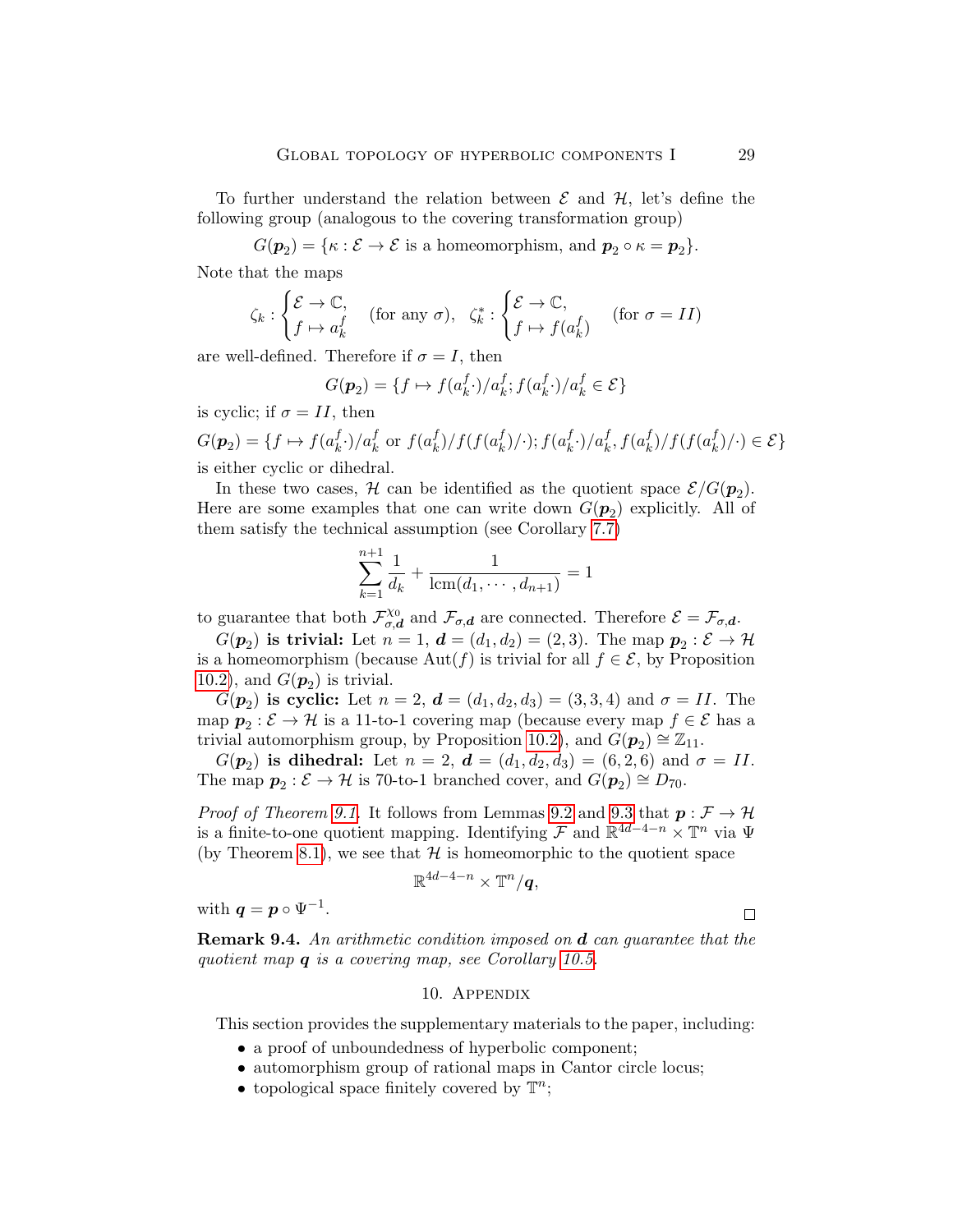• crystallographic group.

10.1. Unboundedness of hyperbolic components. This part gives an alternative proof of a result due to Makienko [\[Ma\]](#page-33-1).

<span id="page-29-1"></span>**Theorem 10.1.** Let  $\mathcal{H} \subset M_d$  be a hyperbolic component in the disconnectedness locus, then  $H$  is unbounded.

*Proof.* Suppose  $\langle f \rangle \in \mathcal{H}$  and f has N attracting cycles  $C_1(f), \cdots, C_N(f)$ , with multiplier vector  $\lambda(f) = (\lambda_1, \cdots, \lambda_k, 0, \cdots, 0)$ , where  $\lambda_j \neq 0$  is the multiplier of f at the cycle  $C_i(f), j = 1, \dots, k$ , and the cycles  $C_i(f)$  with  $k < j \leq N$  are superattracting.

Applying quasiconformal surgery, we get a continuous family of rational maps  $f_t$  with  $\lambda(f_t) = t\lambda(f), 0 < t \leq 1$ . If  $\langle f_t \rangle$  has no accumulation point in  $M_d$  as  $t \to 0$ , then H is unbounded. Else, let  $\langle g \rangle \in M_d$  be an accumulation point. Then  $g$  is hyperbolic with  $N$  superattracting cycles.

Let  $G_g^j$  be the Green function of g at the cycle  $C_j(g)$ , and  $A_j$  be the whole attracting basin of  $C_j(g)$ . Let  $\phi_\tau$  solve the Beltrami equation:

$$
\frac{\overline{\partial} \phi_\tau}{\partial \phi_\tau} = \frac{\tau - 1}{\tau + 1} \sum_{j = 1}^N \mathbf{1}_{A_j} \frac{\overline{\partial} G_g^j}{\partial G_g^j}, \ 1 \leq \tau < +\infty.
$$

We consider the curve  $\langle g_\tau \rangle_{1 \leq \tau \langle +\infty \rangle}$  in H, where  $g_\tau = \phi_\tau \circ g \circ \phi_\tau^{-1}$ . If  $\langle g_\tau \rangle$ has no accumulation point in  $M_d$ , the H is unbounded. Else, let  $\langle g_\infty \rangle \in M_d$ be the limit point of some sequence  $\langle g_{\tau_n} \rangle$  with  $1 \leq \tau_1 < \tau_2 < \cdots \to \infty$ . By suitably choosing representatives, we may assume  $g_{\tau_n}$  converges to  $g_{\infty}$  in  $\widehat{\mathbb{C}}$ . Then  $g_{\infty}$  is hyperbolic, thus  $J(g_{\infty})$  is disconnected. On the other hand, since  $g_{\tau_n}$  is the streching sequence of g, the map  $g_{\infty}$  is necessarily postcritically finite (an interesting fact). So  $J(g_{\infty})$  is connected. Contradiction.

The reverse of Theorem [10.1](#page-29-1) is not true. An unbounded hyperbolic component can sit in the connectedness locus, see [\[E\]](#page-33-22).

<span id="page-29-0"></span>10.2. Automorphism group of rational maps. Recall that the automorphism group of a rational map  $f$  is defined by

$$
Aut(f) = \{ \phi \in PSL(2, \mathbb{C}) ; \phi \circ f = f \circ \phi \}.
$$

One may view the trivial group as  $\mathbb{Z}_1$ , the cyclic group of order 1. It is known from [\[MSW,](#page-34-7) [Si\]](#page-34-8) that  $Aut(f)$  is isomorphic to

- a cyclic group  $\mathbb{Z}_m$  of order  $m \geq 1$ , or
- the dihedral group  $D_{2m}$  of order  $2m$ , or
- the alternating groups  $A_4, A_5$ , or
- the symmetric group  $S_4$ .

However, for hyperbolic rational map  $f$  with Cantor circle Julia set, there are only two possibilities for  $Aut(f)$ : cyclic or dihedral. Precisely,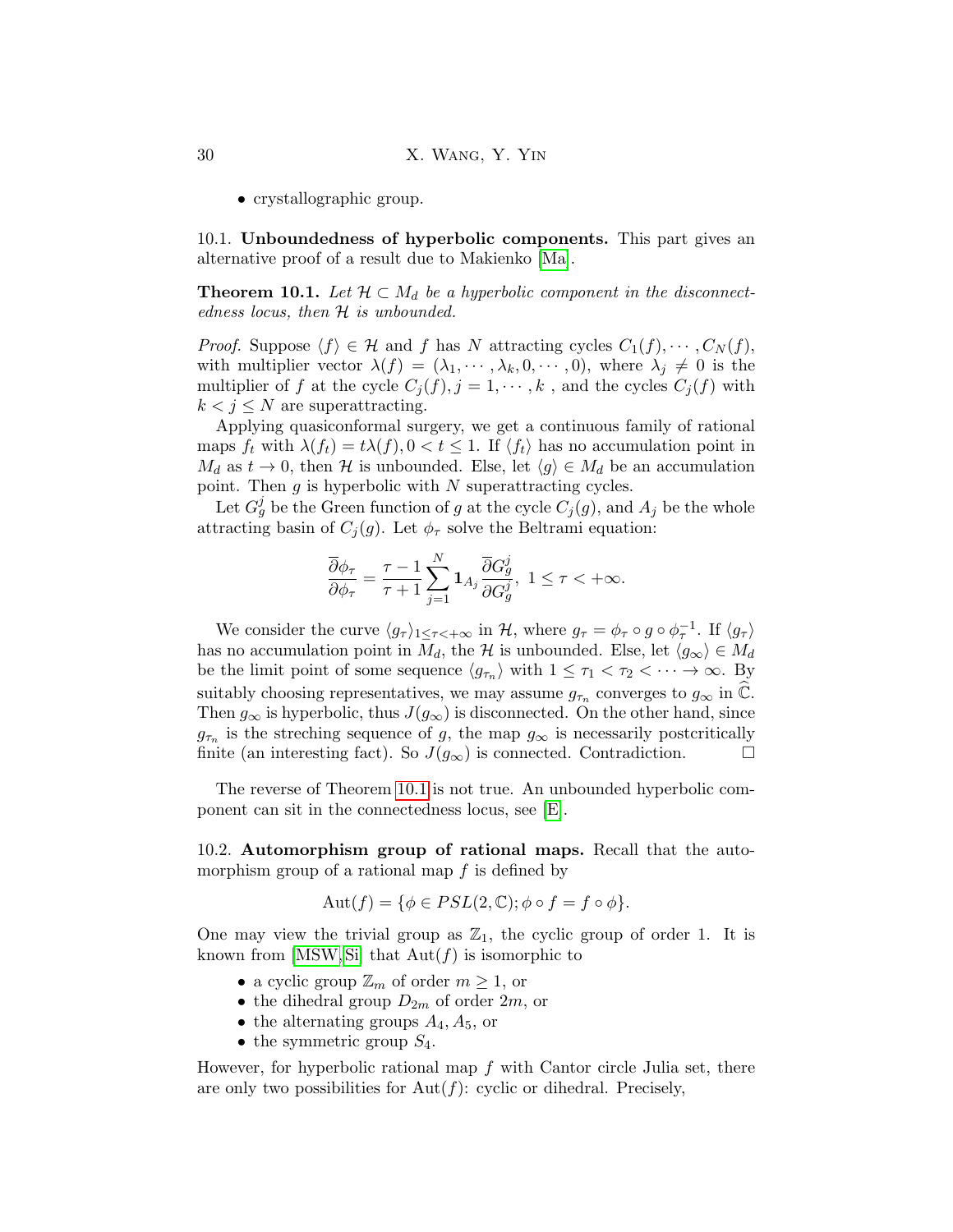<span id="page-30-0"></span>**Proposition 10.2.** Let  $f \in \mathcal{F}_{\sigma,d}$ , here  $\mathbf{d} = (d_1, d_2, \cdots, d_{n+1})$ . 1. If  $\sigma = I$ , then  $\text{Aut}(f)$  is isomorphic to  $\mathbb{Z}_{\ell}$ , where

 $\ell | \gcd\{d_k + (-1)^k; 1 \leq k \leq n+1\}.$ 

2. If  $\sigma = II$ , then Aut(f) is isomorphic to  $\mathbb{Z}_{\ell}$  or  $D_{2\ell}$ , where

$$
\ell | \gcd\{d_k - (-1)^k; 1 \le k \le n+1\}.
$$

3. If  $\sigma = III$ , then Aut(f) is isomorphic to  $\mathbb{Z}_{\ell}$  or  $D_{2\ell}$ , where

$$
\ell | \gcd\{d_k + (-1)^k; 1 \le k \le n+1\}.
$$

To prove Lemma [10.2,](#page-30-0) we need a fact on the model maps. For  $m \in$  $\boldsymbol{B}_{D}^{\mathrm{fc}} \cup \boldsymbol{B}_{D}^{\mathrm{zc}} \cup \boldsymbol{A}(e,\delta)$ , let's define

$$
\text{Rot}^{\pm}(m) = \{ \theta \in S^1; m(e^{2\pi i \theta} z) = e^{\pm 2\pi i \theta} m(z), \forall z \}.
$$

Clearly,  $Rot^{+}(m)$  characterizes the rotation symmetries of m.

<span id="page-30-1"></span>**Lemma 10.3.** 1. For any  $m \in B_D^{\text{fc}} \cup B_D^{\text{zc}}$ , one has

 $\text{Rot}^{\pm}(m) = \{k/\ell; 0 \leq k \leq \ell\}$  with  $\ell|D \mp 1$ .

2. For any  $m \in \mathbf{A}(e,\delta)$ , one has

 $\text{Rot}^{\pm}(m) = \{k/\ell; 0 \leq k < \ell\}$  with  $\ell | \text{gcd}(\delta \pm 1, e)$ .

*Proof.* 1. Take  $\theta \in \text{Rot}^+(m)$ , note that  $r_{\theta}(z) = e^{2\pi i \theta} z$  maps the fixed point set of m on  $\partial \mathbb{D}$  bijectively to itself, and there are exactly  $D-1$  fixed points on  $\partial \mathbb{D}$ . So each element  $\theta \in \text{Rot}(m)$  necessarily satisfies  $(D-1)\theta \in \mathbb{Z}$ . Since  $Rot(m)$  is a finite abelian group of numbers, it must take the form  ${k/\ell; 0 \leq k < \ell}$  with  $\ell|D - 1$ .

If  $\theta \in \text{Rot}^-(m)$ , then  $r_{\theta}$  commutes with  $1/m$  on  $\partial \mathbb{D}$ . Note that  $r_{\theta}$  maps the fixed point set of  $1/m$  on  $\partial\mathbb{D}$  bijectively to itself, and  $1/m$  has exactly  $D+1$  fixed points on  $\partial\mathbb{D}$ . The rest arguments are the same as above.

2. If  $\theta \in \text{Rot}^{+}(m)$ , then by the same reason as 1, any rotation r commuting with m takes the form  $r(z) = e^{2\pi i k/\ell_0} z$  with  $\ell_0|e - \delta - 1$ ,  $gcd(k, \ell_0) = 1$ and  $0 \leq k < \ell_0 \geq 1$ . The zero set  $m^{-1}(0)$  is invariant under r implying that  $\ell_0|e$ . Therefore  $\ell_0|gcd(\delta + 1, e)$ . Since Rot<sup>+</sup>(m) is a finite abelian group of numbers, it must take the form  $\{k/\ell; 0 \leq k < \ell\}$  with  $\ell | \gcd(\delta + 1, e)$ .

If  $\theta \in \text{Rot}^-(m)$ , assume m is defined on  $\mathbb{A}_r$ . Take  $a \in m^{-1}(1) \cap C_r$  and let  $\widehat{m}(z) = m(a/z)$ , then  $\widehat{m} \in \mathbf{A}(e, e - \delta)$  and  $-\theta \in \text{Rot}^+(\widehat{m})$ . The rest arguments are the same as above. arguments are the same as above.

**Remark 10.4.** Every set  $\{k/\ell; 0 \leq k < \ell\}$  with  $\ell \geq 1$  and  $\ell | D \neq 1$  (first case) or  $\ell | gcd(\delta \pm 1, e)$  (second case) is realizable by Rot<sup> $\pm(m)$ </sup> for some m.

*Proof of Proposition [10.2.](#page-30-0)* Assume that  $Aut(f)$  is nontrivial. Take  $\phi \in$  $Aut(f) \setminus \{id\}$ . Necessarily  $\phi(\{0,\infty\}) = \{0,\infty\}$ , and two cases happen:

**Case 1 (rotation):**  $\phi$  fixes 0 and  $\infty$ . In this case  $\phi(z) = az, a \neq 0, 1$ . The relation  $\phi \circ f = f \circ \phi$  implies that  $\phi(\partial D_0) = \partial D_0$  and  $a^j$  is a fixed point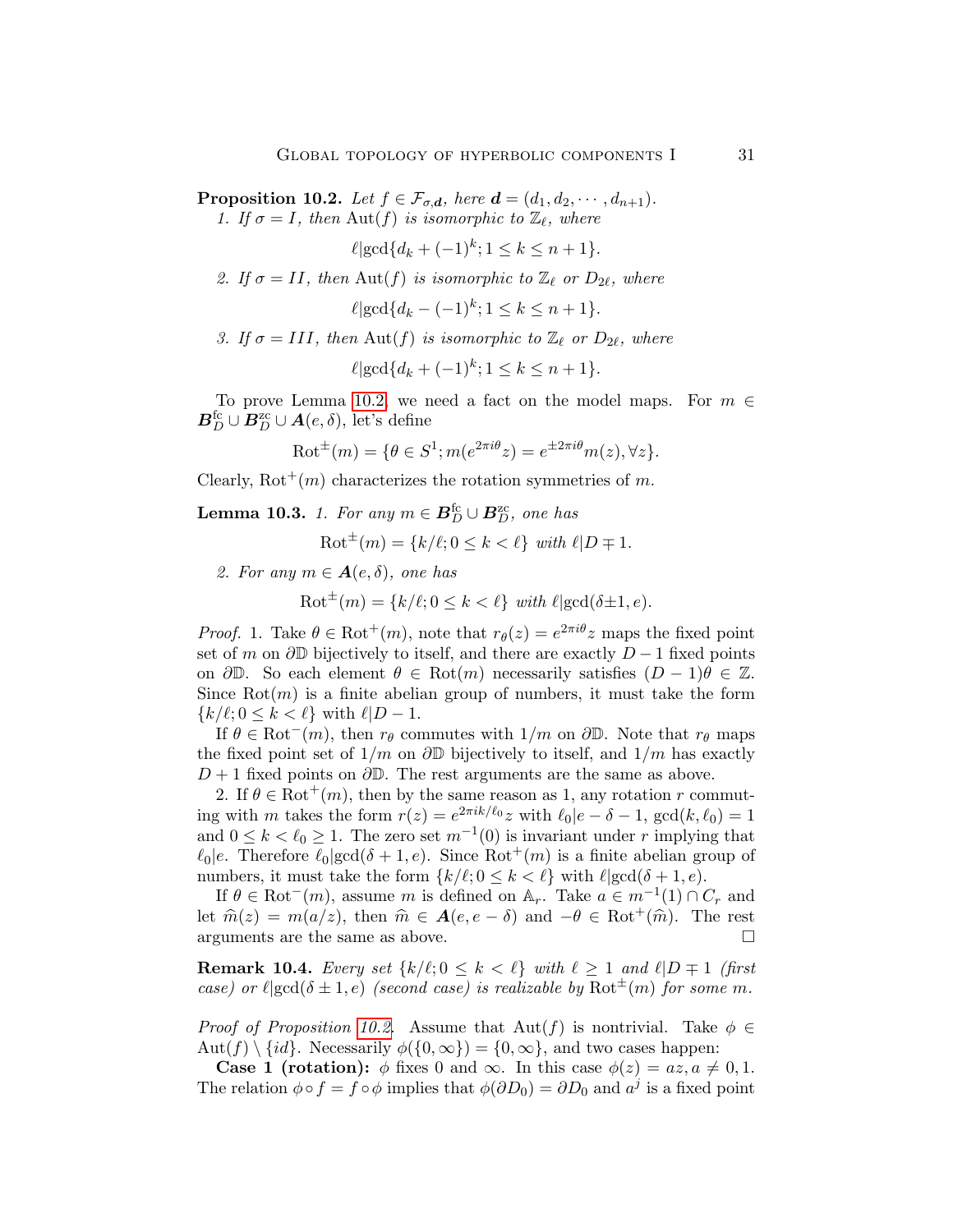of f on  $\partial D_0$ , for all  $j \geq 1$ . Therefore there is a minimal integer  $\ell_0 > 1$  so that  $\phi(z) = e^{2\pi i k_0/\ell_0} z$  with  $\gcd(k_0, \ell_0) = 1$ .

If  $\sigma = I$ , we choose a boundary marking  $\nu$  with  $\chi(\nu) = (-, +, -, +, \cdots)$ . Then  $\phi \circ f = f \circ \phi$  implies that  $\mathbf{m}((f,\nu)) = (m_0, m_\infty, m_1, \dots, m_n)$  satisfies

$$
k_0/\ell_0 \in \text{Rot}^+(m_0) \cap \text{Rot}^+(m_2) \cap \text{Rot}^+(m_4) \cap \cdots,
$$

$$
-k_0/\ell_0 \in \text{Rot}^-(m_\infty) \cap \text{Rot}^+(m_1) \cap \text{Rot}^+(m_3) \cap \cdots
$$

By Lemma [10.3,](#page-30-1) we get

$$
\ell_0 | \gcd\{d_k + (-1)^k; 1 \le k \le n+1\}.
$$

Similarly, for  $\sigma = II$ ,

$$
\ell_0 | \gcd\{d_k - (-1)^k; 1 \le k \le n+1\},\
$$

and for  $\sigma = III$ ,

$$
\ell_0 | \gcd\{d_k + (-1)^k; 1 \le k \le n+1\}.
$$

**Case 2 (involution):**  $\phi$  interchanges 0 and  $\infty$ . In this case  $\phi(z) = b/z$ with  $b \neq 0$ . Clearly this case happens only if  $\sigma = II$  or III (implying that *n* is even) and  $d_k = d_{n+2-k}$ ,  $\forall$  1  $\leq k \leq n/2$ .

Now let's look at  $Aut(f)$ .

If  $\text{Aut}(f) \setminus \{id\}$  consists of rotations, then we have  $\text{Aut}(f) \cong \mathbb{Z}_{\ell}$  for some  $\ell$ |gcd{ $d_k + (-1)^k$ ; 1 ≤  $k \le n + 1$ } (if  $\sigma = I, III$ ) or  $\ell$ |gcd{ $d_k - (-1)^k$ ; 1 ≤  $k \leq n+1$ } (if  $\sigma = II$ ).

If Aut(f)  $\{id\}$  consists of involutions, then take any two maps  $\phi_1(z)$  =  $b_1/z, \phi_2(z) = b_2/z$  in Aut(f), we have  $\phi_1 \circ \phi_2 \in$  Aut(f), implying that  $b_1 = b_2$ . So Aut(f) consists of id and  $\phi_1$ , hence isomorphic to  $\mathbb{Z}_2 = D_2$ .

If  $\text{Aut}(f) \setminus \{id\}$  contains a rotation and an involution, then  $\text{Aut}(f)$  is generated by an involution  $z \mapsto b/z$  and a primitive rotation  $z \mapsto e^{2\pi i k/\ell}z$ . In this case,  $Aut(f)$  is isomorphic to the dihedral group  $D_{2\ell}$ .  $\Box$ 

<span id="page-31-0"></span>Corollary 10.5. Let  $d^* = (d_{n+1}, \dots, d_1)$ . Assume that  $\gcd\{d_k + (-1)^k; 1 \leq k \leq n+1\} = 1$  (when  $\sigma = I$ );  $\gcd\{d_k-(-1)^k; 1 \leq k \leq n+1\} = 1$  and  $\boldsymbol{d} \neq \boldsymbol{d}^*$  (when  $\sigma = II$ );  $\gcd\{d_k+(-1)^k; 1\leq k\leq n+1\}=1$  and  $\boldsymbol{d}\neq \boldsymbol{d}^*$  (when  $\sigma=III$ ). Then H is finitely covered by  $\mathbb{R}^{4d-4-n} \times \mathbb{T}^n$ .

*Proof.* Recall the definitions of  $p_1 : \mathcal{F} \to \mathcal{E}$  and  $p_2 : \mathcal{E} \to \mathcal{H}$  in the previous section. By Proposition [10.2,](#page-30-0) the arithmetic condition implies that  $Aut(f)$  is trivial for each map  $f \in \mathcal{E}$ . Therefore  $p_2 : \mathcal{E} \to \mathcal{H}$  is a finite-to-one covering map. Consequently, the map  $q = p \circ \bar{\Psi}^{-1} : \mathbb{R}^{4d-4-n} \times \mathbb{T}^n \to \mathcal{H}$  defined in the proof of Theorem [9.1](#page-26-1) is a finite-to-one covering map.  $\Box$ 

Under the assumption as in Corollary [10.5,](#page-31-0) we are facing the problem: what a space finitely covered by  $\mathbb{R}^{4d-4-n} \times \mathbb{T}^n$  can be? If we forget the dynamical setting and simply consider the problem from the topological viewpoint, the classification of spaces finitely covered by  $\mathbb{T}^n$  (a factor of  $\mathbb{R}^{4d-4-n}\times\mathbb{T}^n$  is already an important subject in topology, related to the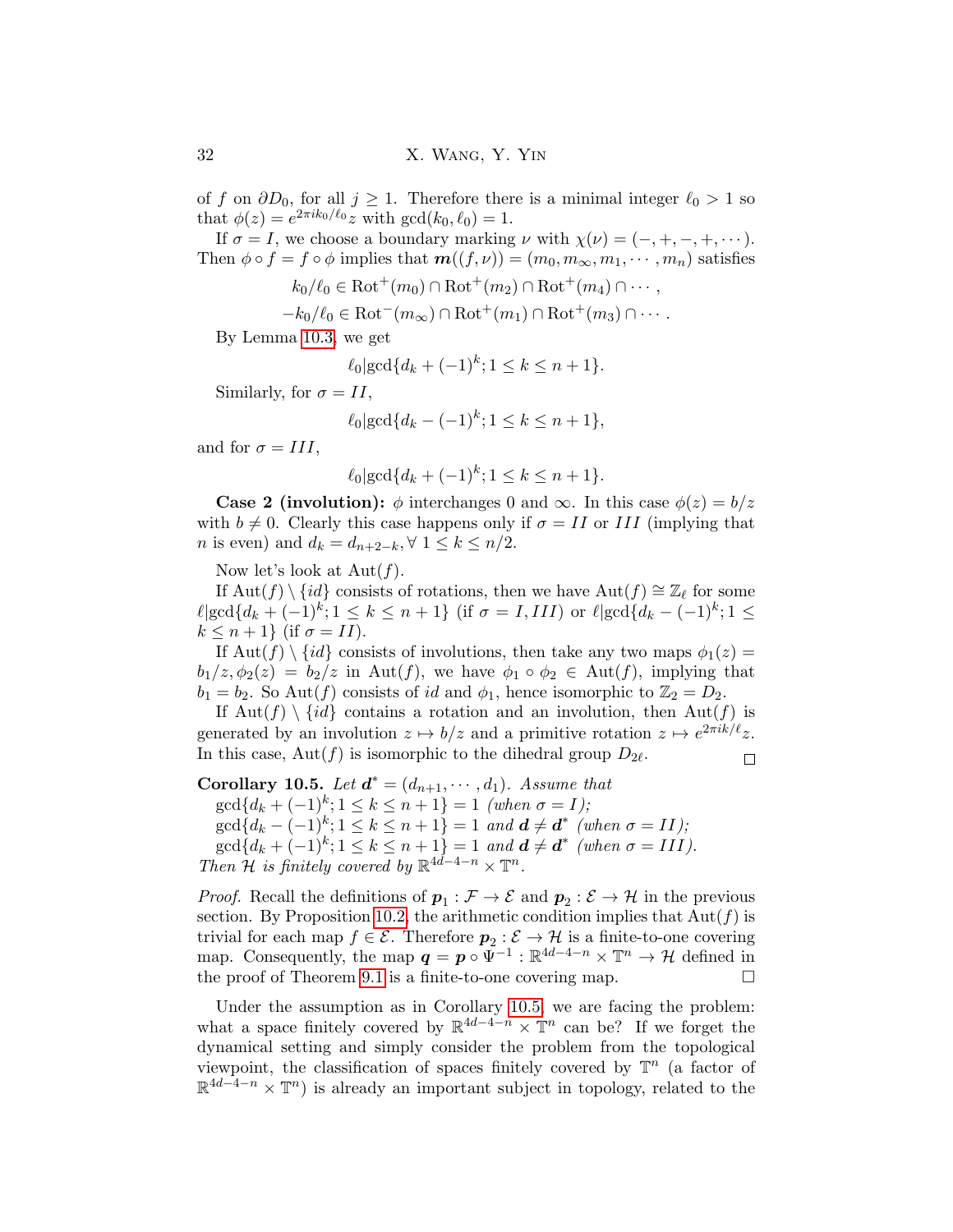classifications of crystallographic groups and dating back more than 100 years ago to David Hilbert [\[M2\]](#page-34-2). There are numerous references on the subject, e.g. [\[Ch,](#page-33-7)[F,](#page-33-8)[FG,](#page-33-9)[FH,](#page-33-10) [B1,](#page-33-12) [B2\]](#page-33-13) and an accessible one is [\[Hi\]](#page-33-11). We would mention an interesting example in Section [10.3.](#page-32-0)

The classification of spaces finitely covered by  $\mathbb{R}^{4d-4-n} \times \mathbb{T}^n$  is more delicate than that by  $\mathbb{T}^n$ , even in the case  $n = 1$ . For example, a topological space finitely covered by  $\mathbb{T}^1 = S^1$  is nothing but  $S^1$ , while a topological space finitely covered by  $\mathbb{R}^1 \times \mathbb{T}^1$  can be a Möbius band or  $\mathbb{R}^1 \times \mathbb{T}^1$ .

<span id="page-32-0"></span>10.3. Topological space finitely covered by  $\mathbb{T}^n$ . In dimension  $n = 1$ or 2, if an orientable topological space X is finitely covered by  $\mathbb{T}^n$ , then X is necessarily homeomorphic to  $\mathbb{T}^n$ . However, in dimension 3, things are different. The following example is provided to us by Allen Hatcher.

Let  $f: \mathbb{T}^2 \to \mathbb{T}^2$  be the map that is a reflection of each circle factor of  $\mathbb{T}^2$ . One can realize f as a certain 180 degree rotation of the torus. Now let X be the quotient space of  $\mathbb{T}^2 \times [0,1]$  with the points  $(x,0)$  and  $(f(x),1)$ identified. Then  $X$  has a 2-sheeted covering space which is the quotient space of  $\mathbb{T}^2 \times [0,2]$  with  $(x,0)$  identified with  $(f^2(x), 2)$  and this is  $\mathbb{T}^3$  since  $f<sup>2</sup>$  is the identity map. The covering transformation group is cyclic of order 2. The space X is not homeomorphic to  $\mathbb{T}^3$  since its fundamental group  $\pi_1(X)$  is nonabelian, with presentation

$$
\langle a, b, c \mid ab = ba, \ cac^{-1} = a^{-1}, \ cbc^{-1} = b^{-1} \rangle.
$$

This group is isomorphic to the semidirect product

$$
\mathbb{Z}^2\rtimes_\phi\mathbb{Z}
$$

where the Z-action  $\phi$  on  $\mathbb{Z}^2$  is induced by

$$
\phi(1) \cdot (1,0) = (-1,0), \ \phi(1) \cdot (0,1) = (0,-1).
$$

10.4. Crystallographic group. We only give a quick introduction to crys-tallographic groups, more interesting stuff can be found in [\[Hi\]](#page-33-11). Let  $k \in \mathbb{N}$ and  $\text{Isom}(\mathbb{R}^k)$  be the group of all isometries of  $\mathbb{R}^k$ . It is known that each element  $\phi \in \text{Isom}(\mathbb{R}^k)$  can be written uniquely as  $\phi = T_v \circ U$ , where  $T_{\nu}(\boldsymbol{x}) = \boldsymbol{x} + \boldsymbol{v}$  is a translation and U is an element of the orthogonal group  $O(k) = \{A; AA^t = I\}$ . A discrete subgroup G of Isom( $\mathbb{R}^k$ ) is called a k-dimensional crystallographic group (or space group) if the quotient space  $\mathbb{R}^k/G$  is compact. A purely group-theoretic characterization of crystallographic group due to Zassenhaus  $[Z]$  states that an abstract group G is isomorphic to a  $k$ -dimensional crystallographic group if and only if  $G$  contains an finite index, normal, free-abelian subgroup of rank  $k$ , that is also maximal abelian.

Under the assumption as in Corollary [10.5,](#page-31-0) the quotient map  $q : \mathbb{R}^{4d-4-n} \times$  $\mathbb{T}^n \to \mathcal{H}$  is a finite-to-one covering map. It follows that  $q_*(\pi_1(\mathbb{R}^{\tilde{4}d-4-n}\times \mathbb{T}^n))$ is a free abelian subgroup of rank n, having finite index in  $\pi_1(\mathcal{H})$ . If  $q_*(\pi_1(\mathbb{R}^{4d-4-n}\times \mathbb{T}^n))$  is normal and maximal abelian (yet to be characterized from the dynamical aspects), then  $\pi_1(\mathcal{H})$  is a crystallographic group.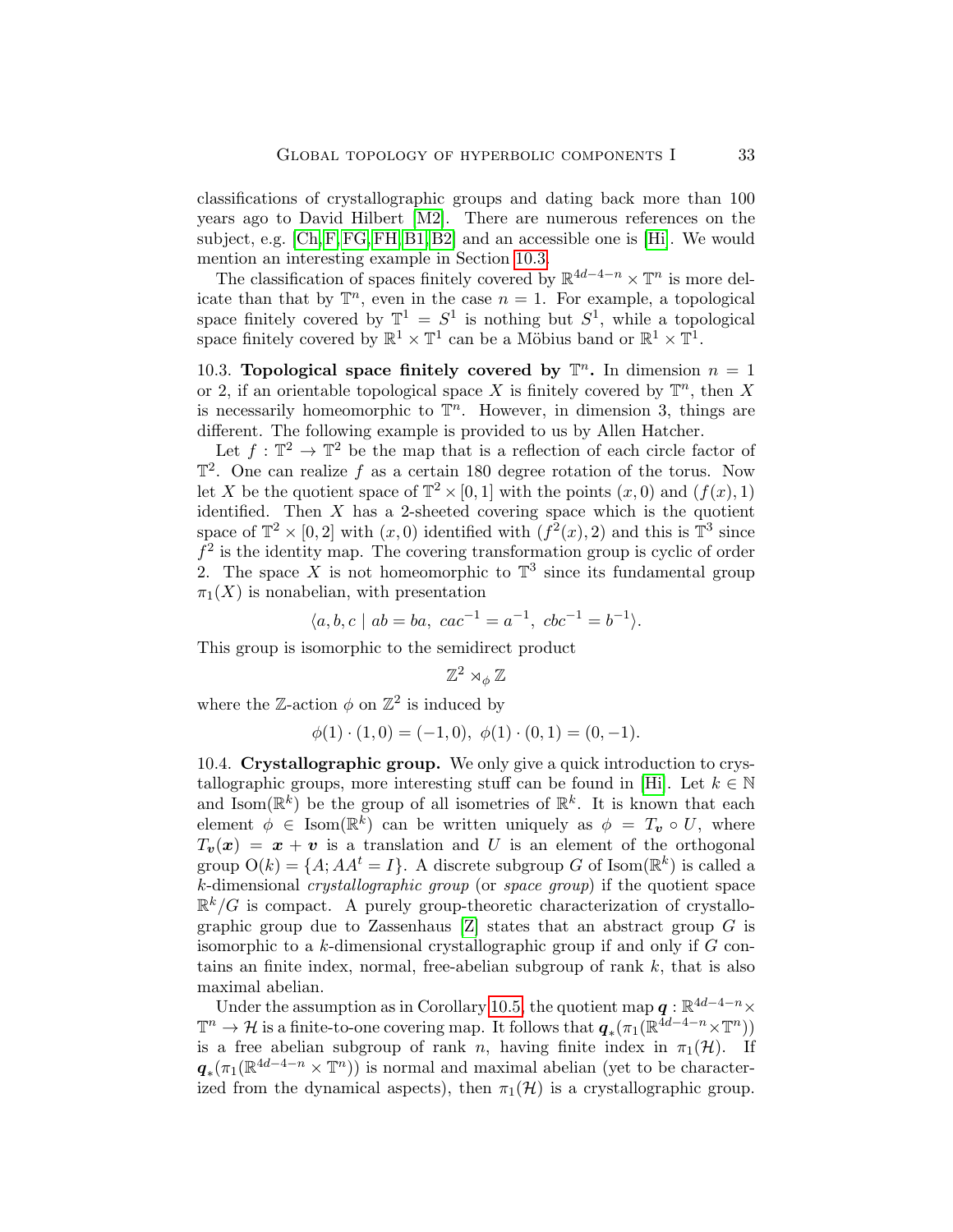This is the point where the global topology of hyperbolic components in the Cantor circle locus is related to the crystallographic group.

#### **REFERENCES**

- <span id="page-33-12"></span>[B1] L. Bieberbach. Über die Bewegungsgruppen der Euklidischen Räume I. Math. Ann. 70 (3) (1911), 297-336.
- <span id="page-33-13"></span>[B2] L. Bieberbach, Uber die Bewegungsgruppen der Euklidischen Räume II: Die Gruppen mit einem endlichen Fundamentalbereich. Math. Ann. 72 (3): (1912), 400-412.
- <span id="page-33-2"></span>[BDK] P. Blanchard, R. Devaney and L. Keen. The dynamics of complex polynomials and automorphisms of the shift. Invent. Math. 104 (1991), 545-580.
- [BH] B. Branner, J. Hubbard. The iteration of cubic polynomials Part I: The global topology of parameter space. Acta Math. 160 (1988) 143-206.
- <span id="page-33-7"></span>[Ch] L. Charlap. Compact flat Riemannian manifolds I. Annals. of Math. 81 (1965), 15-30.
- <span id="page-33-14"></span>[C] G. Cui. Twist deformation, personal communication.
- <span id="page-33-19"></span>[CT] G. Cui, L. Tan. A characterization of hyperbolic rational maps. Invent. Math. 183(3) (2011) 451-516.
- <span id="page-33-0"></span>[D] L. DeMarco. Dynamics of rational maps: a positive current on the bifurcation locus. Math. Res. Lett. 8 (2001) 57-66.
- <span id="page-33-3"></span>[DM] L. DeMarco and C. McMullen. Trees and the dynamics of polynomials. Ann. Sci. Ecole Norm. Sup. 41 (2008) 337-383.
- <span id="page-33-4"></span>[DP1] L. DeMarco and K. Pilgrim. Critical heights on the moduli space of polynomials. Adv. Math. 226 (2011) 350-372.
- <span id="page-33-5"></span>[DP2] L. DeMarco and K. Pilgrim. Polynomial basins of infinity. Geom. Funct. Anal. 21 (2011), no. 4, 920-950.
- <span id="page-33-6"></span>[DP3] L. DeMarco and K. Pilgrim. The classification of polynomial basins of infinity. Preprint, 2015.
- <span id="page-33-15"></span>[DLU] R. Devaney, D. Look, D. Uminski. The escape trichotomy for singularly perturbed rational maps. Indiana Univ. Math. J. 54 (2005), 1621-1634.
- <span id="page-33-21"></span>[DF] D. Dummit and R. Foote. Abstract algebra (third edition). John Wiley and Sons, Inc. 2004.
- <span id="page-33-22"></span>[E] A. Epstein. Bounded hyperbolic components of quadratic rational maps. Ergodic Theory Dynam. Systems 20 (2000), no. 3, 727–748.
- <span id="page-33-8"></span>[F] D. Farkas. Crystallographic groups and their mathematics. Rocky Mountain J. Math. 11 (1981), no. 4, 511-552.
- <span id="page-33-9"></span>[FG] D. Fried and W. Goldman. Three-dimensional affine crystallographic groups. Adv. Math. 47(1), 1983, 1-49.
- <span id="page-33-18"></span>[FK] H. Farkas and I. Kra. Riemann surface. Grad. Texts in Math. 71. Springer-Verlag.
- <span id="page-33-10"></span>[FH] F. T. Farrell and W. C. Hsiang. Topological Characterization of Flat and Almost Flat Riemannian Manifolds  $M_n(n \neq 3, 4)$ . Amer. J. Math. 105 (3) 1983, 641-672.
- [GK] L. Goldberg and L. Keen. The Mapping Class Group of a Generic Quadratic Rational Maps and Automorphisms of the 2-Shift. Invent. Math. 1990, 101, 335-372
- <span id="page-33-20"></span>[H] A. Hatcher. Algebraic topology. Cambridge University Press, Cambridge, 2002.
- <span id="page-33-11"></span>[Hi] H. Hiller. Crystallography and Cohomology of Groups. Amer. Math. Monthly, Vol. 93, No. 10, 1986, 765-779
- <span id="page-33-16"></span>[Ko1] P. Koebe. Abhandlungen zur Theorie der Konformen Abbildung: VI. Abbildung mehrfach zusammenhiingender Bereiche auf Kreisbereiche, etc. Math. Z. 7 (1920), 235-301.
- <span id="page-33-17"></span>[Ko2] P. Koebe. Uber die konforme Abbildung endlich- und unendlich-vielfach zusammenhängender symmetrischer Bereiche auf Kreisbereiche. Acta Math. 43 (1922), 263-287.
- <span id="page-33-1"></span>[Ma] P. Makienko, Unbounded components in parameter space of rational maps. *Conform*. Geom. Dyn., Vol. 4, 2000, pp. 1-21.